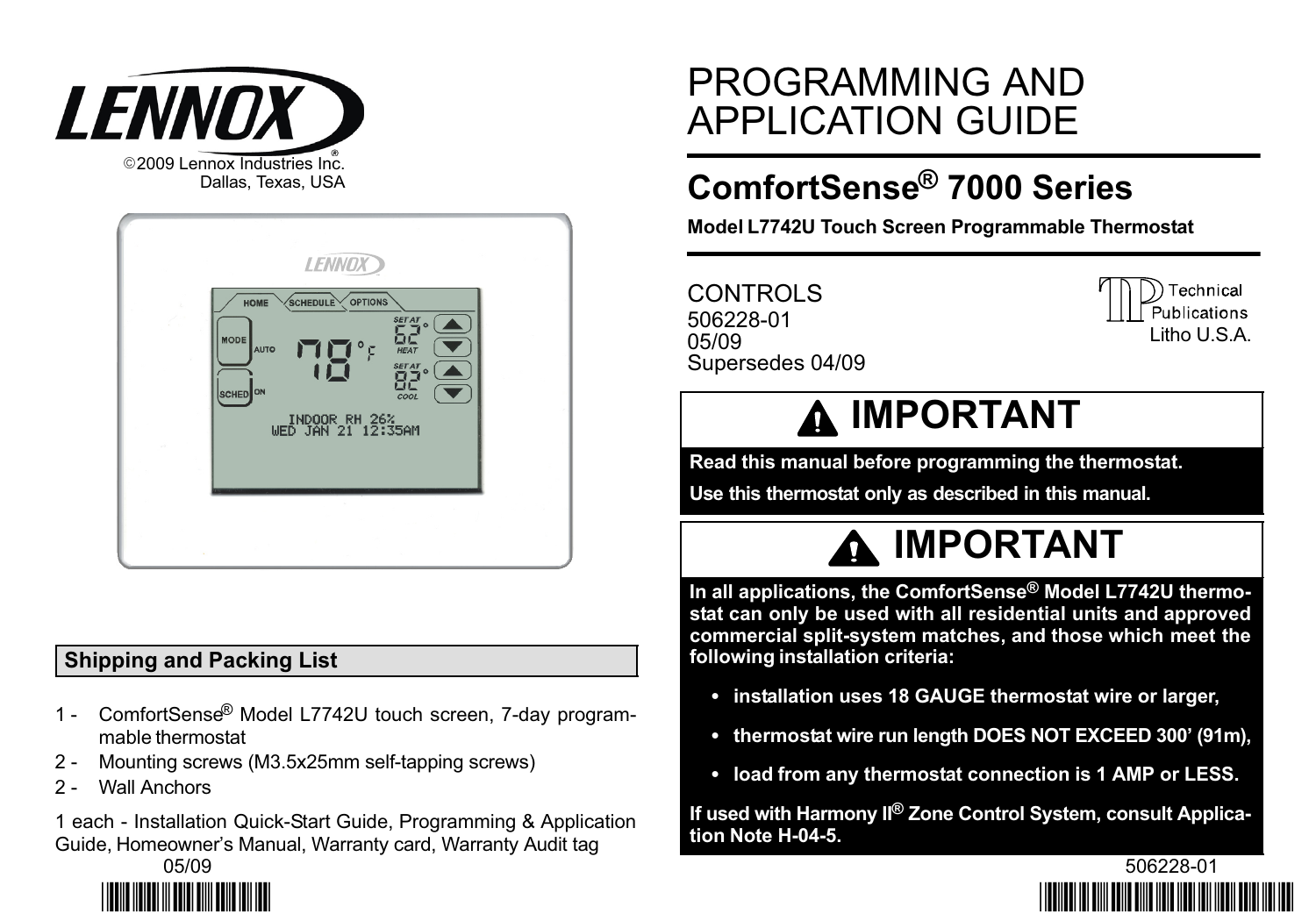#### Table of Contents

| ComfortSense <sup>®</sup> Model L7742U Thermostat                 | 3  |
|-------------------------------------------------------------------|----|
|                                                                   | 3  |
| Touch Screen Display                                              | 4  |
| Home Screen-Current Conditions & Temp. Settings                   | 5  |
| Controlling the Heat/Cool Modes of Operation                      | 6  |
| Controlling the Fan Operation                                     | 7  |
| Controlling the Schedule                                          | 7  |
| Schedule Tab-Programming                                          | 8  |
| Options Tab-Reminders & User Settings                             | 10 |
| Options Tab—Installer Settings                                    | 13 |
| Resetting Program to Factory Conditions                           | 16 |
| EPA ENERGY STAR <sup>®</sup> Recommended Setpoints                | 17 |
|                                                                   | 19 |
|                                                                   | 21 |
| Humiditro <sup>®</sup> Enhanced Dehumidification Accessory (EDA). | 22 |
| Stage Delay and Differential Settings                             | 24 |
| Temporary Temperature Change (Pausing the Schedule).              | 31 |
|                                                                   | 32 |
|                                                                   | 33 |
| Unit Part and Serial Numbers                                      | 33 |
| Memory Protection                                                 | 33 |
| Appendix A. Flow Diagrams & Wiring Diagrams                       | 34 |
| Appendix B. Diagnostic Info. & Available System Settings.         | 39 |

NOTE − This thermostat is equipped with automatic compressor protection to prevent potential damage due to short cycling or extended power outages. The short cycle protection provides a 5−minute delay between heating or cooling cycles to prevent the compressor from being damaged.

# A CAUTION

This is a 24VAC low−voltage thermostat. Do not install on voltages higher than 30VAC.

Do not short (jumper) across terminals on the gas valve or at the system control to test installation. This will damage the thermostat and void the warranty.



Always turn off power at the main power source by switching the circuit breaker to the OFF position before installing or removing this thermostat.

All wiring must conform to local and national building and electrical codes and ordinances.

Do not switch system to cool if the outdoor temperature is below 45°F (7°C). This can damage the cooling system.

These instructions are intended as a general guide and do not supersede local codes in any way. Consult authorities having jurisdiction before installation.

Check thermostat for shipping damage. If you find any damage, immediately contact the last carrier.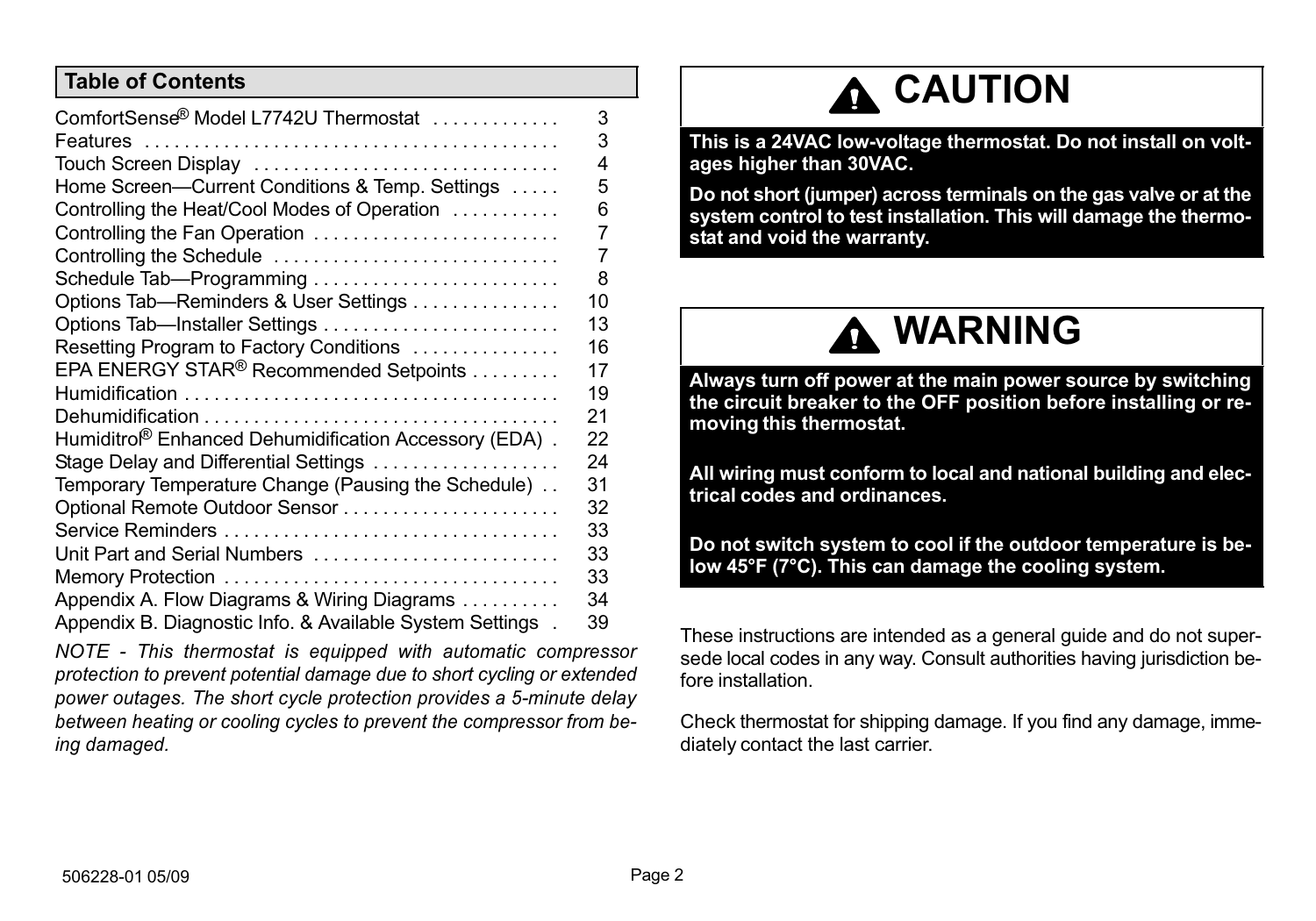# <span id="page-2-0"></span>ComfortSense® Model L7742U Thermostat (Catalog No. Y2081)

#### **Description**

The ComfortSense® Model L7742U thermostat is an electronic 7−day universal multi-stage programmable touch screen thermostat. It also offers enhanced capabilities which include:

- $\bullet$ humidification measurement and control,
- $\bullet$ dew point adjustment control,
- $\bullet$ dehumidification measurement and control,
- $\bullet$ Humiditro<sup>®</sup> Enhanced Dehumidification Accessory (EDA) capability,
- $\bullet$ equipment maintenance reminders,
- $\bullet$ worry−free memory storage feature,
- $\bullet$ menu−driven display.

This thermostat supports heat pump units or non−heat pump units, with up to 4 stages of heating (dual fuel units) and 2 stages of cooling.

## **Dimensions**

Screen dimensions: 3−7/16" (87 mm) width x 2−9/16" (65 mm) height

Case dimensions: 5−7/8" (149 mm) width x 4−9/16" (116 mm) height x 1−1/4" (31mm) depth

## Features

#### Compressor Short Cycle Protection

A 5−minute compressor short cycle protection timer begins when a compressor output is de−energized. Also, if a power loss occurs, the system will go into compressor protection mode and display WAIT in the display if there is a cooling or compressor heating call.

#### Outdoor Temperature Sensor

An outdoor temperature sensor (X2658) is required for dual fuel applications, balance points, dew point humidity control, and with Humiditrol® EDA.

In addition to measuring and displaying outdoor temperature, the outdoor sensor provides dew point adjustment and control for all models. If used with this thermostat, the sensor enables optimal heating equipment operation via programmable balance points.

#### NOTE − The outdoor sensor uses standard thermostat wiring; it may be wired using two wires of a multi−wire cable.

When the outdoor sensor is connected, the temperature can be displayed in the information display area (see figure [2\)](#page-4-0).

NOTE - For proper operation of Humiditrol<sup>®</sup> EDA applications, the outdoor sensor (X2658) MUST be installed.

#### -L" Input

L" input from the equipment is used to notify the user of an outdoor equipment fault by displaying "HVAC ERROR DETECTED" when one of the following conditions exist:

- . L" terminal is activated with 24VAC and Y1 has been activated for 5 minutes (units without LSOM, but which use Service Light Monitor Kit), OR,
- $\bullet$ LSOM error signal is detected on "L" input and Y1 has been activated for 5 minutes.

NOTE − The L input is used for diagnostic information purposes only, it is not intended to provide equipment protection.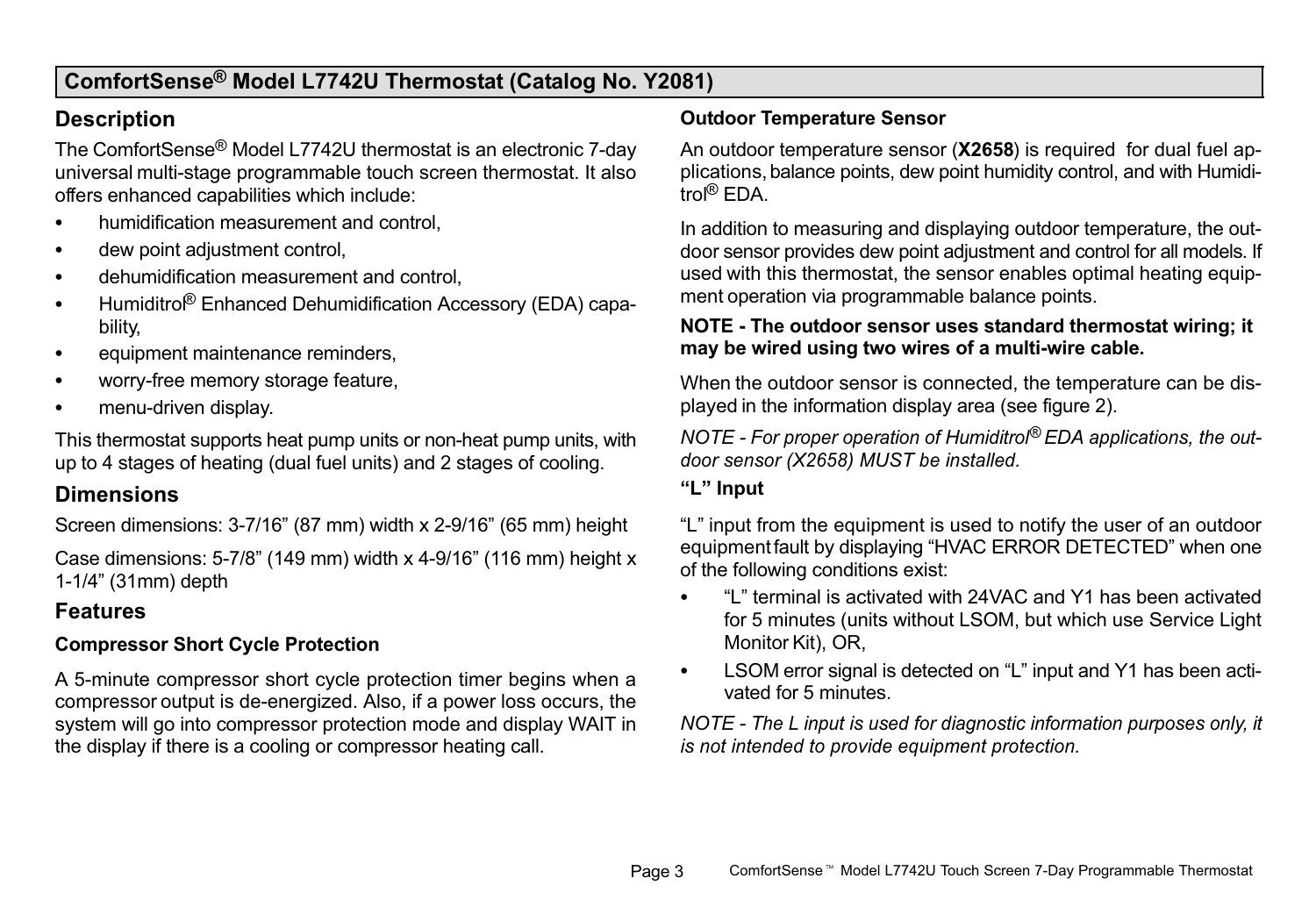#### <span id="page-3-0"></span>Touch Screen Display



# Figure 1. Touch screen display

Press the screen anywhere − the first press turns on the backlight.

- A Selection Tabs − Press to select: HOME (normal display), SCHEDULE (for programming), OPTIONS (to set fan operation, alerts, service reminders, and other user and installer settings).
- B MODE press to cycle through HEAT, COOL, AUTO (autochangeover), OFF, EM HEAT (emergency heat).
- C SCHED (schedule) − press to change between ON and OFF.
- D Displays room temperature.
- E Displays the current operation SET AT point(s). If MODE is set to AUTO (autochangeover), both HEAT and COOL setpoints are displayed.
- F Up/down arrows used for adjusting temperature up or down; if in AUTO (autochangeover) mode, two sets of up/down arrows appear.
- G Information display area, displays different information depending on the tab selected:
	- HOME tab: displays outdoor temperature (if outdoor sensor X2658 is installed), indoor relative humidity (RH), which mode is calling, hold settings information, service reminders.
	- **SCHEDULE tab: displays the event being programmed;**
	- OPTIONS tab: displays a scrolling list of installer- and user−adjustable parameters, including filter and service reminder periods, etc.
- H Schedule time adjustment, User/Installer Settings up/down arrows:
	- HOME screen: not visible except when executing a HOLD SETTING)
	- SCHEDULE and OPTION screens: used to adjust schedule and option settings.
- I Dynamic keys − not visible in HOME screen unless executing a HOLD SETTING. For SCHEDULE and OPTIONS settings, these keys appear and change depending on the selection. See the schedule and options sections for details.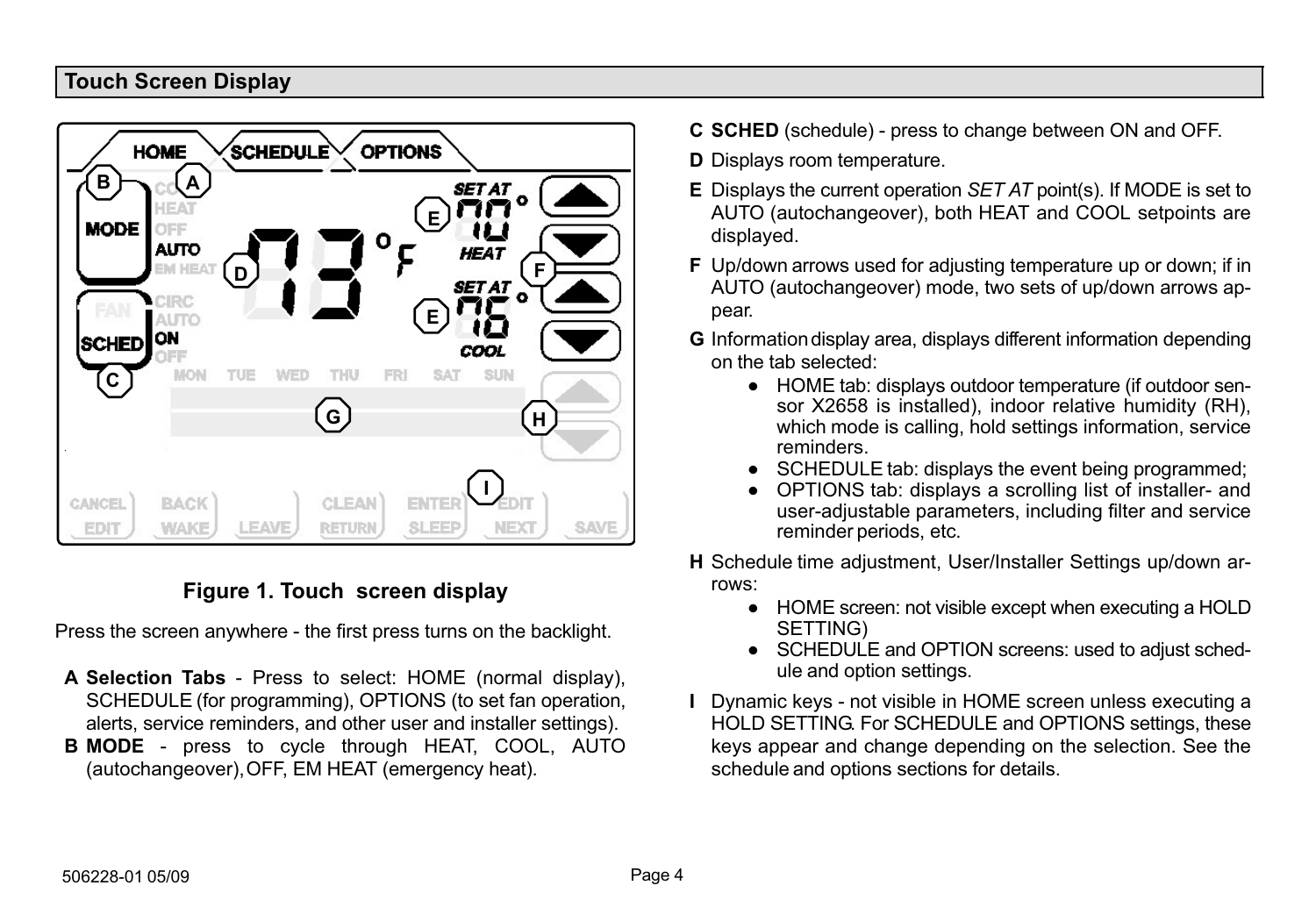#### <span id="page-4-0"></span>Home Screen-Current Conditions & Temperature Settings



Figure 2. Home Screen

The HOME screen (figure 2) displays indoor temperature and outdoor temperature if the outdoor sensor is installed. Other system operational information, such as indoor relative humidity (if turned on in user settings), dehumidifying, cooling or heating, will alternately be displayed in the information display.

Equipment operation information appears in the boxes along the left side of the home screen to indicate cooling or heating equipment operation setting, and whether scheduled programming is ON or OFF. From these boxes, users can change the unit's mode to HEAT, COOL, AUTO (autochangeover − default), EM HEAT (emergency heat for heat pump applications including dual fuel and HP with Electric Heat), or OFF.

The user can also decide whether to operate the unit per the programmable schedule, or in a non−programmable mode using the SCHED box.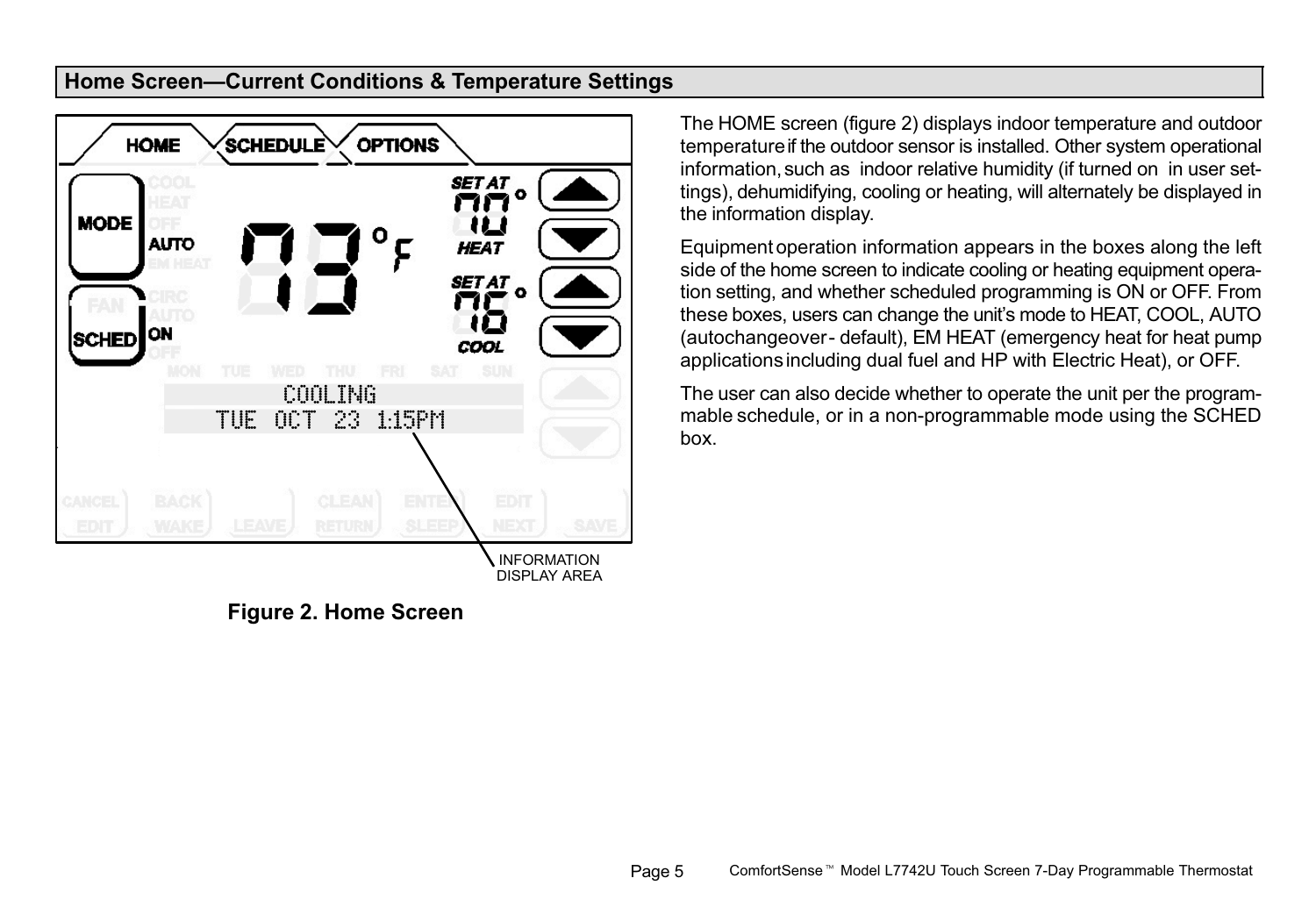#### <span id="page-5-0"></span>Controlling Heat/Cool Modes of Operation



On initial power up or after an a power loss over 2 hours, the thermostat powers up at the HOME screen in the AUTO position. If it powers up after a power loss of less than 2 hours, it assumes the last mode set. Pressing MODE repeatedly scrolls through all the modes-AUTO, EM HEAT, COOL, HEAT, then back to OFF.

HEAT, COOL and OFF modes are as each name implies. AUTO (autochangeover) allows the thermostat to switch between Heating and Cooling, whichever mode is dictated by the indoor temperature.

EM HEAT (emergency heat) bypasses the first stage of heating (any stage[s] of heat pump heating) and goes directly to the heat stage used for maximum heating to more quickly warm a very cold house.

When the indoor temperature decreases or increases, the HEATING or COOLING cycle will turn on based on the displayed mode. When the HVAC system is on, the INFORMATION DISPLAY AREA (shown in figure 3) will display one or several operational messages (listed in the table below). If the outdoor sensor is connected and is turned on in user settings, outdoor temperature will be included in the displays. The table below summarizes the information messages.

When the faults, errors, and service information displays appear, dynamic keys will appear under the second line entries, REMIND, CLEAR, SERVICE, or RESET. Press the box to perform the action.



## Figure 3. Home Screen

| <b>Faults, Errors, and Service Information</b>             |                          | <b>Operating Information</b>                                                  |
|------------------------------------------------------------|--------------------------|-------------------------------------------------------------------------------|
| TEMP SENSOR ERROR, MEMORY ERROR                            | Top line: fault/error    | SET DATE/TIME<br>[First time start up msg]                                    |
| CALL FOR SERVICE                                           | Bot. line: action        | Default DATE/TIME (MON JAN 1 12:00 PM)                                        |
| NO OUTDOOR SENSOR                                          | Top line: fault/error    | HEATING, COOLING, HUMIDIFYING, DEHUMIDIFYING,<br>Top line: operation msgs     |
| CALL DEALER INFO                                           | Bot. line: action        | SYSTEM OFF, OUTDOOR TEMP xxF, INDOOR RH xxZ,                                  |
|                                                            |                          | MON SEP 24 3:00 PM<br>Bottom line: date & time                                |
| REPLACE: MEDIA FILTER; UV LAMP; HUM PAD; METAL INSERT      | Top line: serv. reg'd    | SCHEDULE ON, SCHEDULE OFF, WAIT, FAN ON, FAN CIRC<br>Top line: operation msgs |
| REMIND<br>RESET                                            | Bot. line: action        | Bottom line: date & time<br>MON SEP 24 3:00 PM                                |
| ROUTINE SYS CHECK-UP                                       | Top line: serv. reg'd    | HOLD SETTING UNTIL<br>[Alternating msgs during<br>PRESS SCHED TO              |
| RESET<br>REMIND                                            | Bot. line: action        | a held schedule]<br>MON SEP 24 3:00 PM<br>RESUME PROGRAM                      |
| NO OUTDOOR SENSOR, HUM SENSOR ERROR, HVAC ERROR DETECTED   | Top line: fault/error    |                                                                               |
| REMIND<br>SERVICE                                          | Bot, line: action        |                                                                               |
| DEALER INFORMATION (Edited to show dealer contact informa- | Contact                  |                                                                               |
| tion [2 lines])                                            | <b>Installing Dealer</b> |                                                                               |

## Information Display Area table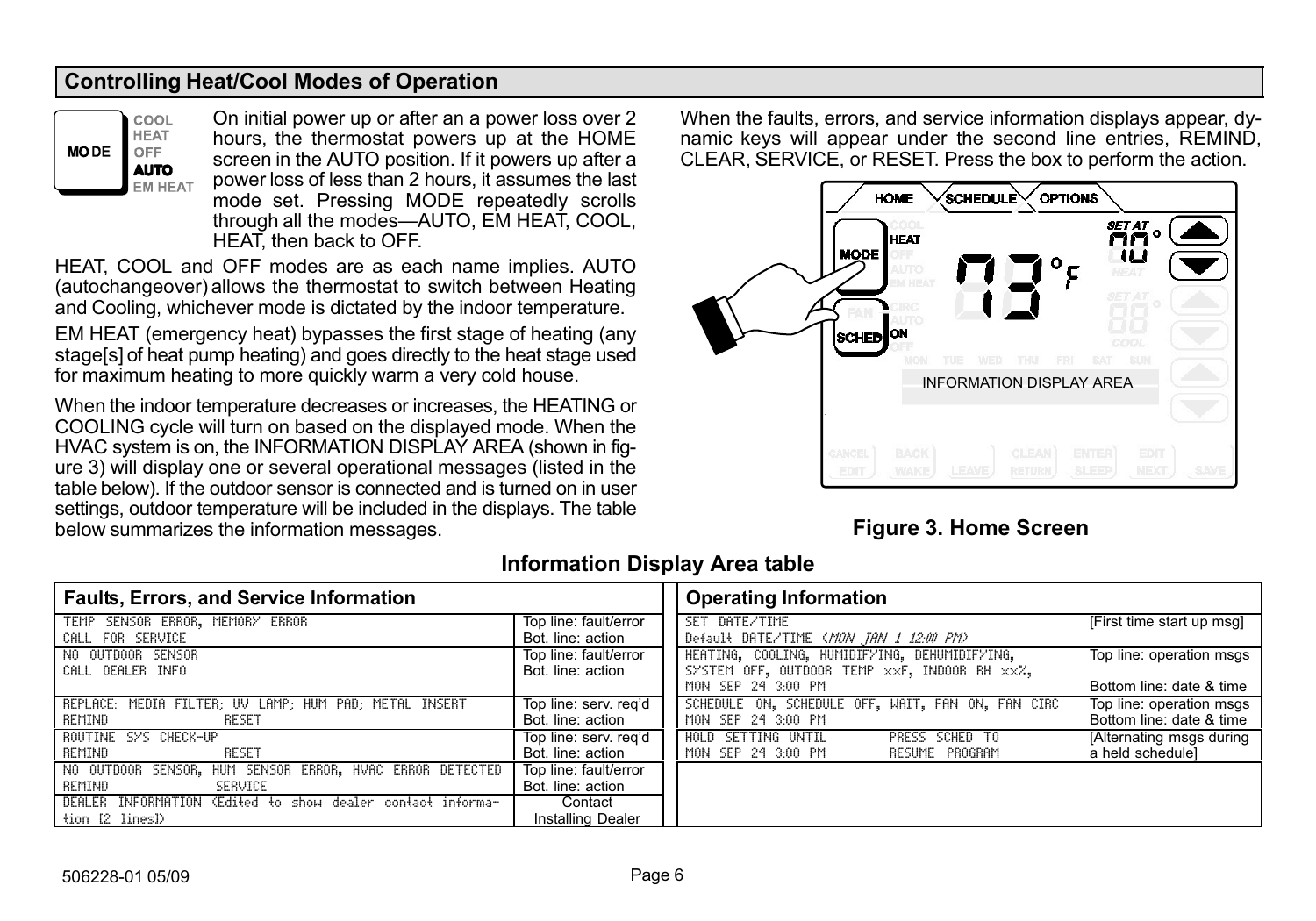## <span id="page-6-0"></span>Controlling the Fan Operation

#### Fan Modes



If backlight is not on continuous, press the screen anywhere to turn on the backlight. Press the OPTIONS tab to access the FAN mode control. Press FAN button; repeated presses scroll through all the modes, AUTO, ON, and CIRC (circulate).

- . • AUTO--the fan is following schedule.
- $\bullet$ • ON—the fan is NOT following the schedule and runs continuously until it is changed from the OPTIONS screen.
- $\bullet$ • CIRC—the fan is following schedule and cycles during periods of equipment inactivity. Cycle time is dependent on user settings FAN CIRCULATE [\(Page 11\)](#page-10-0).

If FAN mode displays AUTO and ON or CIRC was selected during scheduling for the current period, the thermostat will indicate the current fan mode in the information display (FAN ON or FAN CIRC).

In the CIRC mode, the user can cycle the fan for a programmed

percentage of active time per hour, during periods of equipment inactivity (i.e., heating or cooling equipment not running). The fan is ON for 5 minutes at a time. The user may change the percentage of ON time that the fan is on (see FAN CIRCULATE [[Page 11](#page-10-0)]):

### Fan Program

The user can program the fan to be ON, AUTO, or CIRC during a program event period. While scheduling the event, if the fan is set to ON, it will remain on during the entire event. If it is set to CIRC, it will circulate during equipment inactivity per user programmable cycles (see FAN CIRCULATE, [Page 11\)](#page-10-0). If set to AUTO, the fan will come on with the equipment to serve the heating/cooling demand and go off accordingly.

NOTE − When the OPTIONS screen FAN mode is changed to ON or CIRC, whatever was scheduled is ignored - the fan will either be ON or it will CIRCULATE per the user−programmed intervals (USER SETTINGS − FAN CIRCULATE [\(Page 11\)](#page-10-0). When FAN − AUTO is selected in the OPTIONS screen, the schedule is followed.

# Controlling the Schedule



If backlight is not on continuous, press the screen anywhere to turn on the backlight.

From the HOME screen press SCHED; repeated presses toggle the schedule ON and OFF. If ON, the system follows the program developed by the user [\(Page 8\)](#page-7-0).

If OFF, the system operates as a non-programmable thermostat—the user must make changes when desired. The autochangeover feature continues to operate based on the manual user inputs.

The fan mode is displayed on the SCHEDULE screen when programming the thermostat and can be changed only during schedule editing (after EDIT is pressed). Fan settings in OPTIONS screen will OVER-RIDE the scheduled fan operation.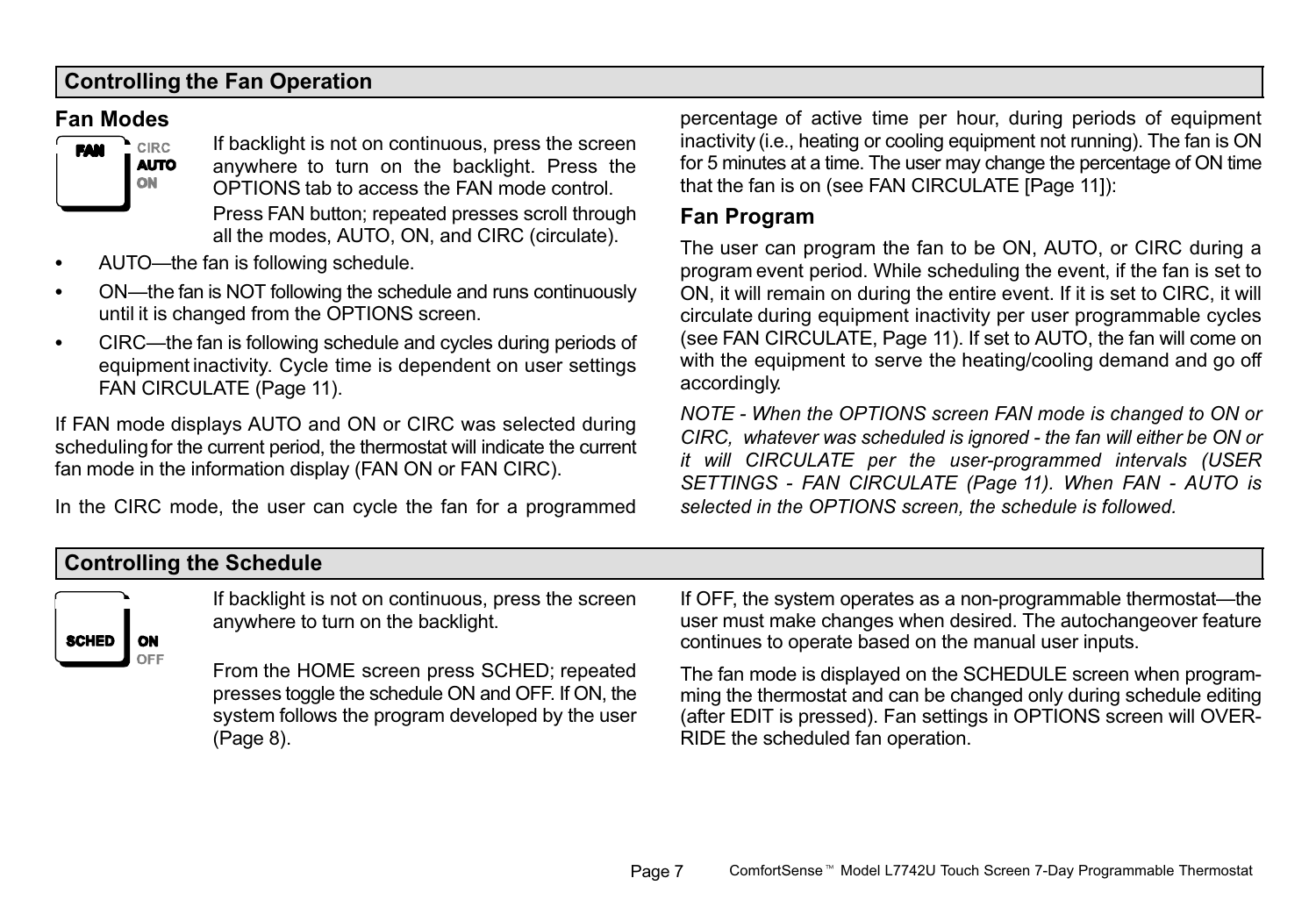#### <span id="page-7-0"></span>Schedule tab-Programming

If backlight is not on continuous, press the screen anywhere to turn on the backlight. Press the SCHEDULE tab along the top of the screen. The display changes to programming mode (figure 4) and shows the current settings.

**EVENTS DAILY 2 OR 4–The thermostat may be programmed for two** or four (default) events per day. The names for the events are: WAKE, LEAVE, RETURN, and SLEEP. The selected time for an event to occur is based on when you want the event to **begin**. Four events (default) are common for working households. To change to two events per day, see page [11](#page-10-0). When set for two events per day, the display would appear as: WAKE (or SLEEP) PERIOD BEGINS".





Programming may be performed in groups of days or individual days, as follows:

- A MON TO SUN − allows every day to be set the same.
- B MON TO FRI (weekday programming) and SAT TO SUN (weekend programming).
- C MONDAY through SUNDAY allows individual days of the week to be programmed separately.

NOTE − After using one of the groups of days described above, the program allows you to subsequently change individual days to suit your needs.

To get to the different groupings of days, press EDIT, then press NEXT repeatedly to scroll to the desired grouping.

# Programming Complexity

The programming process for groups of days or individual days is the same, except in the amount of times required to go through the process.

Full Week—The least complex program is the full week "MON TO SUN" program, wherein the events for every day of the week are the same. This requires one time through the event programming process.

Work Week—Next in complexity to the full week program is the work week program wherein the events are set for a typical work week (MON TO FRI) and different events are set for the weekend (SAT TO SUN). This requires two times through the events.

Day by Day—Most complex because this requires going through the programming process 7 times.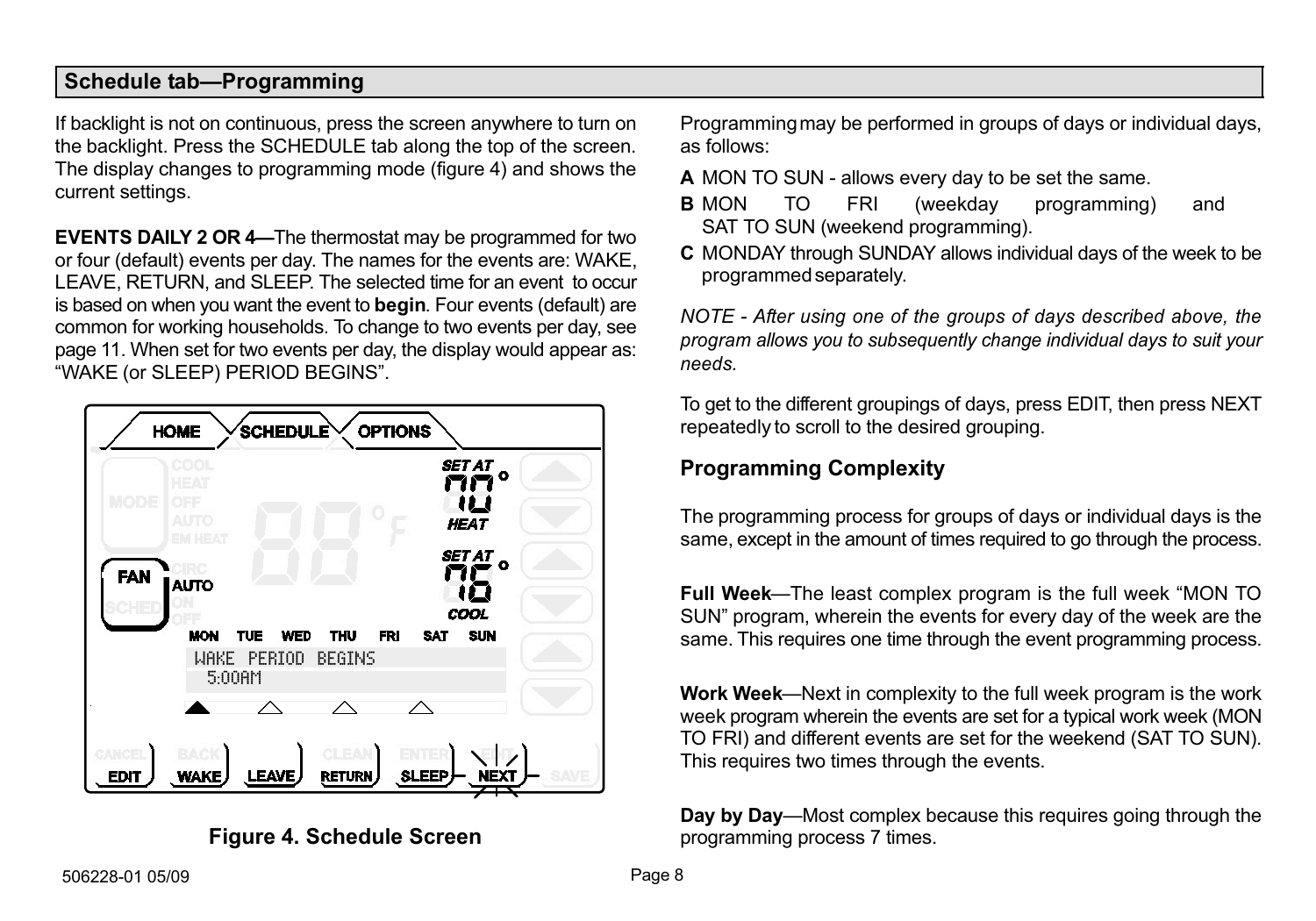# Schedule tab-Programming (continued)

### Days & Events Programming process

|   | Action                                                                                 | Display shows                                                                   |
|---|----------------------------------------------------------------------------------------|---------------------------------------------------------------------------------|
| 1 | Press SCHEDULE tab                                                                     | <b>SCHEDULE</b> screen                                                          |
| 2 | Press EDIT                                                                             | UP/DOWN arrows on right-hand<br>side of screen; EDIT changes to<br>CANCEL       |
| 3 | Press NEXT to highlight the de-<br>sired grouping of days                              | Days change to match selected<br>group, e.g. MON TUE WED THU FRI                |
| 4 | Press an event: WAKE (default),<br>LEAVE, RETURN, & SLEEP to<br>select for programming | Filled triangle above event<br>indicates which event is selected<br>for change  |
| 5 | Press UP/DOWN arrows to<br>select desired temperature                                  | After change is made, SAVE<br>appears in the bottom right-hand<br>of the screen |
| 6 | Press FAN repeatedly to select<br>desired fan mode                                     | Fan indicator displays selection<br>(ON, AUTO, or CIRC)                         |
| 7 | Press UP/DOWN arrows to<br>adjust start time for<br>selected event                     | Information area displays start<br>time                                         |

8 Repeat steps 4 − 7 for all remaining events.

(If you selected other than MON TUE WED THU FRI SAT SUN), continue; otherwise, skip to step 11.

- 9 Press NEXT for the next group or the next day Days change to match selected group, e.g. SAT SUN
- 10 Repeat steps 3 through 8 for the remaining days, if necessary.
- 11 Press SAVE when all events and days are programmed as desired The changes are made and the schedule screen reappears.



# Figure 5. Programming days and events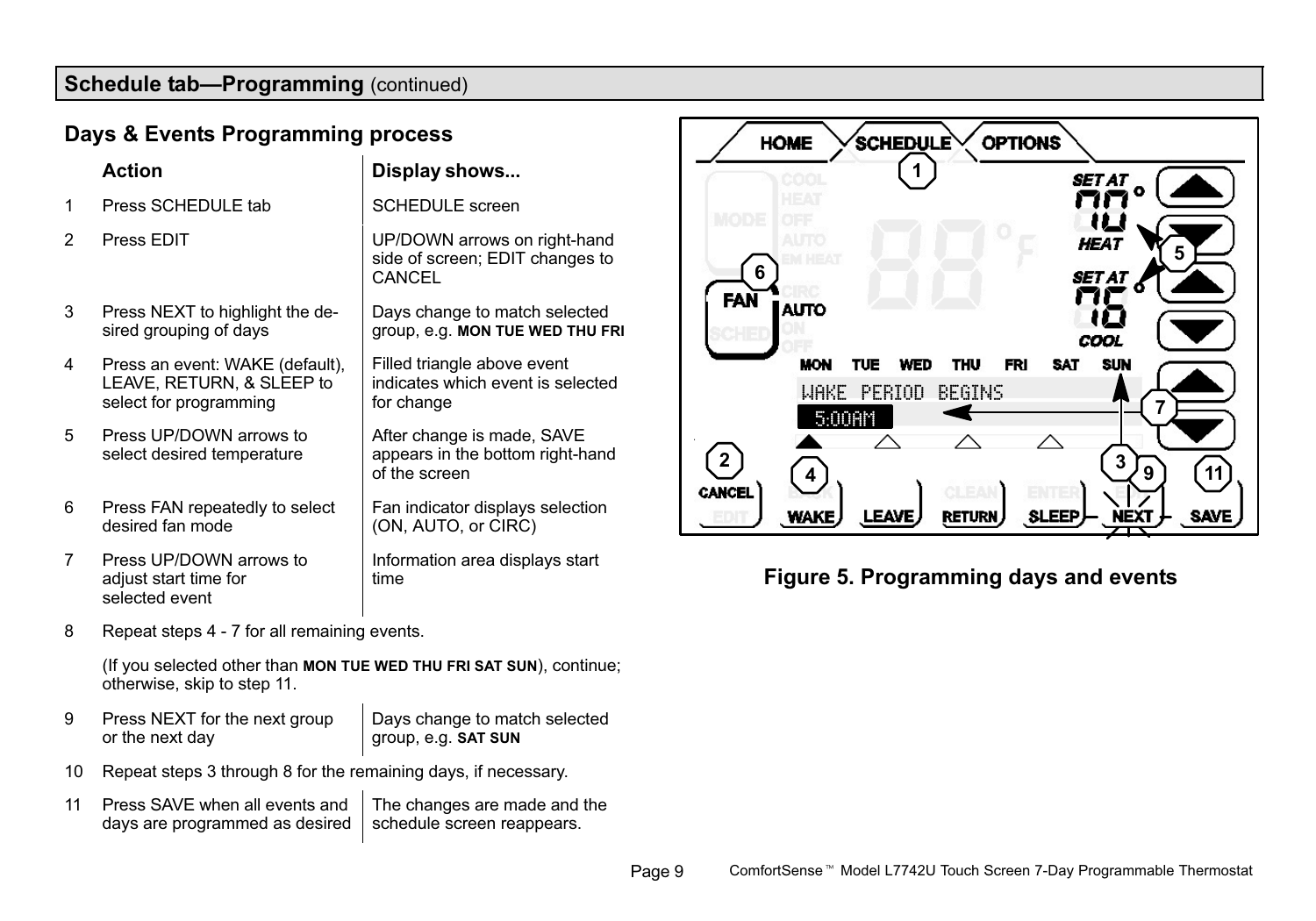#### <span id="page-9-0"></span>Options tab-Reminders/User Settings

# CLEAN button [OPTIONS TAB > [CLEAN] ]

When you select the OPTIONS tab, two buttons appear near the bottom of the screen labeled CLEAN and ENTER. Press the CLEAN button to deactivate the "touch" zones for 30 seconds. Clean the screen with a soft cloth and a mild glass cleaning solution.

The Options screen provides user and installer access to the various features for setup and access to the reminders.



# Reminders [OPTIONS TAB > REMINDERS > [ENTER] ]

Set timers from 1 to 24 months in either calendar time or system run time. Reminders appear when it is time to service the following (for more details on REMINDERS, see [Page 33\)](#page-32-0):

| REPLACE MEDIA FILTER | REPLACE UV LAMP      |
|----------------------|----------------------|
| DUE FRI JUN 12 09    | DUE FRI SEP 11 09    |
| ROUTINE SYS CHECK-UP | PURE AIR MAINTENANCE |
| DUE IN 2160 HOURS    | DUE FRI SEP 11 09    |
| REPLACE HUM PAD      | (CUSTOM REMINDER 1)  |
| DUE FRI JUN 12 09    | DUE WED OCT 21 09    |

## User Settings [OPTIONS TAB > USER SETTINGS > [ENTER] ]

| 12 OR 24 HOUR              | Page 10 | F/C                      | Page 10          |
|----------------------------|---------|--------------------------|------------------|
| <b>BACKLIGHT INTENSITY</b> | Page 12 | <b>FAN CIRCULATE</b>     | Page 11          |
| <b>BACKLIGHT SETTING</b>   | Page 12 | <b>HEATING LIMIT</b>     | Page 12          |
| <b>COOLING LIMIT</b>       | Page 12 | <b>HUMIDITROL ADJUST</b> | Page 12          |
| DATE/TIME                  | Page 10 | <b>HUMIDITY SETTING</b>  | Pages 12, 20, 22 |
| <b>DISPLAY INFO</b>        | Page 11 | <b>SECURITY LOCK</b>     | Page 12          |
| EVENTS DAILY 2 OR 4        | Page 11 | <b>VIEW CONTACT INFO</b> | Page 11          |

Press the OPTIONS tab; use the arrows to select USER SETTINGS. Press ENTER.

USER SETTINGS INSTALLER SETTINGS



The following items are available for modifying. Follow the instructions for each parameter.

DATE/TIME-Set month, day, year, hour, and minute using DATE/ TIME option. Select DATE/TIME; press ENTER. Small, filled up-arrow is the selected column; use up/down arrows to adjust; press box below each small up-arrow to select each column. Adjust; press SAVE.

|        | FFR.<br>MON | -11<br><b>DAY</b> | 2009 12PM<br>УR | HR | 49<br>MIN |             |
|--------|-------------|-------------------|-----------------|----|-----------|-------------|
|        |             |                   | ⌒               |    |           |             |
| CANCEL |             |                   |                 |    |           | <b>SAVE</b> |

CLEAN

F/C-default is Fahrenheit; to change to Celsius, scroll to F/C; press ENTER. Use arrows to change to C; press SAVE.

F OR C  $DFF$ ALLI $T(F)$ 



12 OR 24 HOUR clock—default is 12H; to change, scroll to 12 OR 24 HOUR; press ENTER. Use arrows to change to 24H; press SAVE.

12 OR 24 HOUR DEFAULT(12HR)

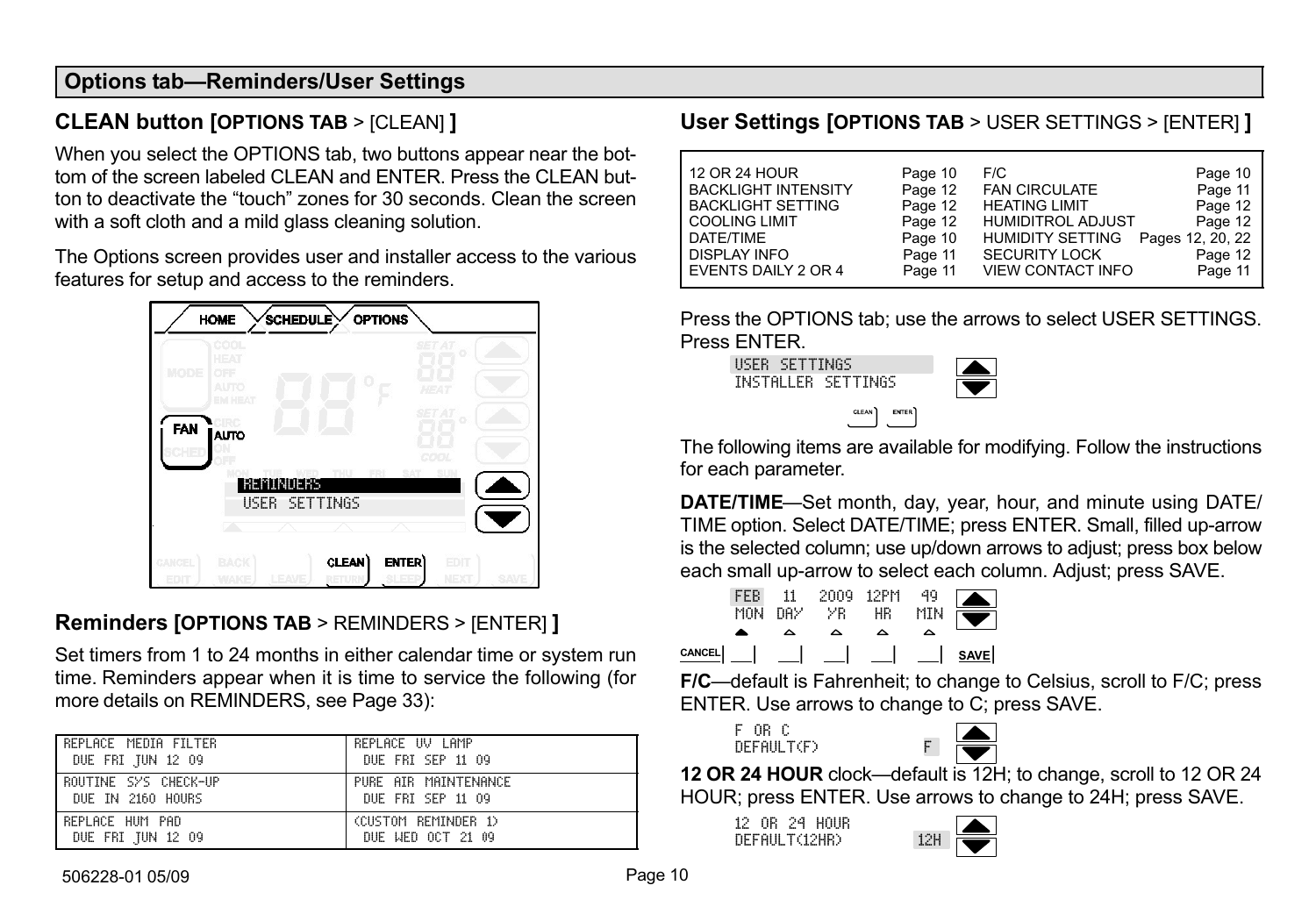<span id="page-10-0"></span>**EVENTS DAILY 2 OR 4**—default is 4; to change, scroll to EVENTS DAILY 2 OR 4; press ENTER. Use arrows to change to 2; press SAVE.

EVENTS DAILY 2 OR 4 DEFAULT(4) 2



VIEW CONTACT INFO-scroll to VIEW CONTACT INFO from the user settings menu; press ENTER. Use BACK to return to menu. (To set this to display on the home screen, see DISPLAY INFO.)

DISPLAY INFO-controls what is displayed in the field below the temperature and above the time on the HOME screen; it may display OUT-DOOR TEMP, INDOOR RH (relative humidity), and CONTACT INFO or any combination of the three, or none if all three are set to OFF.

Scroll to DISPLAY INFO; press ENTER. Use arrows to select OUT-DOOR TEMP. INDOOR RH or CONTACT INFO; press ENTER.

DISPLAY INFO OUTDOOR TEMP INDOOR RH CONTACT INFO



NOTE - When turning ON the OUTDOOR TEMP option "OUT-DOOR SENSOR REQUIRED" will display if the physical sensor is not installed.

NOTE − If outdoor sensor is not present and if user tries to select the options DISPLAY INFO −> OUTDOOR TEMP or HUMIDITROL a message is displayed "OUTDOOR SENSOR REQUIRED" instead of scroll options for these menus. Information about installing the sensor is described on [Page 32.](#page-31-0)

For OUTDOOR TEMP, select ON or OFF; then press SAVE.

OUTDOOR TEMP DEFAULT(OFF)



For INDOOR RH, use arrows to select ON or OFF; then press SAVE.

INDOOR RH DEFAULT(OFF)



For CONTACT INFO, select ON or OFF; then press SAVE.

CONTACT INFO  $DFF$ AULT $(OFF)$ 



FAN CIRCULATE—As an option to running the fan all the time, fan circulate allows the user to decide how much the fan will run during periods of equipment inactivity. The fan ON time is always set to 5 minutes. This option will cause the fan to come on more or less frequently. The default is 35%; to change, scroll to FAN CIRCULATE; press ENTER. Use arrows to change to 15, 25, or 45%; press SAVE.

FAN CIRCULATE DEFAULT(35%)



15% (9 minutes fan run time per hour) 25% (15 minutes fan run time per hour) 35% (21 minutes fan run time per hour) 45% (27 minutes fan run time per hour).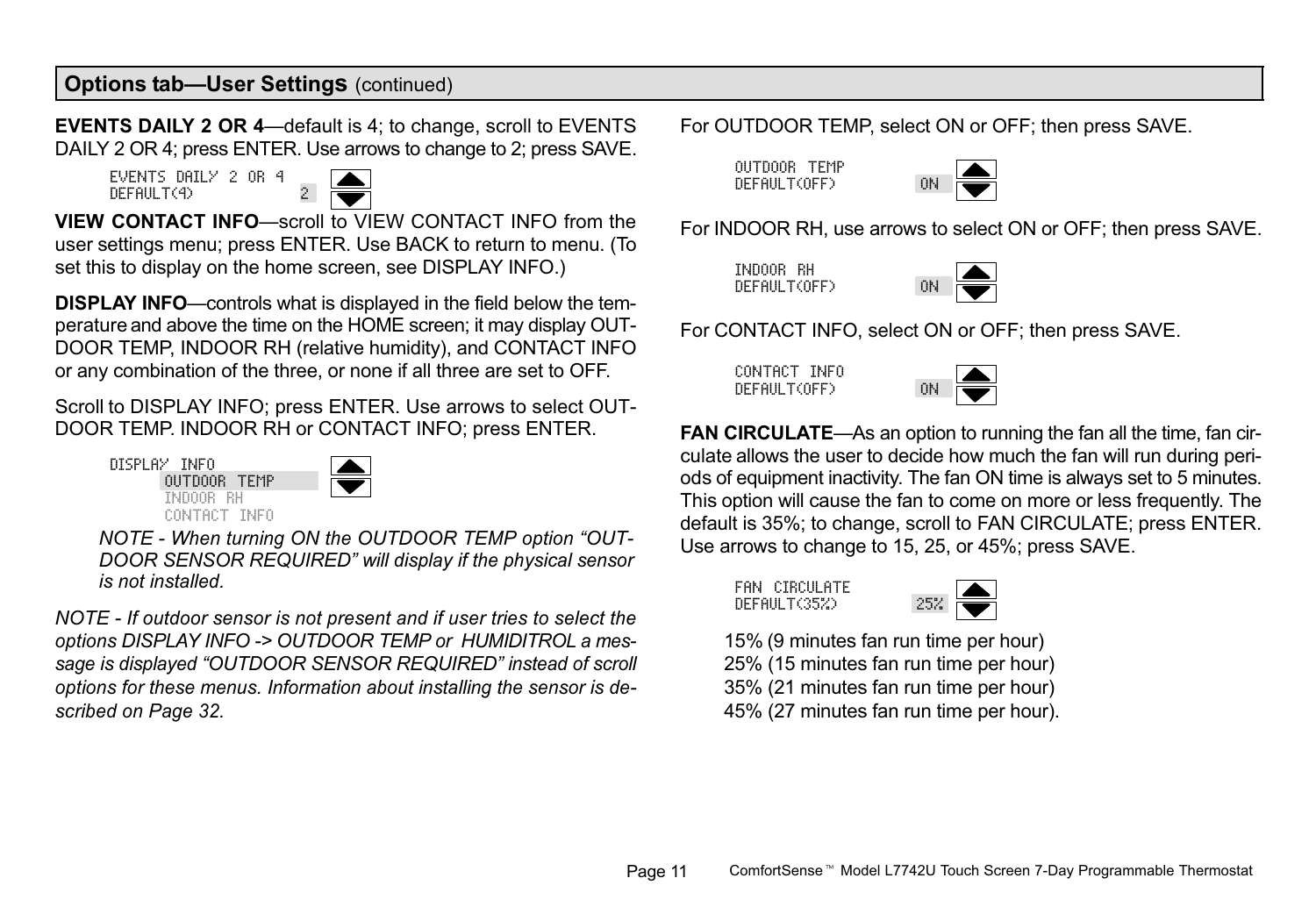<span id="page-11-0"></span>**COOLING LIMIT**—This limits the temperature at which the thermostat may be set for cooling (default is 50º); to change to any degree between 45ºF and 90ºF, scroll to COOLING LIMIT; press ENTER. Use arrows to change to desired temperature; press SAVE.

COOLING LIMIT DEFAULT(50°F)



HEATING LIMIT-This limits the temperature at which the thermostat may be set for heating (default is 85º); to change to any degree between 45ºF and 90ºF, scroll to HEATING LIMIT; press ENTER. Use arrows to change to desired temperature; press SAVE.

HEATING LIMIT DEFAULT(85°F)



HUMIDITY SETTING—See separate sections - Humidify [\(Page 20](#page-19-0)) and Dehumidify ([Page 22\)](#page-21-0).

HUMIDITROL ADJUST—If Humiditrol<sup>®</sup> is enabled in the installer settings, then this adjustment affects overcooling operation. Overcooling ranges from 2°F below the **cooling** setpoint (MIN setting) down to 2°F above the **heating** setpoint (MAX setting). Halfway between the two settings is the MID setting. The default setting is MAX; to change to MID or MIN, scroll to HUMIDITROL ADJUST; press ENTER. Use arrows to scroll to MID or MIN; then press SAVE.

HUMIDITROL ADJUST  $DF$ FAULT (MAX)



NOTE − Humiditrol® does not function if the outdoor temperature is 95ºF or greater nor when the indoor temperature is 65ºF or less.

BACKLIGHT SETTING—default is POWER SAVE; scroll to BACK-LIGHT SETTING; press ENTER. Use arrows to change to CONTINU-OUS; press SAVE.





**BACKLIGHT INTENSITY**—default is 100%; scroll to BACKLIGHT IN-TENSITY; press ENTER. Use arrows to change to 20 to 100% in 20% increments; press SAVE.

BACKLIGHT INTENSITY DEFAULT(100%)



SECURITY LOCK—default - no locks at all - this provides two methods of locking the thermostat:

Answer YES to ALLOW TEMP ADJUST—anyone can make temperature setpoint changes without entering a 3−digit code.

Answer NO to ALLOW TEMP ADJUST—prevents making any changes at all until the 3−digit code is entered.

Scroll to SECURITY LOCK and press ENTER; ALLOW TEMP AD-JUST screen appears; press box below YES or NO.

|        |      | ALLOW TEMP ADJUST |    |
|--------|------|-------------------|----|
|        | YES. |                   | NΩ |
|        |      |                   | ́  |
| CANCEL |      |                   |    |

The ENTER LOCK CODE screen appears.

|        |   | <b>ENTER LOCK CODE</b> |  |      |
|--------|---|------------------------|--|------|
|        | п |                        |  |      |
|        |   |                        |  |      |
| CANCEL |   |                        |  | SAVE |

To enter the lock code, press box below each small up-arrow to select each column. Use up/down arrows to enter a number, then press the box below the next number and repeat to enter a 3-digit lock code; write down the number for future reference; press SAVE.

NOTE − If the security code is forgotten or misplaced, use the universal code -864" to unlock.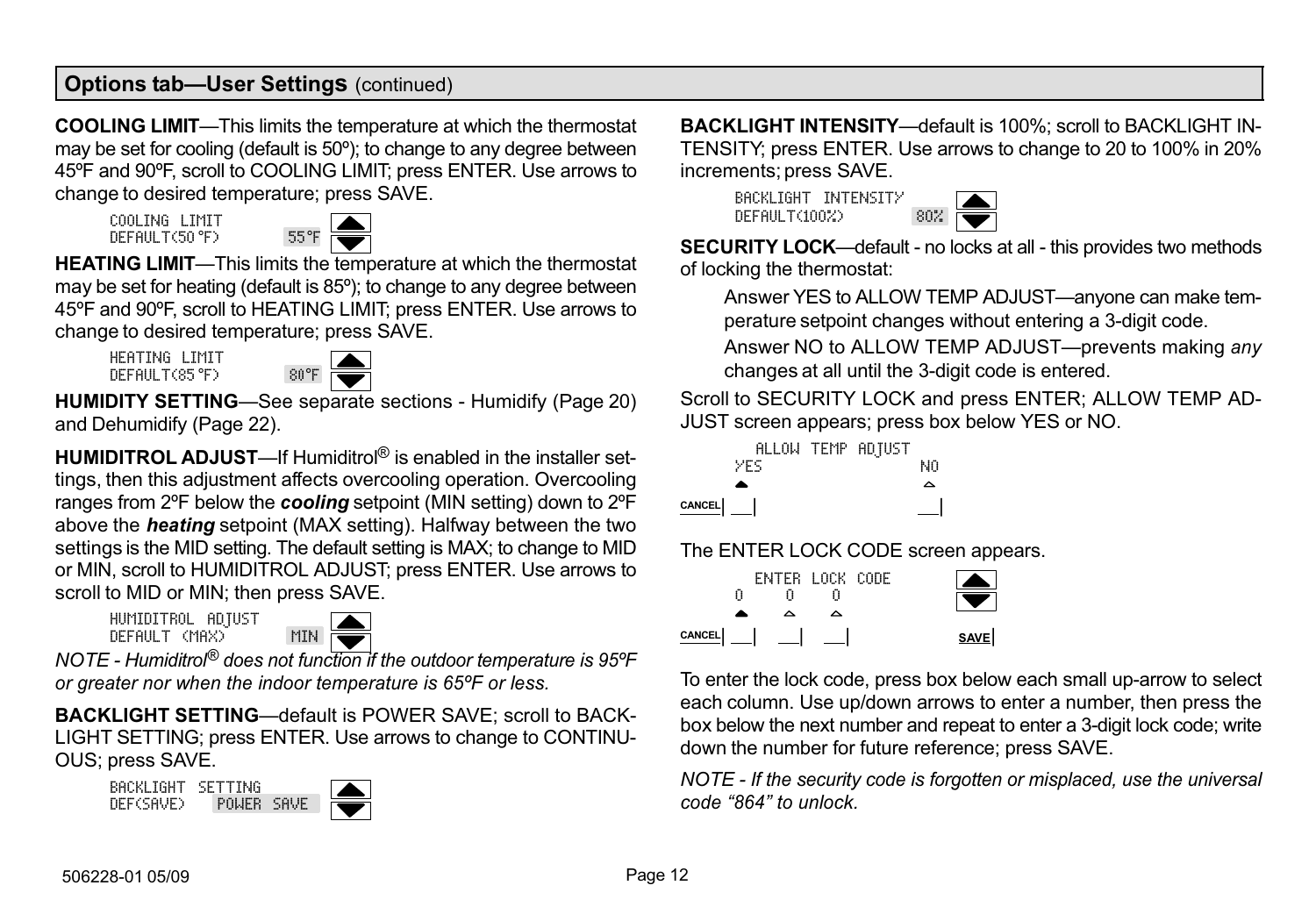#### <span id="page-12-0"></span>**Options tab-Installer Settings**

#### Installer Settings

[OPTIONS TAB > INSTALLER SETTINGS > [ENTER] [ENTER] ]

Press OPTIONS tab for the main options screen, then use the arrows to select INSTALLER SETTINGS. Press ENTER.



Press ENTER again to access installer settings. (CANCEL returns to the main OPTIONS screen.)

The following items may be modified. Follow the instructions for each parameter. Note that some options will not appear for all setups (e.g. only Heat Pumps will have Low and High Balance Points; otherwise, these do not appear).

**SYSTEM SETUP**—Sets the thermostat for operation with a heat pump or non-heat pump and defines the number of compressor stages and the number of backup heat stages. The default settings for the system are Non−heat Pump, Gas/Oil, 2 compressor stages, 2 indoor heat stages.

Use arrows to select from the list; then press ENTER.



For NON HEAT PUMP, use arrows to select backup heat: NO HEAT, GAS/OIL, or ELECTRIC; then press SAVE.

|  |            | NON HEAT PUMP |  |
|--|------------|---------------|--|
|  | NO HEAT    |               |  |
|  | GAS ZOTI   |               |  |
|  | ELEU I KIL |               |  |

For HEAT PUMP, use arrows to select backup heat: NO BACKUP HEAT, DUAL FUEL (GAS/OIL), or ELECTRIC; then press SAVE.



For COMPRESSOR STAGES, use arrows to select either 1 or 2 compressor stages; then press SAVE.

COMPRESSOR STAGES



2

For INDOOR HEAT STAGES, use arrows to select 1 or 2 indoor heat stages; then press SAVE.

INDOOR HEAT STAGES

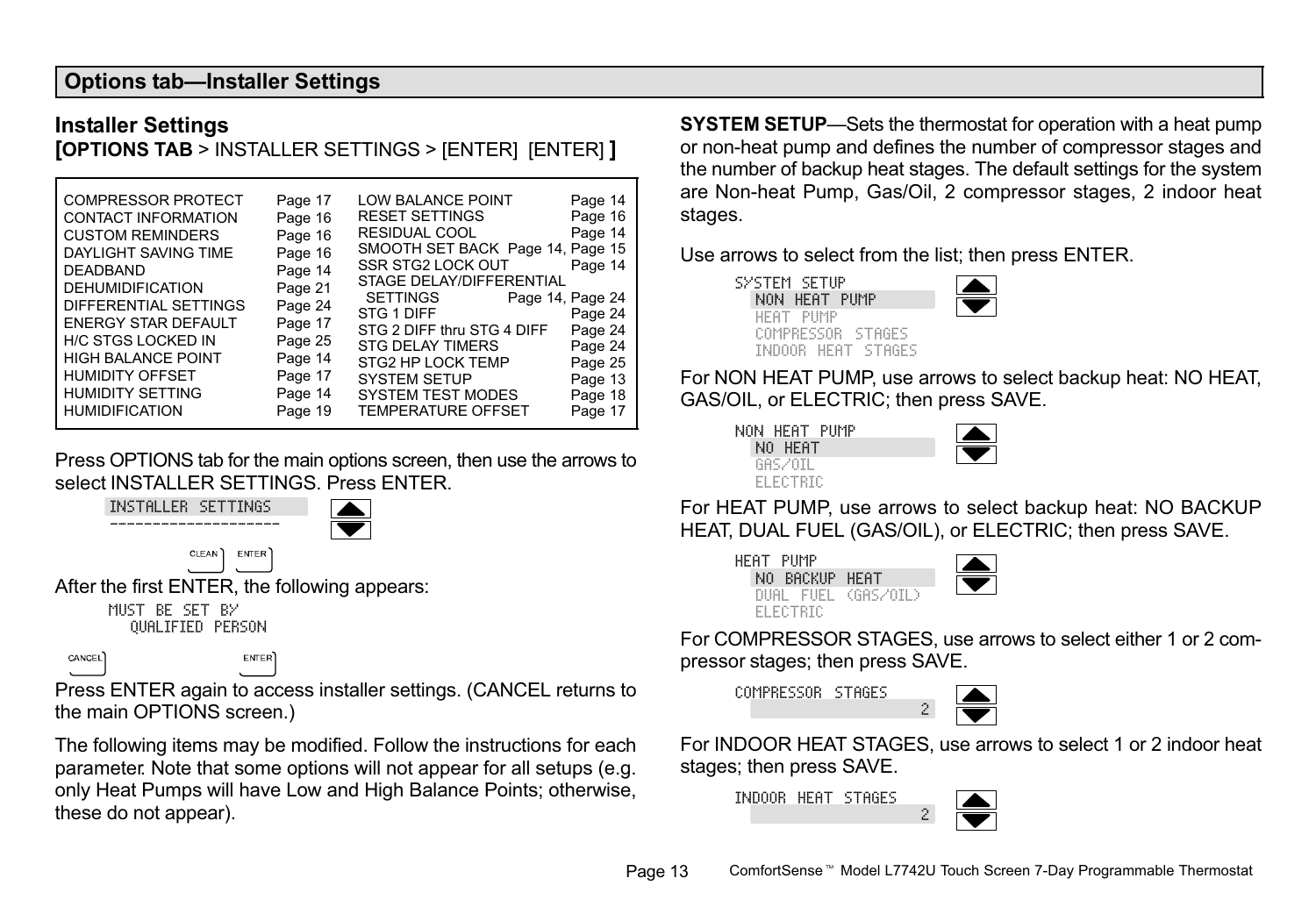<span id="page-13-0"></span>RESIDUAL COOL—default is zero seconds. This is the time, in seconds, that the fan runs after a call for cooling is satisfied in order to deliver any residual cooling ability from the coil and ductwork into the conditioned space. Scroll to RESIDUAL COOL; press ENTER. Use arrows to select seconds: 0, 30, 60, 90, and 120; press SAVE.

RESIDUAL COOL DEFAULT(OS)



LOW BALANCE POINT—default 25°F (heat pump only, and if outdoor sensor installed). If outdoor temperature is below programmed Low Balance Point, compressor heating is not allowed. Use arrows to select OFF or any point from −20°F to the High Balance Point setting in 1.0°F steps; press SAVE.

LOW BALANCE POINT LUM BRLAINLE FULNI 25°F



HIGH BALANCE POINT—default is 50°F (heat pump only, and if outdoor sensor installed). If outdoor temperature is above the High Balance point, then auxiliary heat is not allowed. High Balance Point cannot be set closer than 2°F above the Low Balance Point. For example, if LBP is 25°F, HBP must be at least 27°F. Use arrows to select OFF or any point from the Low Balance Point up to 75°F in 1.0°F steps; press **SAVE** 

HIGH BALANCE POINT DEFAULT(50°F)



**DEADBAND**—default is 4°F. The deadband setting is the minimum difference between the cooling and heating setpoints. This setting is used in autochangeover mode to ensure smooth equipment operation and allows for flexibility in Humiditrol® EDA operation. The deadband is adjustable from 3 to 8°F.

DEADBAND DEFAULT(4°F)



SMOOTH SET BACK—(SSR) default is OFF. When enabled, smooth set back begins recovery up to 2 hours before the programmed time so that the programmed temperature is reached at the corresponding programmed event time. Assume 12°F per hour for first stage gas/electric heating and 6°F per hour for first stage compressor based heating or cooling. With Smooth Set Back disabled, the control will start a recovery at the programmed time. Scroll to SMOOTH SET BACK; press EN-TER. Use arrows to select between ON or OFF. Press SAVE.

SMOOTH SET BACK DEFAULT(OFF)



NOTE − Smooth Set Back and STG2 Lock Out operations vary depending on equipment. See table [1](#page-14-0) on [Page 15.](#page-14-0)

SSR STG2 LOCK OUT—[not available if SMOOTH SET BACK is OFF] default is 20 minutes. Scroll to SSR STG2 LOCK OUT; press EN-TER. Use arrows to select OFF or the number of minutes before the programmed event time that stage 2 is allowed to operate (OFF or 20 to 120 minutes in 10 minute increments). Press SAVE.

SSR STG2 LOCK OUT DEFAULT(2OMIN) 4OMIN



HUMIDITY SETTING—See separate sections - Humidification ([Page 19\)](#page-18-0) and Dehumidification [\(Page 21](#page-20-0)).

STAGE DELAY AND DIFFERENTIAL SETTINGS—The differential or delay settings in the Installer Settings menu are:

STG DELAY TIMERS STG 1 DIFF STG 2 DIFF STG 2 DELAY STG 3 DIFF STG 3 DELAY STG 4 DIFF STG 4 DELAY H/C STGS LOCKED IN STG 2 HP LOCK TEMP

See [Page 24](#page-23-0) for more stage delay and differential details.

506228−01 05/09 Page 14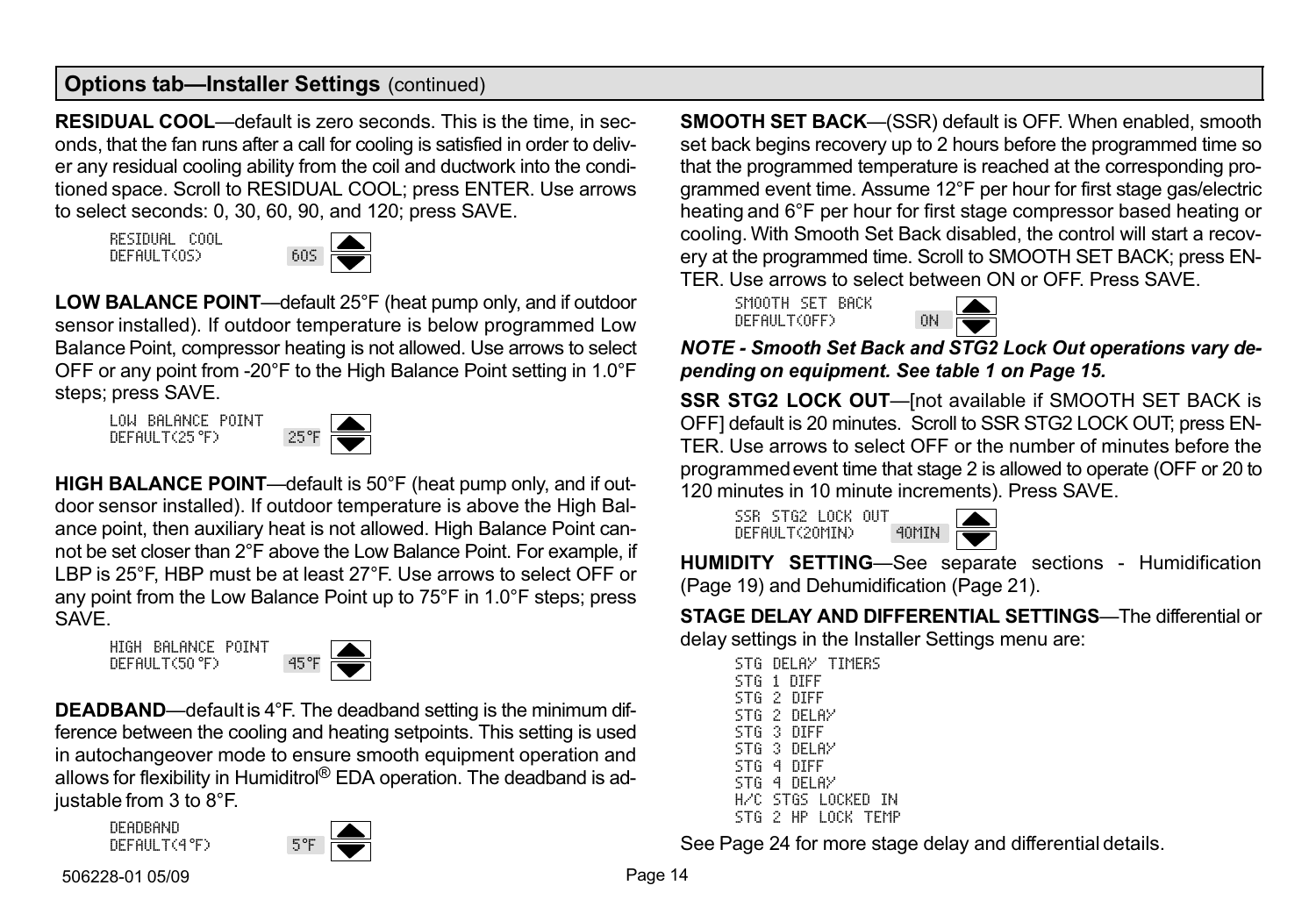# Table 1. Smooth Set back Recovery (SSR) & SSR Stg 2 Lock Out Operation

<span id="page-14-0"></span>

| <b>Equipment Available</b>                                       | SSR = Enabled; SSR Stg 2 lock out = enabled                                                  | SSR = Enabled; SSR Stg 2 lock-out = disabled (off)                                                                                                                                              |
|------------------------------------------------------------------|----------------------------------------------------------------------------------------------|-------------------------------------------------------------------------------------------------------------------------------------------------------------------------------------------------|
| stage HP with 1 or 2 stages<br>elec backup                       | Run HP (Y1) only; all backup heat (W1/W2) enabled 20<br>- 120 min before wake up setpoint    | Run HP (Y1) and have available backup heat (W1/W2) as needed.                                                                                                                                   |
| 2 stage HP with 1 or 2 stages<br>elec backup                     | Run HP (Y1/Y2) only; all backup heat (W1/W2) enabled<br>20 - 120 min before wake up setpoint | Run HP (Y1/Y2) and have available backup heat (W1/W2) as needed.                                                                                                                                |
| stage HP with 1 stage gas/oil<br>backup                          | Run HP (Y1) only; all backup heat (W1) enabled 20 -<br>120 min before wake up setpoint       | Run HP (Y1) until a 2nd stage demand is needed (by time/temp. differential); then HP<br>operation must stop and changeover and lock in to W1 heat until setpoint reached.                       |
| stage HP with 2 stages gas/oil<br>backup or modulation furnace   | Run HP (Y1) only; all backup heat (W1/W2) enabled 20<br>- 120 min before wake up setpoint    | Run HP (Y1) until a 2nd stage demand is needed (by time/temp differential); then HP<br>operation must stop and changeover to W1/W2 heat as needed; lock in W1/W2heat<br>until setpoint reached. |
| 2 stage HP with 1 stage gas/oil<br>backup                        | Run HP (Y1/Y2) only; all backup heat (W1/W2) enabled<br>20 - 120 min before wake up setpoint | Run HP (Y1/Y2) until a 2nd stage demand is needed (by time/temp. differential); then<br>HP operation must stop & changeover and lock in to W1 heat until setpoint reached                       |
| 2 stage HP with 2 stages gas/oil<br>backup or modulation furnace | Run HP (Y1/Y2), all backup heat (W1/W2) enabled 20 -<br>120 min before wake up setpoint      | Run HP (Y1/Y2) until a 2nd stage demand is needed (by time/temp. differential); then<br>HP operation must stop & changeover and lock in to W1/W2 heat until setpoint<br>reached.                |
| 2 stages gas/oil heat or modula-<br>tion furnace                 | Run W1 only; W2 enabled 20 - 120 min before wake up<br>setpoint                              | Run W1 heat and bring on W2 heat until setpoint reached.                                                                                                                                        |
| 1 stage cooling                                                  | Run Y1 to wake up set point                                                                  | Run Y1 heat until setpoint reached.                                                                                                                                                             |
| 2 stage cooling                                                  | Run Y1 during recovery enable Y2 field wake up set<br>point                                  | Run Y1 & Y2 heat as needed until setpoint reached.                                                                                                                                              |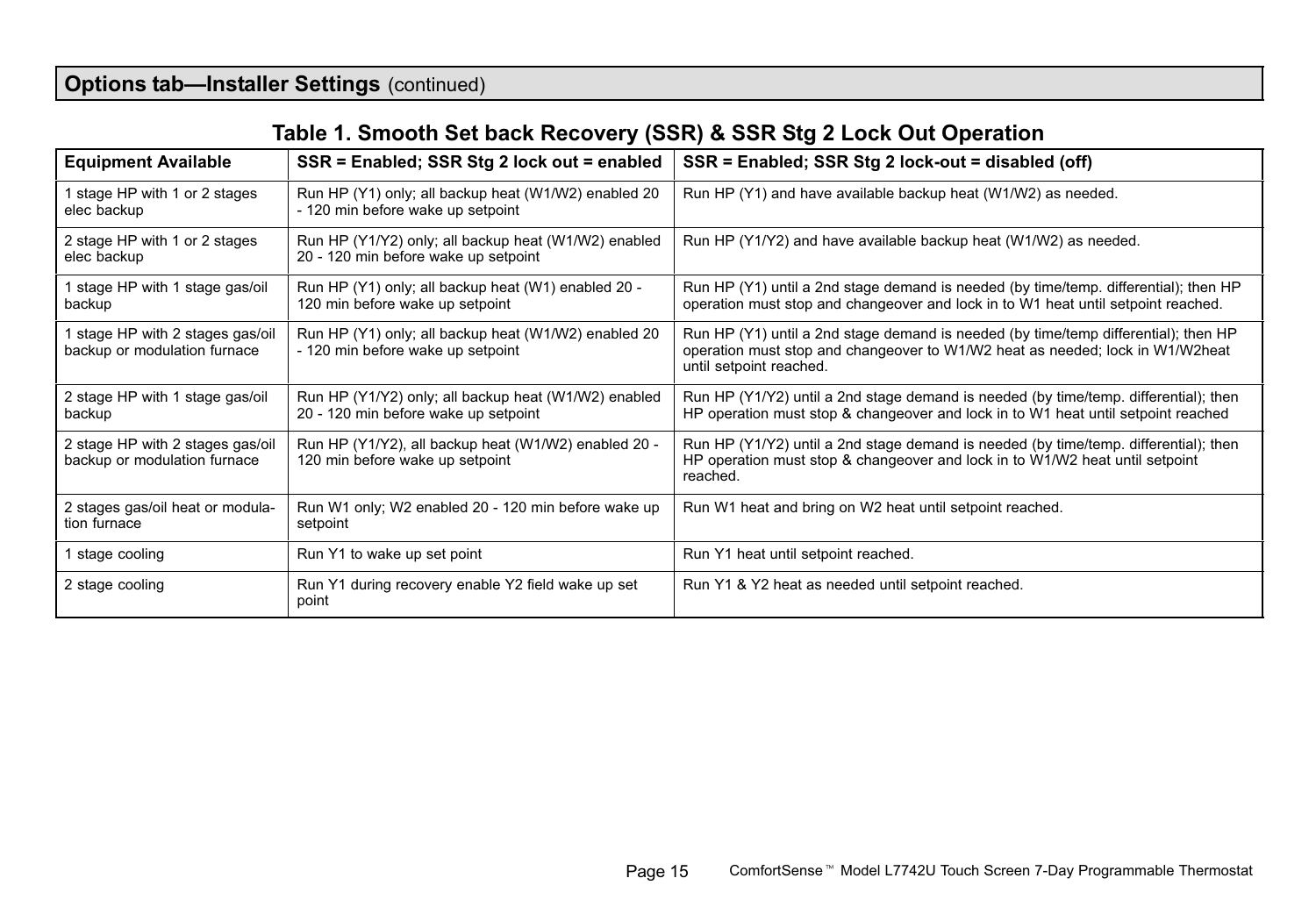<span id="page-15-0"></span>DAYLIGHT SAVING TIME (DST)—default setting is ON (enabled). Note: Beginning in 2007, DST will begin on the second Sunday in March and end the first Sunday in November. In the U.S., clocks spring forward from 1:59 a.m. to 3:00 a.m.; in fall, clocks fall back from 1:59 a.m. to 1:00 a.m. If the community or state opts out of DST, turn this OFF. Scroll to DAYLIGHT SAVING TIME; press ENTER. Use up/down arrows to select OFF. Press SAVE.

DAYLIGHT SAVING TIME DEFAULT(ON)



CONTACT INFORMATION-default is CONTACT INSTALLING DEALER. Contact information will appear under user menu, and reminder screen information buttons. Also can be set to scroll on home screen when set up under user menu.

This may be programmed with the dealer or technical service contact. Scroll to CONTACT INFORMATION; press ENTER. A cursor appears to the left of the first line. Use arrows to select letters, numbers, and special characters. When the first character is identified, press NEXT to advance to the next character; repeat to input the desired contact information. Press SAVE when finished.

**CONTACT** INSTALLING DEALER



**CUSTOM REMINDERS**—Two additional reminders may be created using a text message. This will appear in the list of reminders and the user can then select the time for the reminder to be displayed. Scroll to

CUSTOM REMINDER 1 or 2. Press ENTER. To create a reminder, press EDIT.

CUSTOM REMINDER 1



A cursor will appear on the second line. Use the arrows to scroll through letters, numbers and special characters. When the desired character appears, press NEXT to advance to the right by one character. Continue until the message is complete (up to 19 characters). When finished, press SAVE.

CUSTOM REMINDER 1 CLEAN OUTDOOR UNIT



RESET SETTINGS—To reset the ComfortSense® Model L7742U thermostat to factory defaults, scroll to RESET SETTINGS.

# IMPORTANT

RESET SETTINGS erases all programming and returns the thermostat to the factory conditions, including the installer settings. Use this only as a last resort.

With RESET SETTINGS selected, press ENTER. Press the box below YES to reset; RESETTING SETTINGS TO DEFAULTS appears briefly and then returns to the INSTALLER SETTINGS list.

|      | <b>RESET SETTINGS</b> |    |
|------|-----------------------|----|
| YFS. |                       | NΩ |
| ۰    |                       | △  |
|      |                       |    |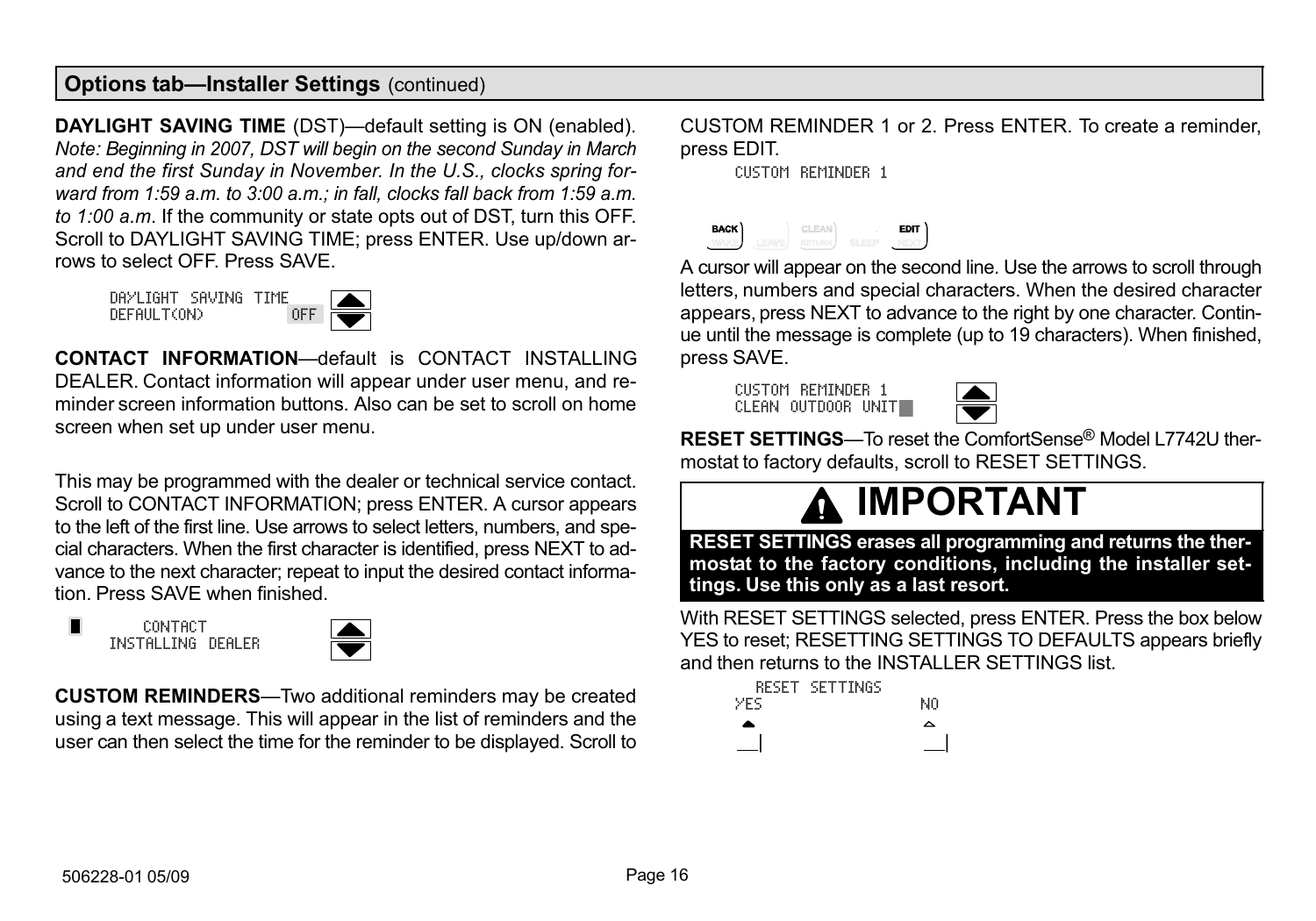<span id="page-16-0"></span>ENERGY STAR DEFAULT-EPA ENERGY STAR® recommended setpoints for heating and cooling can help the household save energy. The following time and temperatures are preprogrammed into the control to conform to Energy Star requirements.

| NOTE - Humidification<br>and dehumidification are | Time   | <b>Heating</b> | Cooling     |
|---------------------------------------------------|--------|----------------|-------------|
| not part of the ENERGY                            | Wake   | 70°F (21°C)    | 78°F (25°C) |
| STAR <sup>®</sup> program. A higher               | Leave  | 62°F (17°C)    | 85°F (29°C) |
| utility bill may occur<br>when not using the set- | Return | 70°F (21C)     | 78°F (25°C) |
| points in this table.                             | Sleep  | 62°F (17°C)    | 82°F (28°C) |

## Table 2. ENERGY STAR® Setpoints

Scroll to ENERGY STAR DEFAULT; press ENTER. Press the box below YES to reset: "ENERGY STAR SETTING" appears briefly and then returns to the installer setting listing.



TEMPERATURE OFFSET—default is 0°F. This setting can be used to offset the displayed space temperature by up to +/− 5°F. This offset also applies to the control temperature. Scroll to TEMPERATURE OFFSET; press ENTER. Use arrows to select a new offset. Press SAVE.

TEMPERATURE OFFSET DEFAULT(O°F)



HUMIDITY OFFSET—default is 0%. This can be used to offset the displayed and controlled space relative humidity (RH) by up to +/− 10% RH. Scroll to HUMIDITY OFFSET; press ENTER. Use arrows to select a new offset. Press SAVE.

HUMIDITY OFFSET DEFAULT(0%)

See separate section ([Page 24\)](#page-23-0) for details.

**COMPRESSOR PROTECT**—default is ON; it may be turned OFF, however, after one compressor cycle, it will revert back to ON. If the system is running in compressor protection, the home screen displays WAIT" only if there is cooling or heating call for the compressor (Y1/Y2). If compressor protection is running and there is a demand for electric heating, the system waits for the compressor protection timer to expire. Scroll to COMPRESSOR PROTECT; press ENTER. Use up/ down arrows to select OFF. Press SAVE.

COMPRESSOR PROTECT DEFAULT(ON)

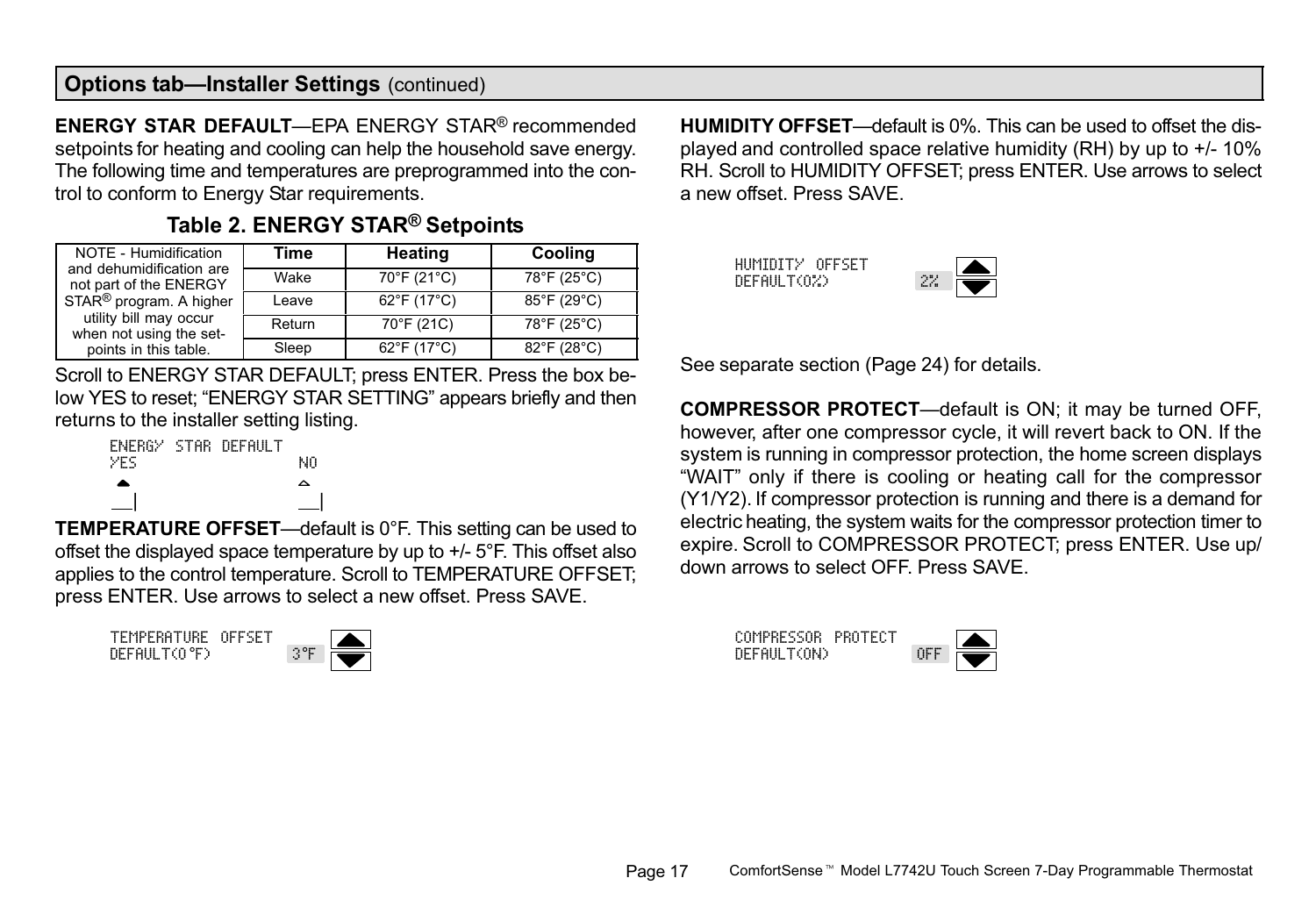<span id="page-17-0"></span>SYSTEM TEST MODES—After the thermostat has been installed and set-up, the installer may run a system test function (accessed through the installer settings menu), to test all cooling, heating, Emergency Heating stages and FAN outputs. Scroll to SYSTEM TEST MODES and press ENTER; select TEST OUTPUTS and press ENTER.

#### SYSTEM TEST MODES TEST OUTPUTS

SCROLL arrows move through a list of all signals, Y1 ON, Y1 OFF, Y2 ON, Y2 OFF, etc. With a signal displayed, press ENTER to start the test, (e.g. Y1 ON selected, press ENTER brings on Y1; Y1 OFF selected, press ENTER shuts off Y1. CANCEL, pressed at anytime during tests will return the previous screen and also disable any test and puts the thermostat back into normal mode.

# A NOTICE

Risk of equipment damage.

Can cause compressor failure.

In dual fuel system applications, do not turn on heat pump and furnace at the same time in system test mode.

All HVAC components can be tested to confirm the signals between thermostat and unit are being sent and were received.

NOTES − After 5 minutes without a test being initiated, the test modes is disabled and system goes back to the normal mode (i.e. HOME screen).

When in SYSTEM TEST MODE, the compressor minimum off timer is bypassed.

| <b>TEST OUTPUTS</b> |                       |  |
|---------------------|-----------------------|--|
|                     | 0FF                   |  |
|                     | У1.<br>ΟN             |  |
|                     | 0FF<br>И.             |  |
|                     | <b>22 ON</b>          |  |
|                     | $Y2$ OFF              |  |
|                     | W1<br>- ON            |  |
|                     | W1 OFF                |  |
|                     | W2 ON                 |  |
|                     | W2 OFF                |  |
|                     | $(G)$ ON<br>FAN       |  |
|                     | $\circ$<br>FAN<br>0FF |  |
|                     | 0N<br>Н<br>H.<br>0FF  |  |
|                     | 0N<br>D               |  |
|                     | 0FF<br>Đ.             |  |
|                     | Œ.<br>0FF)<br>0<br>0N |  |
|                     | B<br>O)<br>ΟN<br>0FF) |  |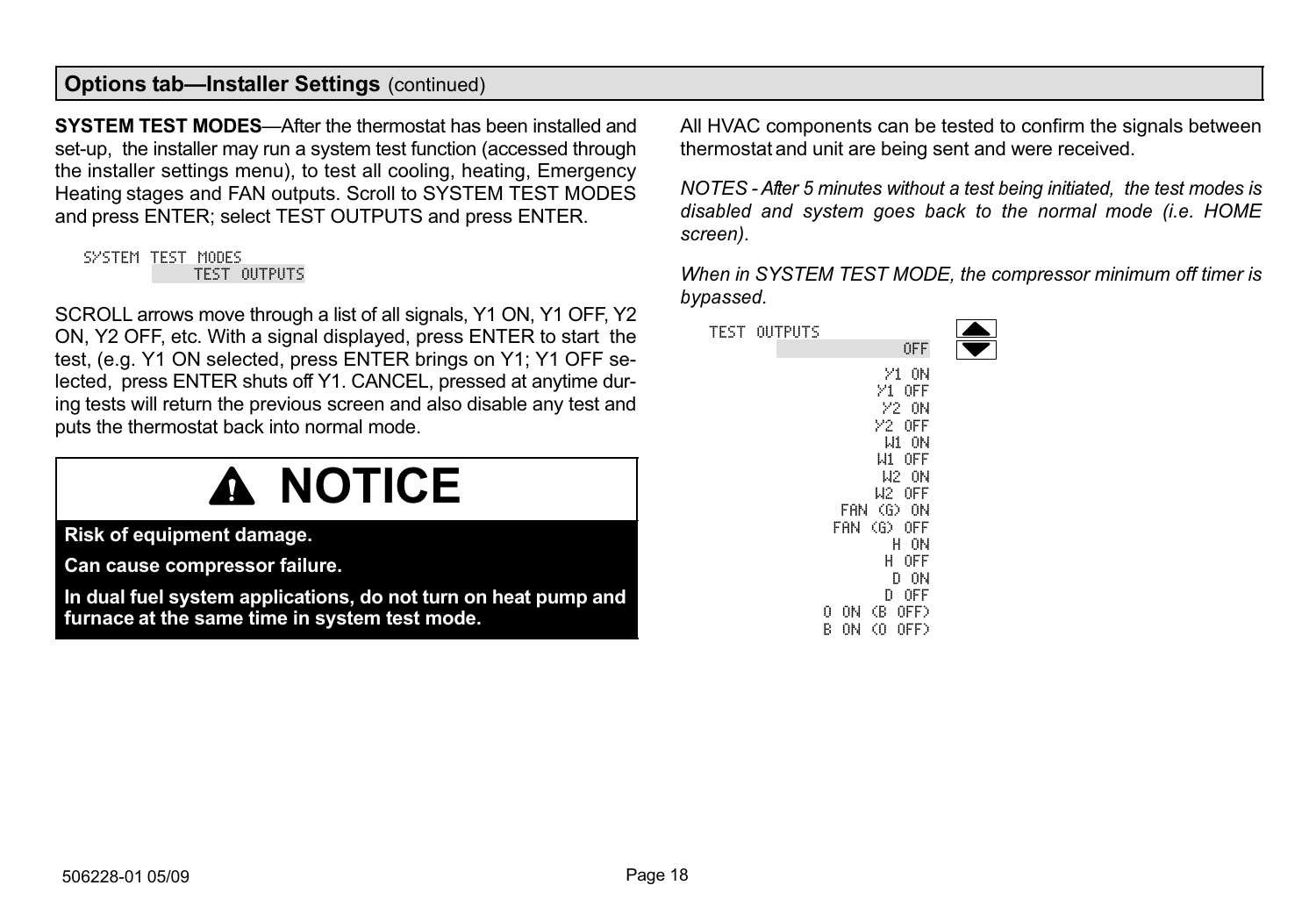#### <span id="page-18-0"></span>Humidification

# INSTALLER SETTINGS

Humidification (adding moisture to air) is provided only when the thermostat is in *heat mode*. The humidification signal (H terminal) to the humidifier (off when the thermostat is in the COOL mode) controls humidification. When the thermostat is powered, the H terminal is normally inactive (open circuit) in any mode (HEAT, COOL, OFF). When a humidification demand is present, H terminal and G terminal are energized (24V).

HUMIDITY SETTING-default OFF. Installer settings must be turned on before the user will have control over the humidity. The mode selected determines how the user can adjust the relative humidity (RH). The installer settings include BASIC, PRECISION, DEW-POINT, and OFF.

**BASIC & PRECISION**—these thermostat modes allow the user to control the relative humidity (RH) between 15 and 45%. The following conditions must be met for either mode to operate:

- $\bullet$ humidification mode has been enabled, and
- $\bullet$ the unit is in HEAT mode, and
- . humidification demand exists (24V present at H), and

Additionally, the **BASIC** mode requires:

 $\bullet$  heat demand exists (Y energized for heat pump heating, or W energized for gas heat [W may be energized with G de−energized]).

Scroll to HUMIDITY SETTINGS; press ENTER. Press the box below **HUMIDIFY** 

 HUMIDITY MODE HUMIDIFY DEHUMIDIFY | |

Use up/down arrows to select BASIC or PRECISION; press ENTER.

HUM MODE SETTING DEF(OFF) PRECISION Default setting is 45% RH. Use up/down arrows to define what NEW SETPOINT IS (between 15 to 45%); then press SAVE.

HUM SETPOINT  $DFRIII$   $(45%)$ 



DEW POINT-Dew point adjustment mode will change the humidification setpoint based on the outdoor temperature and a user−defined dew point adjustment setting.

NOTE − In dew point adjustment mode, the humidification setpoint has no effect whatsoever on unit operation. Only the user−defined dew point adjustment setting affects operation per the following formula:

| RH <sub>setpoint</sub> | Outdoor Temp (°F)<br>RH <sub>user dew point adjust</sub><br>$+ 25$<br>re to<br>ment                                              |
|------------------------|----------------------------------------------------------------------------------------------------------------------------------|
| Where:                 | RH <sub>user dew point adjustment</sub> cannot exceed +/-15% and<br>RH <sub>setpoint</sub> minimum is 15% and cannot exceed 45%. |

#### Scroll to HUMIDITY SETTINGS; press ENTER.



Press the box below HUMIDIFY. Use up/down arrows to select DEW-POINT; press ENTER.

HUM MODE SETTING DEF(OFF) DEWPOINT



Use up/down arrows to select new DEW POINT ADJ setpoint (between +15 to −15%); then press SAVE.

DEW POINT ADT DEFAULT (0%)



NOTE − Dew point adj available only when outdoor sensor is attached.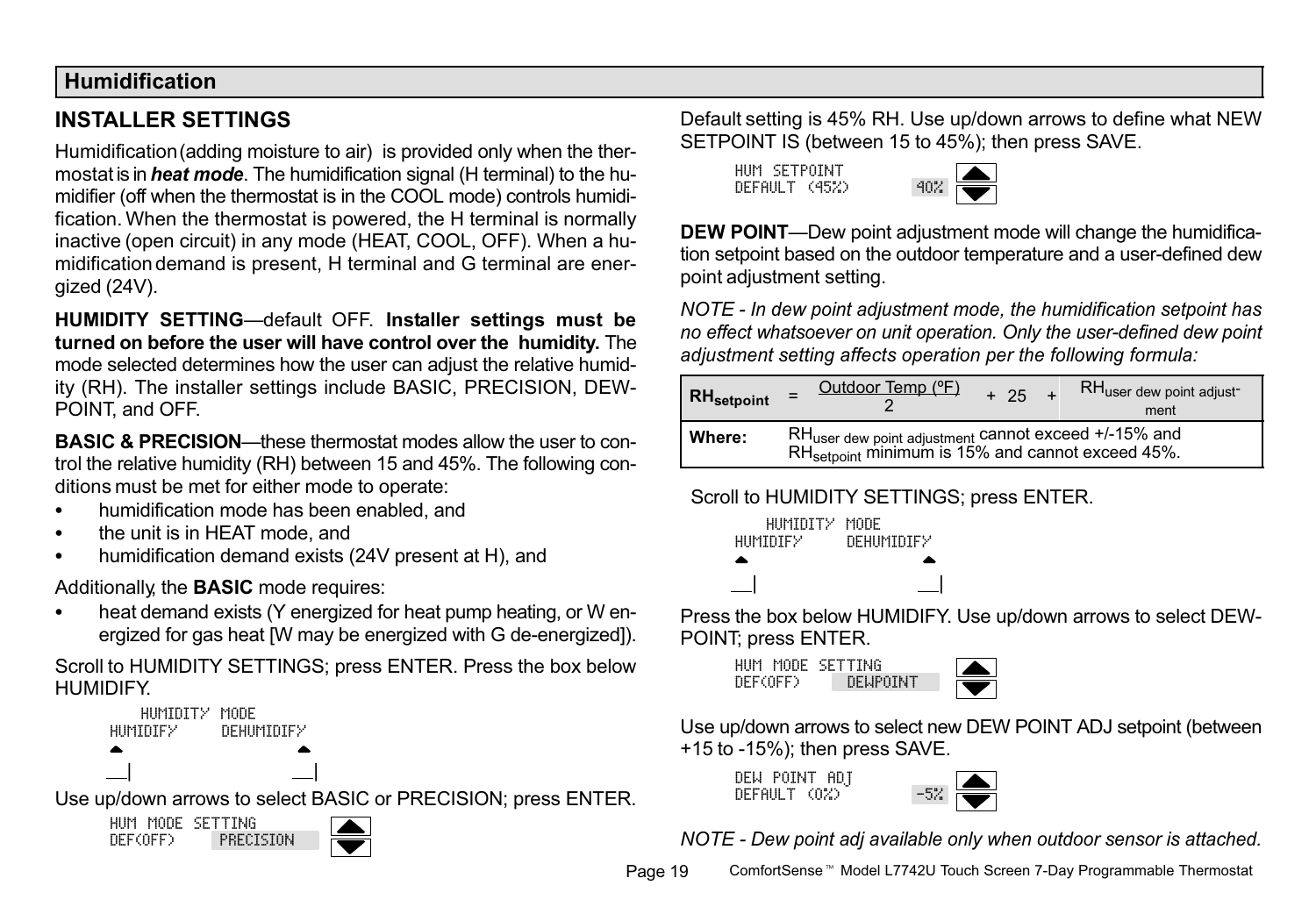<span id="page-19-0"></span>Humidification (continued)

#### USER SETTINGS

**BASIC & PRECISION**—if set up by the installer settings for BASIC or PRECISION, this adjustment controls the relative humidity (RH) between 15 and 45%.

Scroll to HUMIDITY SETTINGS; press ENTER. Press the box below HUMIDIFY.



Use up/down arrows to change the humidity setpoint (between 15 and 45%); press SAVE.

HUM SETPOINT  $DFFAllT (45%)$ 



DEWPOINT—if set up by the installer settings for dew point, this adjustment (only when in heating mode) will change the humidification setpoint based on the outdoor temperature and a user−defined dew point adjustment setting. When humidifying, if condensation forms on the windows, the dew point should be adjusted in the range of -15 to -5%; if the home feels dry, set dew point upward in the range of +5 to +15%.

Scroll to HUMIDITY SETTINGS; press ENTER. Press the box below HUMIDIFY.



Use up/down arrows to change the dew point (between +15 and −15%); press SAVE.





NOTE − Dew point adj available only when outdoor sensor is attached.

OFF-if OFF selected in installer settings for both humidify and dehumidify, this message appears when HUMIDITY SETTING is pressed: HUMIDITY MODES OFF

If OFF is selected by the installer settings for HUMIDIFY but DE-HUMIDIFY is on, the dehumidification menu appears (this setpoint adjust has NO effect on humidification):

DEHUM SETPOINT  $DEFAULT$   $$(50%)$$ 

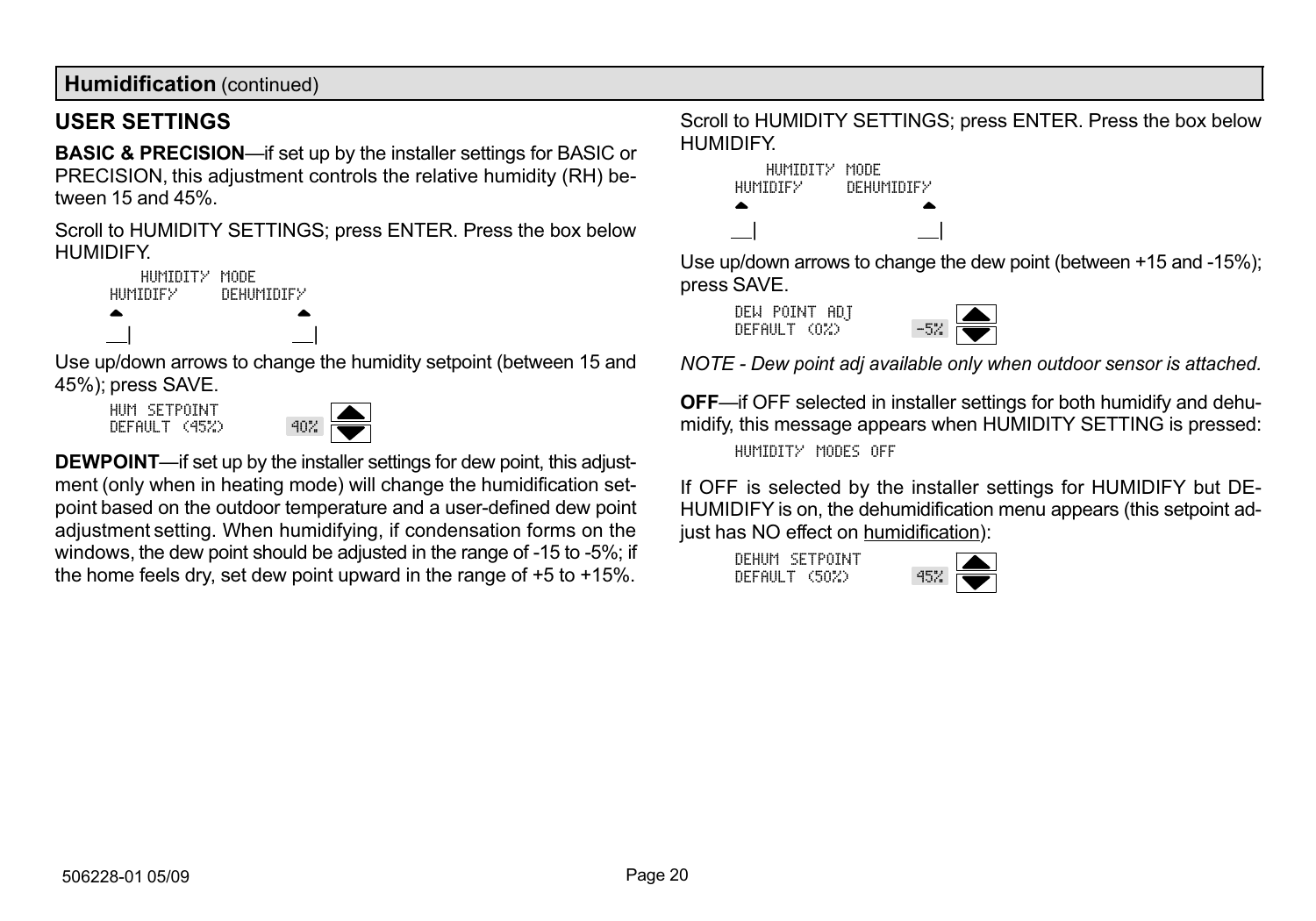# <span id="page-20-0"></span>Dehumidification

# INSTALLER SETTINGS

Dehumidification (removing moisture from air) can occur only when the thermostat is in cool mode. When a dehumidification demand is present, a dehumidification signal (0VAC - open circuit) is present at the D terminal. This is used to reduce the speed of the indoor blower during dehumidification. At the same time, the Y1 and Y2 (if available) terminals become activated with 24VAC. The H terminal is inactive (0VAC − open circuit) during dehumidification.

NOTE − The D terminal is ALWAYS activated (24VAC) when the thermostat is in HEAT or OFF mode; it is only inactive (0VAC − reverse logic) during dehumidification.

Dehumidification adjustment will change the relative humidity (RH) setting between 45 to 60% RH (default setting is 50% RH). The lower the number, the more humidity will be removed from the air.

#### HUMIDITY SETTING-default OFF.

#### Installer settings must be turned on before the user will have control over the humidity.

The mode selected determines how the user can adjust the relative humidity (RH). The installer settings include BASIC, PRECISION, HUMI-DITROL, and OFF.

## Dehumidification Modes

In **BASIC** mode, dehumidification occurs if these conditions are met and signals are present at specific terminals:

- $\bullet$ dehumidification has been enabled on installer settings, and
- $\bullet$ the unit is in COOL mode, and
- $\bullet$ dehumidification demand exists (RH above setpoint), and
- $\bullet$ cooling demand exists (Y1 energized).

In PRECISION mode, dehumidification occurs if all BASIC conditions are true, except cooling demand may or may not be present. Maximum over cool from cooling set point is 2ºF.

#### HUMIDITROL mode requires:

- . outdoor sensor must be installed and setup
- . dehumidification has been enabled on installer settings, and
- $\bullet$  the unit is in COOL mode, (or if in AUTO, there has been at least one thermostat cooling call made prior to the dehumidification demand), and
- . a dehumidification demand exists (RH above setpoint), and
- $\bullet$ outdoor temperature is below 95°F, and
- . indoor temperature is above 65°F, and
- . the room temperature meets Humiditrol adjustment parameters as follows:
	- MAX adj. Indoor temp > 2°F above heating setpoint
	- MID adj. Indoor temp > HEAT SETPOINT+COOL SETPOINT
	- MIN adj. Indoor temp > 2°F below cooling setpoint

Scroll to HUMIDITY SETTINGS; press ENTER. Press the box below DEHUMIDIFY.



Use up/down arrows to scroll to BASIC or PRECISION; press ENTER.

DEHUM MODE SETTING DEF(OFF) PRECISION



Default setting is 50% RH. Use up/down arrows to change the %RH; press SAVE.

DEHUM SETPOINT  $DFF$  $AllT <sub>50</sub>$  $25$ 

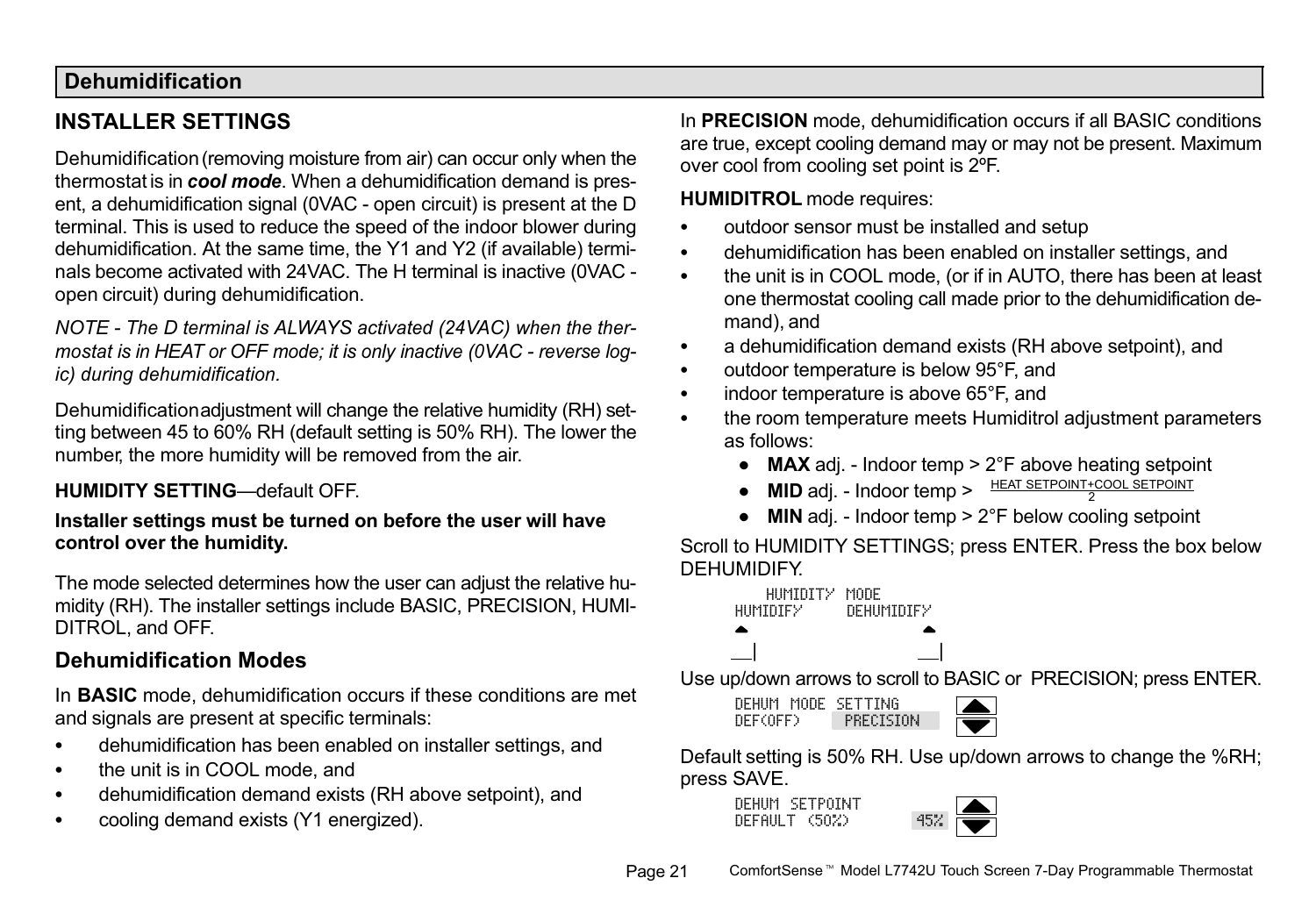### <span id="page-21-0"></span>Dehumidification (continued)

The AUX setting is used when a whole home dehumidifier is used for dehumidification. This requires:

- $\bullet$  whole home dehumidifier has been wired to thermostat per dehumidifier installation instructions, and
- $\bullet$ dehumidification has been enabled on installer settings, and
- $\bullet$  the unit is in COOL mode, (or if in AUTO, there has been at least one thermostat cooling call made prior to the dehumidification demand), and
- . a dehumidification demand exists (RH above setpoint).

## USER SETTINGS

BASIC, PRECISION, HUMIDITROL, AUX-If installer has set up for BASIC, PRECISION, HUMIDITROL or AUX, this adjustment controls the relative humidity (RH) between 45 and 60% (default 50%).

Scroll to HUMIDITY SETTINGS; press ENTER. Press the box below DEHUMIDIFY.



Use up/down arrows to change the humidity setpoint (between 45 and 60%); press SAVE.

DEHUM SETPOINT  $DFFAllT (50%)$ 



OFF-if OFF selected in installer settings for both humidify and dehumidify, this message appears when HUMIDITY SETTING is pressed:

HUMIDITY MODES OFF

If OFF is selected by the installer settings for DEHUMIDIFY but HU-MIDIFY is on, the humidification menu appears (this setpoint adjust has NO effect on dehumidification):

HUM SETPOINT  $DFF$ AULT  $(45%)$ 



## Humiditrol® Enhanced Dehumidification Accessory

If a Humiditrol® EDA is present in the equipment at hand, then the ComfortSense® Model L7742U thermostat must be configured to properly operate the Humiditrol® EDA as follows (see Figure [15 \[Page 34\]](#page-33-0) for the Humiditro<sup>®</sup> EDA operation flowchart):

From the OPTIONS screen, select INSTALLER SETTINGS. Scroll to HUMIDITY SETTINGS and press ENTER; select DEHUMIDIFY.



Check the HUMIDITY SETTINGS in user settings to confirm that the user has control of the dehumidification setting.

The ComfortSense® Model L7742U thermostat is now configured to operate the Humiditrol® accessory.

NOTE − Humiditrol® EDA operation requires use of an outdoor sensor. If sensor is not connected and Humiditrol® EDA is enabled, "OUT-DOOR SENSOR REQUIRED" is displayed in the information display.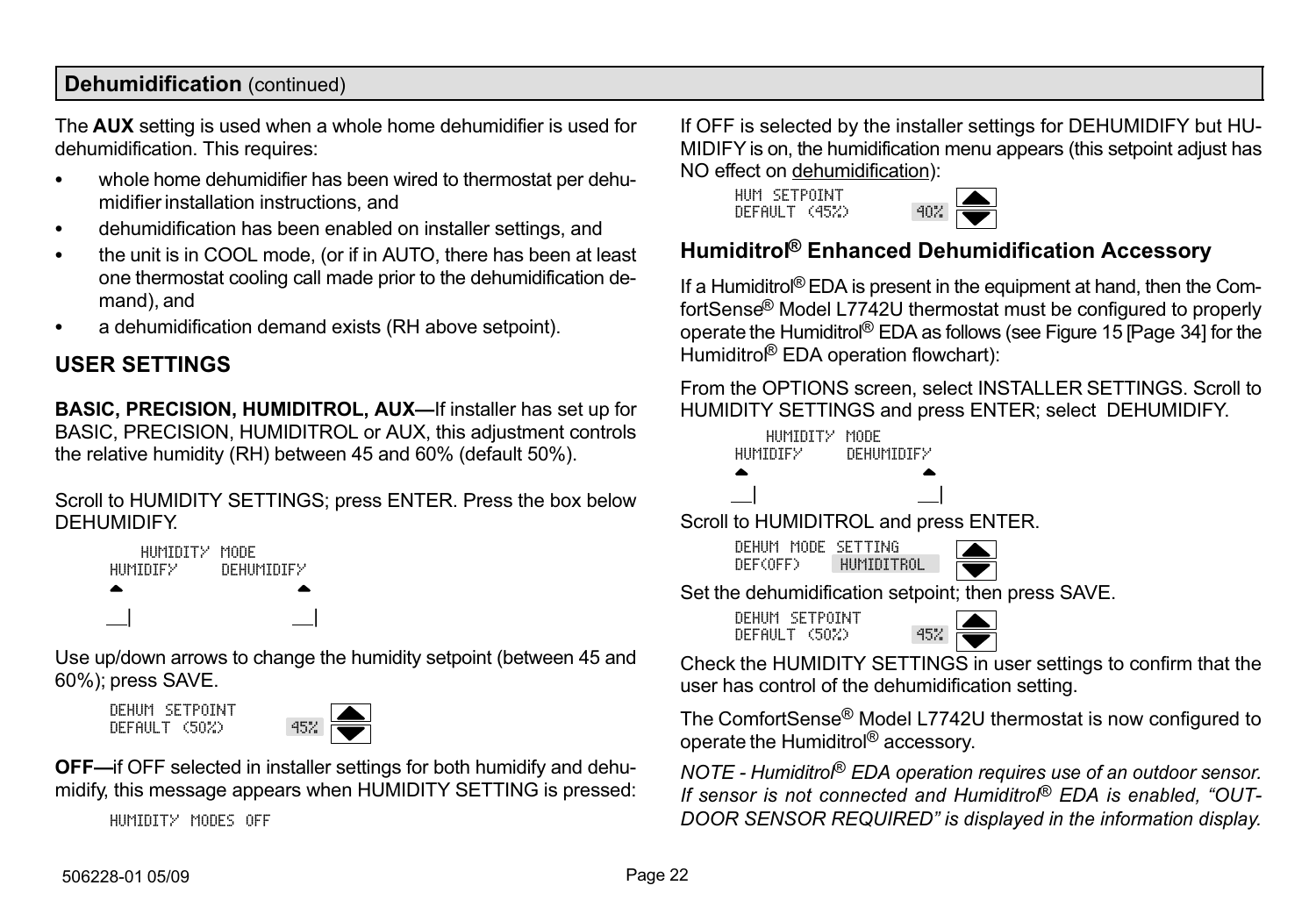#### Dehumidification (continued)

#### ComfortSense® Model L7742U thermostat operation with Humiditrol enabled

Cooling only-Dehumidification will only occur if:

- $\bullet$ a dehumidification demand is present,
- $\bullet$ a cooling demand is not present,
- . outdoor temperature is less than 95ºF,
- . indoor temperature is not cooler than 65ºF or cooler than the heating setpoint + 2ºF (IF the difference between cooling and heating setpoints is greater than the deadband).

In this case, 24 VAC is removed from the "D" terminal and "Y1 & Y2" terminal (if available) becomes activated with 24VAC. This cycles the indoor variable speed motor to the dehumidification speed and cycle Y2 "ON" to the outdoor unit. Cooling has priority over Humiditrol $^{\circledR}$  calls.

Heating only—Thermostat will cycle heating "ON" and "OFF " to maintain heating setpoint. Dehumidification functions are disabled.

Autochangeover-Dehumidification will only occur if a dehumidification demand is present, a cooling demand is not present, outdoor temperature is less than 95°F, indoor temperature is above 65°F and the indoor temperature is not cooler than 2ºF above heating setpoint.

In this case, the 24 VAC is removed from the "D" terminal and the "Y1 &

Y2" terminal (if available) becomes activated with 24VAC. This will cycle the indoor variable speed motor to the dehumidification speed and cycle Y2 "ON" to the outdoor unit. Cooling calls have priority over Humiditrol® calls. Humiditrol® mode is allowed to overcool up to 2°F above the heating setpoint.

Note: If the last thermostat demand was a heating demand, the thermostat does not require a cooling demand before Humiditrol<sup>®</sup> operation.

### Humidification Sensor Fault

If the humidification sensor fault occurs, then the H terminal becomes inactive, and the D terminal goes to 24V.

Dew point adjust is only available when an outdoor sensor is attached.

# Other Humiditrol® EDA Notes:

If the outdoor sensor is disconnected while HUMIDITROL is enabled, the thermostat will not allow operation in dehumidification mode.

Set point range: 45 to 60% Relative Humidity (RH). Factory default − 50%.

Relative Humidity controls to within 2% on either side of RH set point. When the "D" terminal is activated with 24VAC, dehumidification is inactive.

BASIC, PRECISION and HUMIDITROL modes are deactivated by default from the factory.

As a precaution, regardless of how low the heating setpoint has been set, Humiditrol<sup>®</sup> dehumidification is inhibited below 65°F indoor temperature.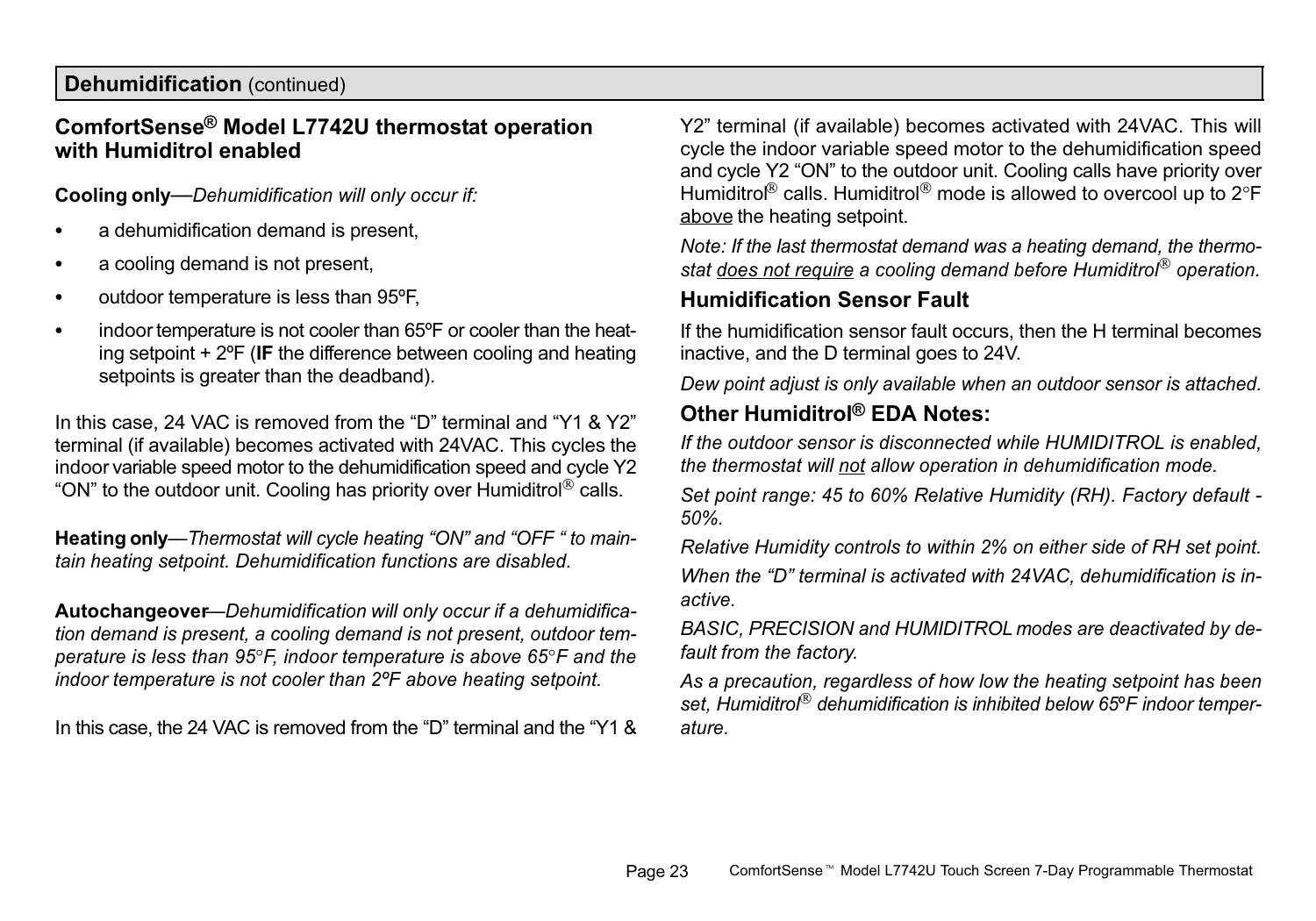<span id="page-23-0"></span>Press OPTIONS tab for the main options screen, then use the arrows to select INSTALLER SETTINGS. Press ENTER.



CANCEL

**ENTER** 

Scroll to STG DELAY TIMERS. The following stage delay and differential settings are available for modifying. Follow the instructions for each parameter.

#### STAGE DELAY AND DIFFERENTIAL SETTINGS—The differential or delay settings in the Installer Settings menu are:

STG DELAY TIMERS (not on single stage models)

- STG 1 DIFF (all models)
- STG 2 DIFF(2 stage models)
- STG 2 DELAY (not on single stage models OR if timers turned off)
- STG 3 DIFF(2−stage heat pumps w/backup heat)
- STG 3 DELRY (not on single stage models OR if timers turned off)
- STG 4 DIFF(2−stage heat pumps w 2−stages backup heat)
- STG 4 DELRY (not on single stage models OR if timers turned off)
- H/C STGS LOCKED IN
- STG 2 HP LOCK TEMP

STG DELAY TIMERS—default ON. When ON, all stage delay timers (stages 2, 3, and 4) are enabled and will serve to bring on additional stage(s) of cooling or heating on a timed basis (default 20 minutes) in cases when the previous stage of heating or cooling will not raise or lower the room temperature to the set point in a given time.

When OFF is selected all stage delay timers are disabled. This means stages are changed based on the temperature and not their timer delays. Scroll to STG DELAY TIMERS; press ENTER.

STG DELAY TIMERS DEFAULT (ON)



DIFFERENTIAL SETTINGS—The differentials below and shown in the figures [6](#page-24-0) through [13](#page-29-0) are defaults and are adjustable for different system setups.

STG 1 DIFF—Stage 1 differential is used in all thermostats. The default is 1.0°F but can be programmed between 0.5° and 8.0°F in 0.5°F increments.

Scroll to STG 1 DIFF; press ENTER. Select the desired differential. Press SAVE.

STG 1 DIFF DEFAULT(1.O°F) O.5°F



STG 2 DIFF thru STG 4 DIFF (where applicable)—The default is 1.0°F but can be programmed between 0.5° and 8.0°F in 0.5°F increments.

Scroll to STG 2 DIFF (or 3 or 4); press ENTER. Select the desired differential. Press SAVE.

STG 2 DIFF  $DFFAllT(1,0°F)$ 



2nd thru 4th STAGE DELAY timer (where applicable)—If STG DELAY TIMERS is turned ON, the default delay is 20 minutes but can be programmed from 5 to 120 minutes in 5−minute increments. If first stage fails to advance the ambient temperature toward the setpoint by 1.0°F in the programmed delay time, then the second stage is activated.

Scroll to STG 2 DELAY (or 3 or 4); press ENTER. Select the desired delay. Press SAVE.

STG 2 DELAY DEFAULT(20MIN)

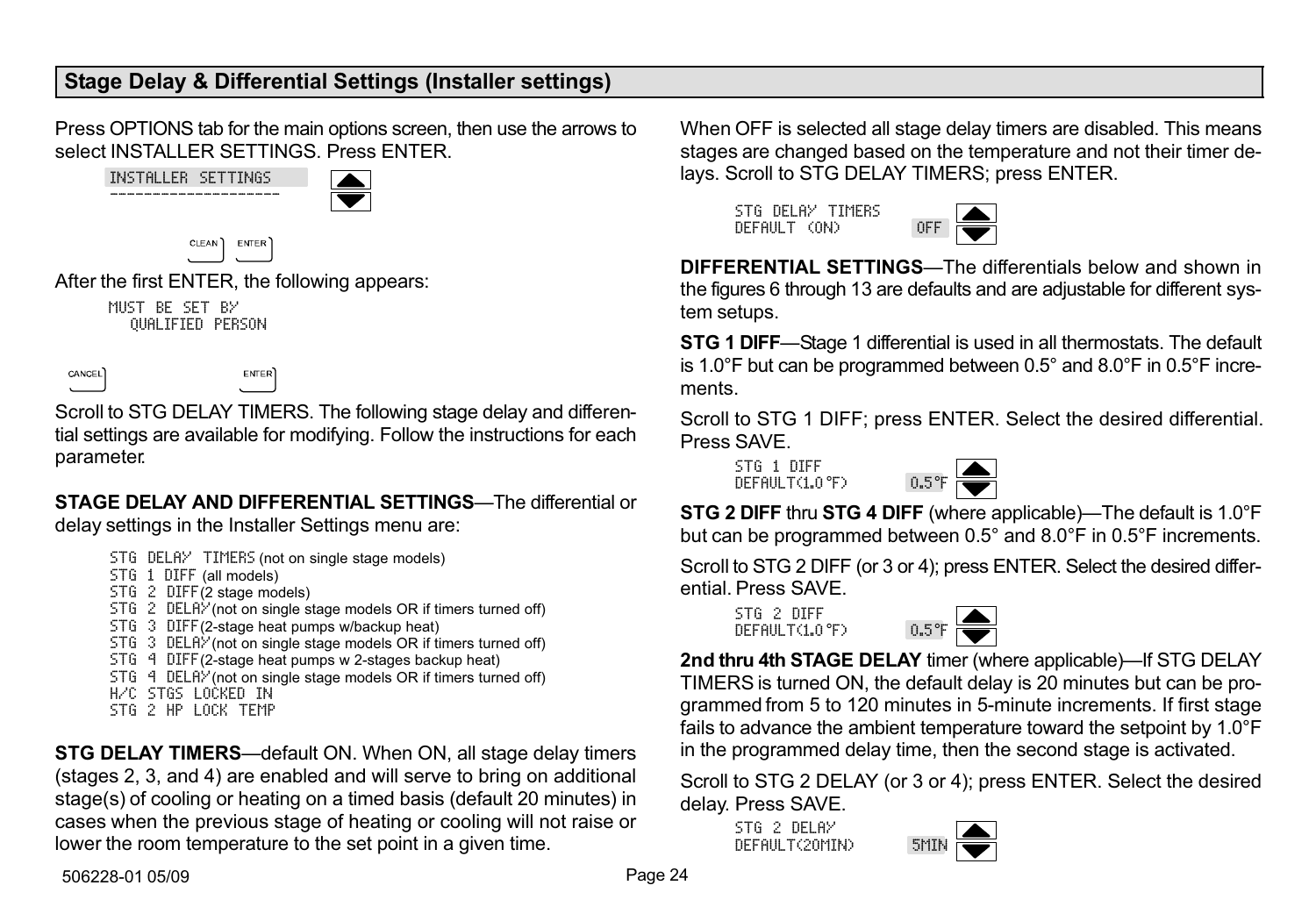<span id="page-24-0"></span>H/C STGS LOCKED IN—default NO (heat/cool stages are turned off separately). If changed to YES, heat/cool stages are turned off together (see figures 6 through [13\)](#page-29-0). Scroll to H/C STGS LOCKED IN; press EN-TER. Use arrows to select between NO or YES. Press SAVE.

H/C STGS LOCKED IN DEFAULT (NO)

STG2 HP LOCK TEMP DEFAULT (OFF) 25°F



STG2 HP LOCK TEMP—default OFF (heat pump stage 2 operates normally). Use this setting in dual fuel applications to lock in the 2nd stage compressor when the outdoor temperature is at or less than the LOCK TEMP set point. Scroll to STG2 HP LOCK TEMP; press ENTER. Use arrows to select a LOCK TEMP between −40 and 75ºF. Press SAVE.

| Configuration                                                   | <b>Figure</b> |
|-----------------------------------------------------------------|---------------|
| Multi-stage Cooling for Heat Pump/Non-Heat Pump                 | 6             |
| Heating - Non-Heat Pump (1 or 2 stages)                         | 7             |
| Heating - Heat Pump with NO backup heat                         | 7             |
| Heating - Heat Pump w/electric heat (2-stage: 1compr/1backup)   | 7             |
| Heating - Heat Pump w/electric heat (3 stage: 2compr/1backup)   | 8             |
| Heating - Heat Pump w/electric heat (3 stage: 1 compr/2 backup) | 8             |
| Heating - Heat Pump w/electric heat (4 stage: 2compr/2backup)   | 9             |
| Heating - dual fuel (2-stage: 1 compr/1 backup)                 | 10            |
| Heating - dual fuel (3 stage: 1 compr/2backup)                  | 11            |
| Heating - dual fuel (3 stage: 2compr/1backup)                   | 12            |
| Heating - dual fuel (4 stage: 2compr/2backup)                   | 13            |



Figure 6. Cooling − 1 or 2 stages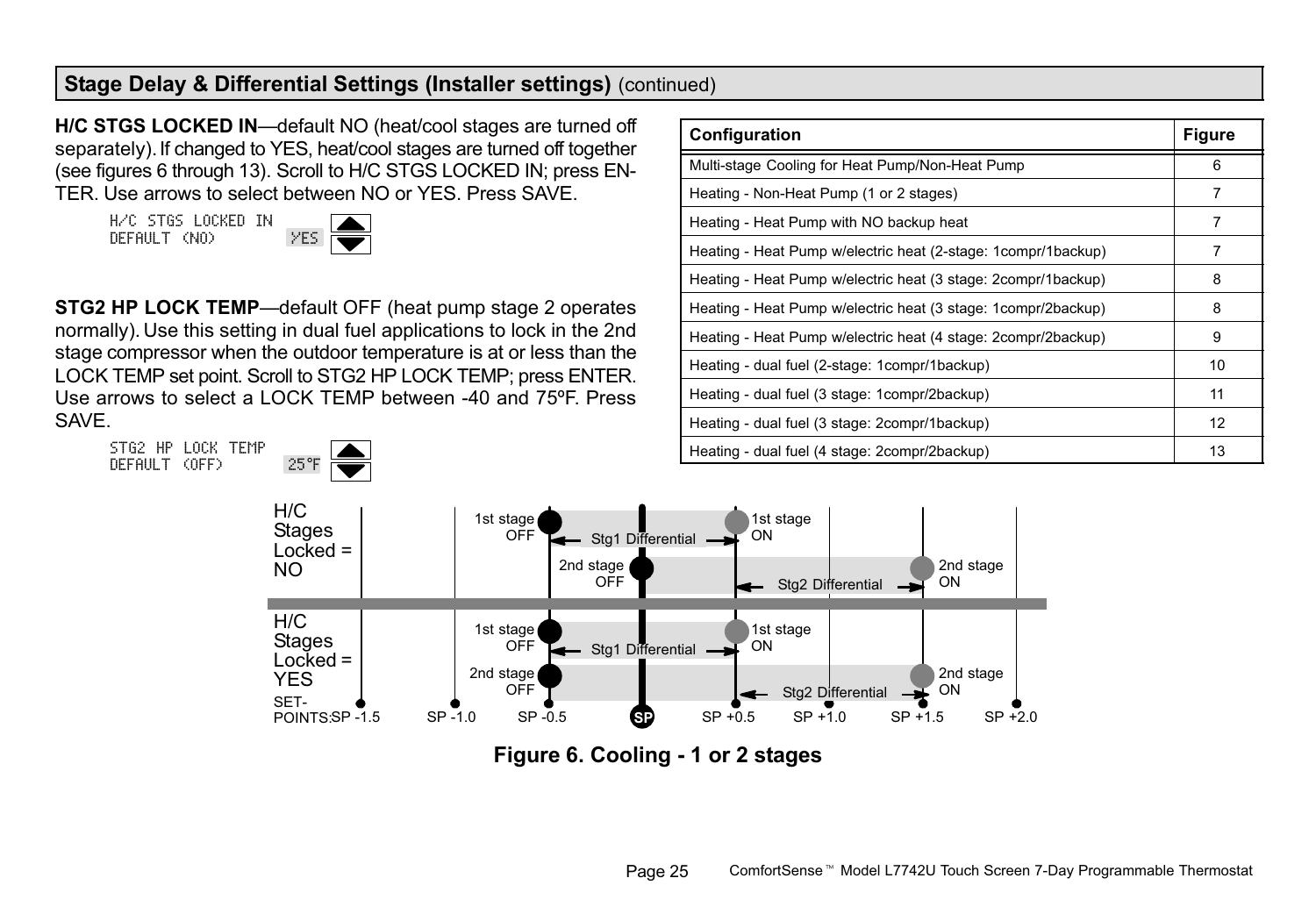<span id="page-25-0"></span>

Figure 7. Heating − Non−Heat Pump or Heat Pump w/o backup heat − 1 or 2 stages



Figure 8. Heating − Heat Pump w/electric − 3 stage (2 compressor / 1 backup OR 1 compressor / 2 backup)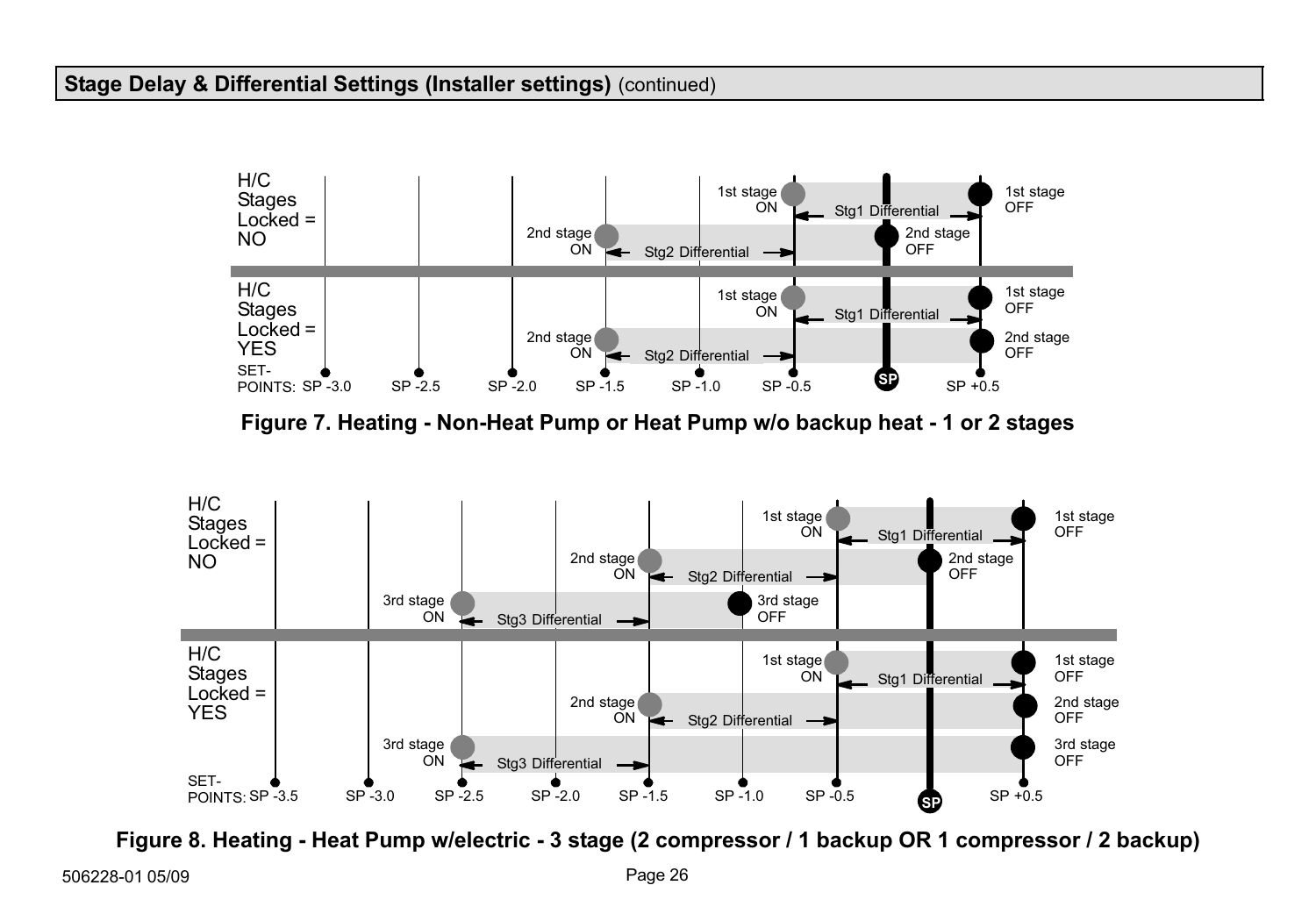<span id="page-26-0"></span>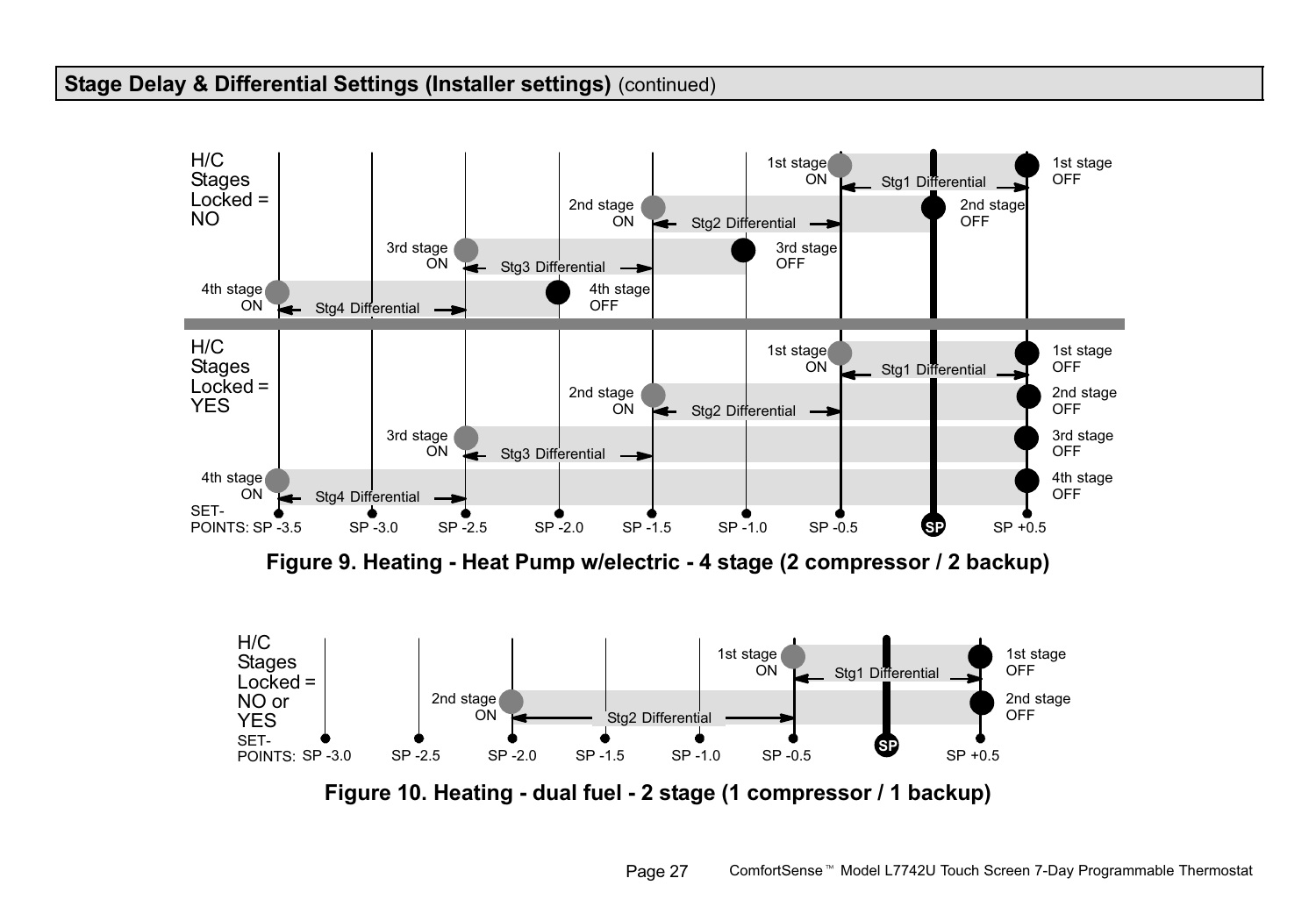<span id="page-27-0"></span>

Figure 11. Heating − dual fuel − 3 stage (1 compressor / 2 backup)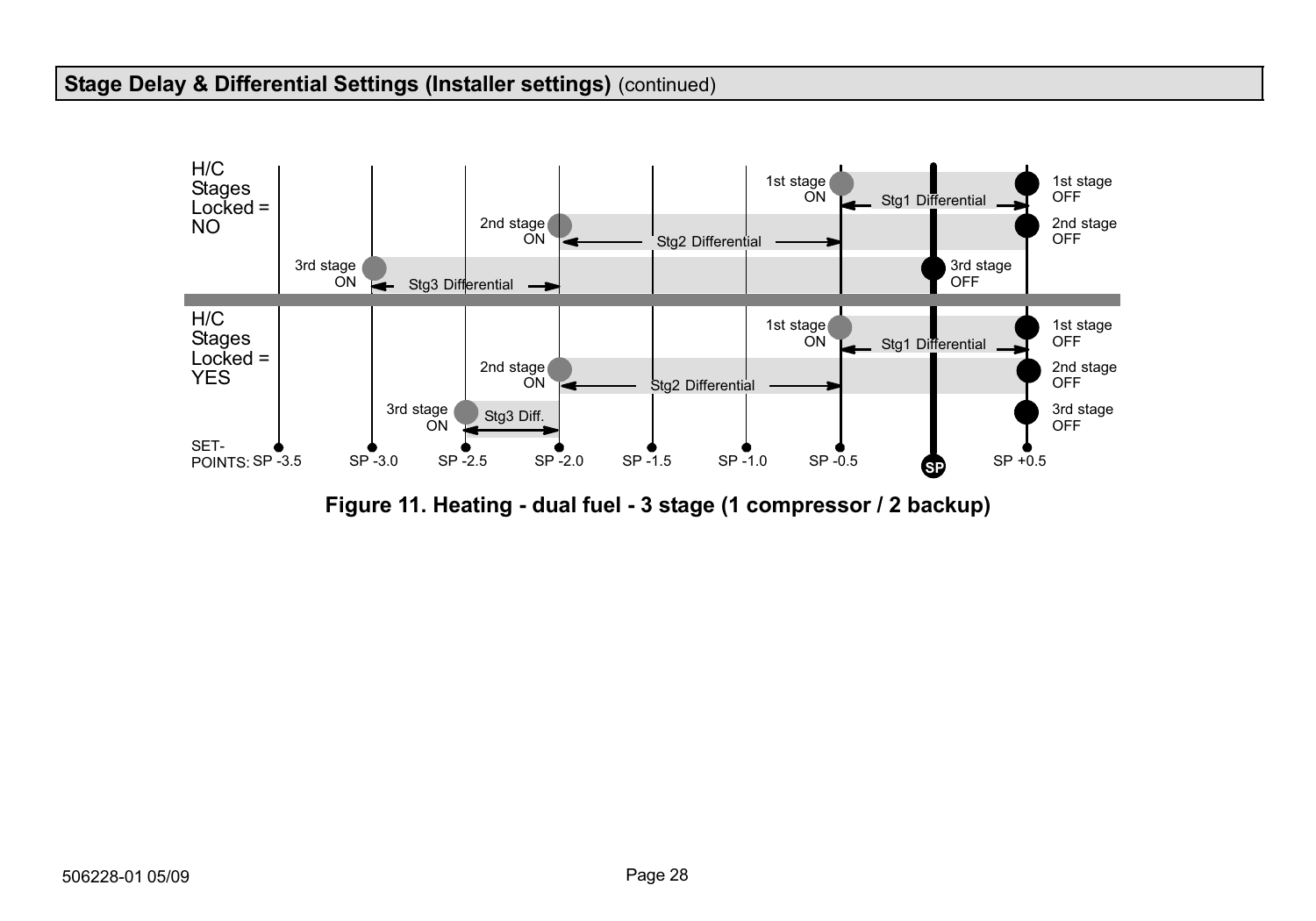<span id="page-28-0"></span>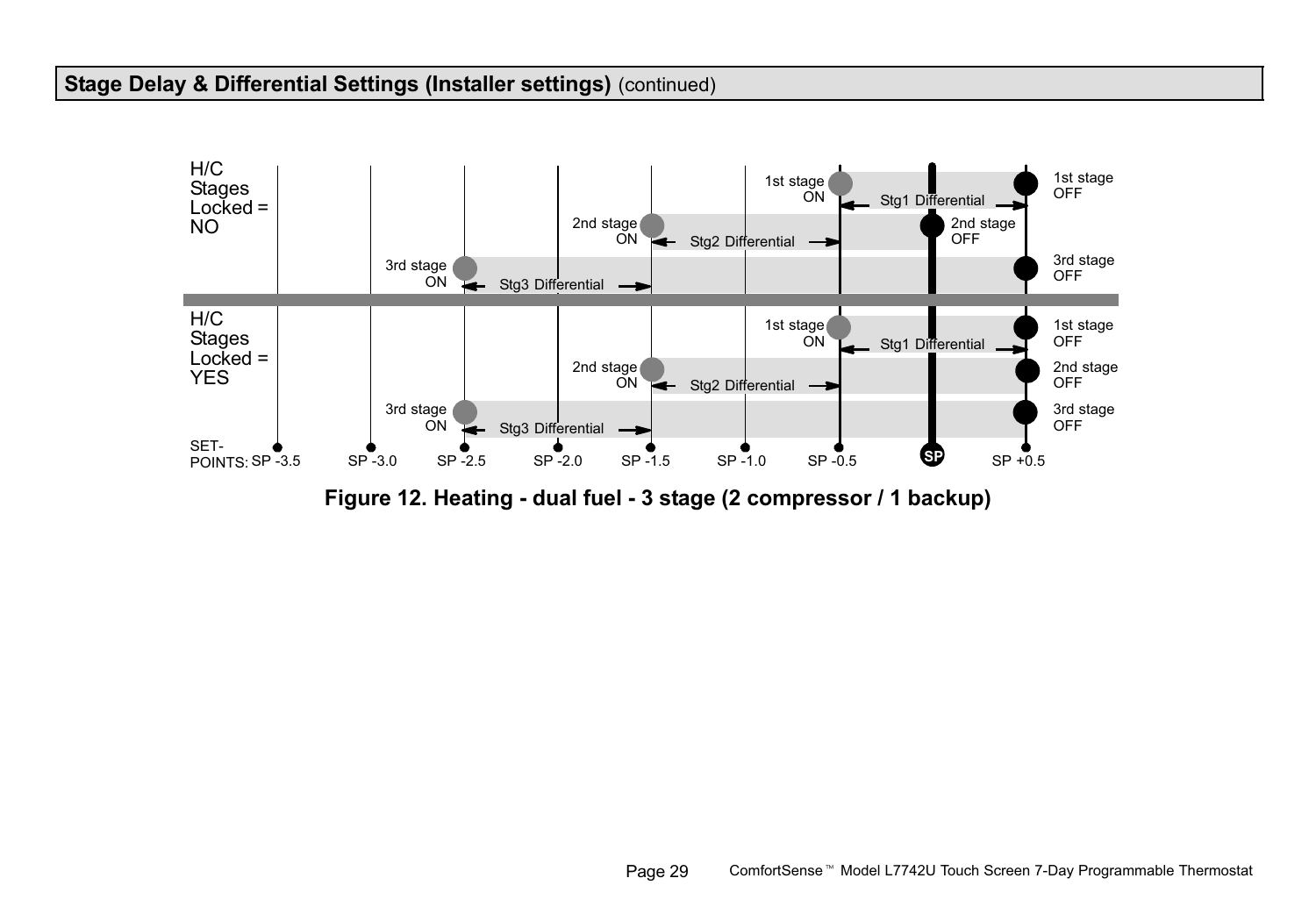<span id="page-29-0"></span>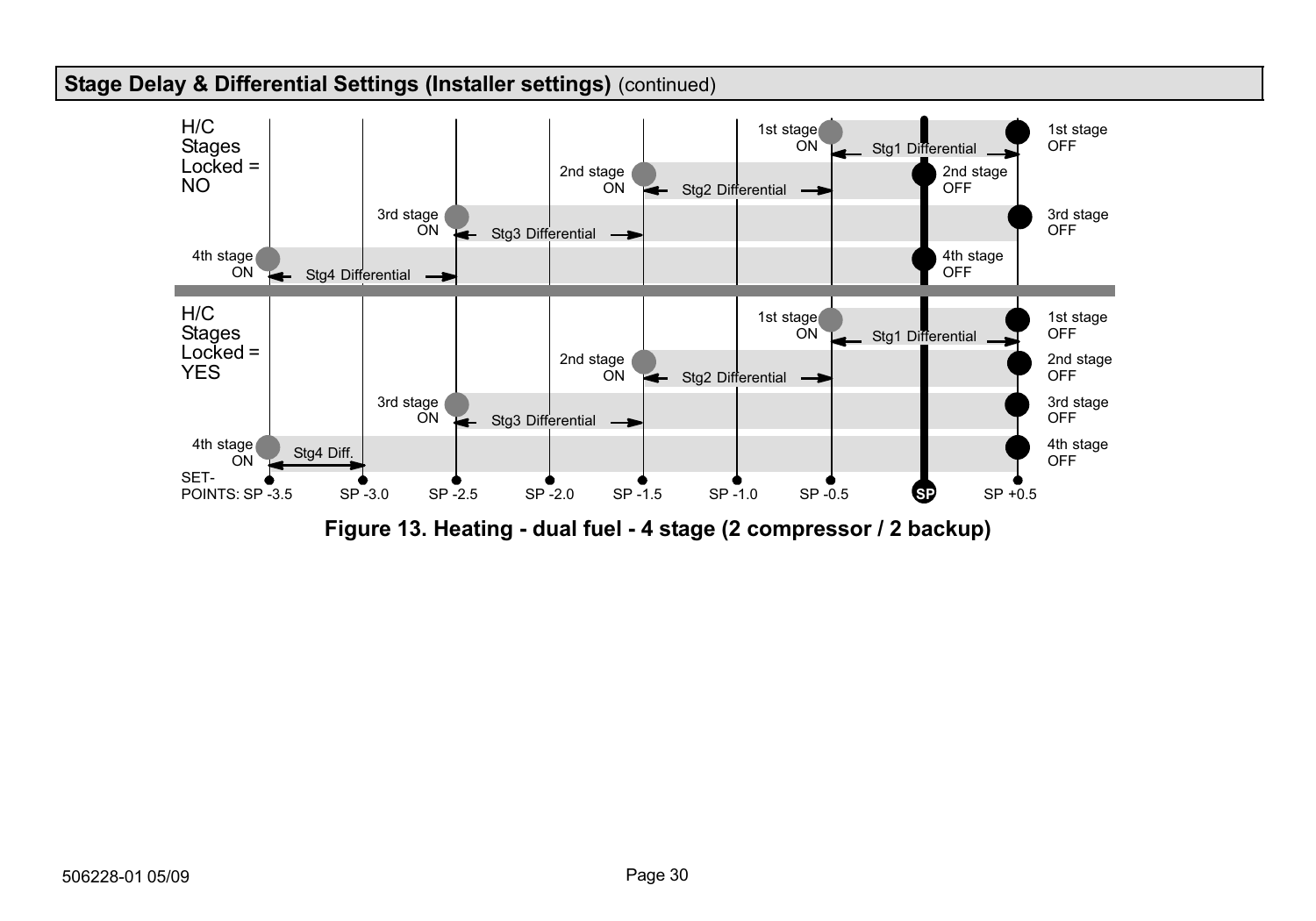## <span id="page-30-0"></span>Temporary Temperature Change (Pausing the Schedule)

Two types of temperature changes may be made: temporary (while in the SCHEDule ON mode) or permanent (while in SCHEDule OFF).

NOTE − If autochangeover is enabled at the time a temperature hold is invoked, the thermostat MAY CHANGE OVER from heating to cooling and vice versa, to maintain the temperature hold setpoint. The autochangeover deadband (minimum separation between the heat and cool set points) is still used to determine whether changeover occurs. This applies to all of the following hold modes.

## Temporary Temperature Changes (schedule ON)

While the system is running with the schedule ON, any change to the temperature settings may be made for the default time (approximately 3 hours) or for as long or short a time as you wish. Therefore, following the procedure will set a HOLD on the schedule for a few hours or for up to 45 days. Figure 14 shows a typical screen set in the AUTOchangeover mode. If the SYSTEM were set in HEAT, COOL, or EM HEAT mode, only the top set of arrows appear.

- 1. On the home screen, press the UP or DOWN arrow to adjust to the desired temperature.
- 2. A set of arrows appears to the right of the information display; use these arrows to adjust the hold period for as long as desired, or, if not changed, this setting will hold for approximately 3 hours.
- 3. Press SAVE.
- 4. After saving, "ON" next to the SCHED button flashes slowly, and the information display alternates between the following:

HOLD SETTING UNTIL WKD MMM DD HH:MMMM

#### and

PRESS SCHED TO RESUME PROGRAM 5. After the 3 hours expires, the scheduled programming will resume, OR, press SCHED to cancel the hold.

#### Permanent Temperature Changes (schedule OFF − non− programmable operation)

To make a change for an undefined time span, the schedule must be turned OFF. The setpoint is maintained indefinitely.

- 1. From the home screen, press SCHED to turn the scheduled programming OFF.
- 2. Press the UP or DOWN arrow to set the temperature to the desired temperature.

The information display field continues to display the active mode, outdoor temperature, indoor relative humidity. Turning the schedule back ON (press SCHED box on home screen) will cancel a permanent hold and return to the event-programmed mode.



# Figure 14. Setting a Hold on the Schedule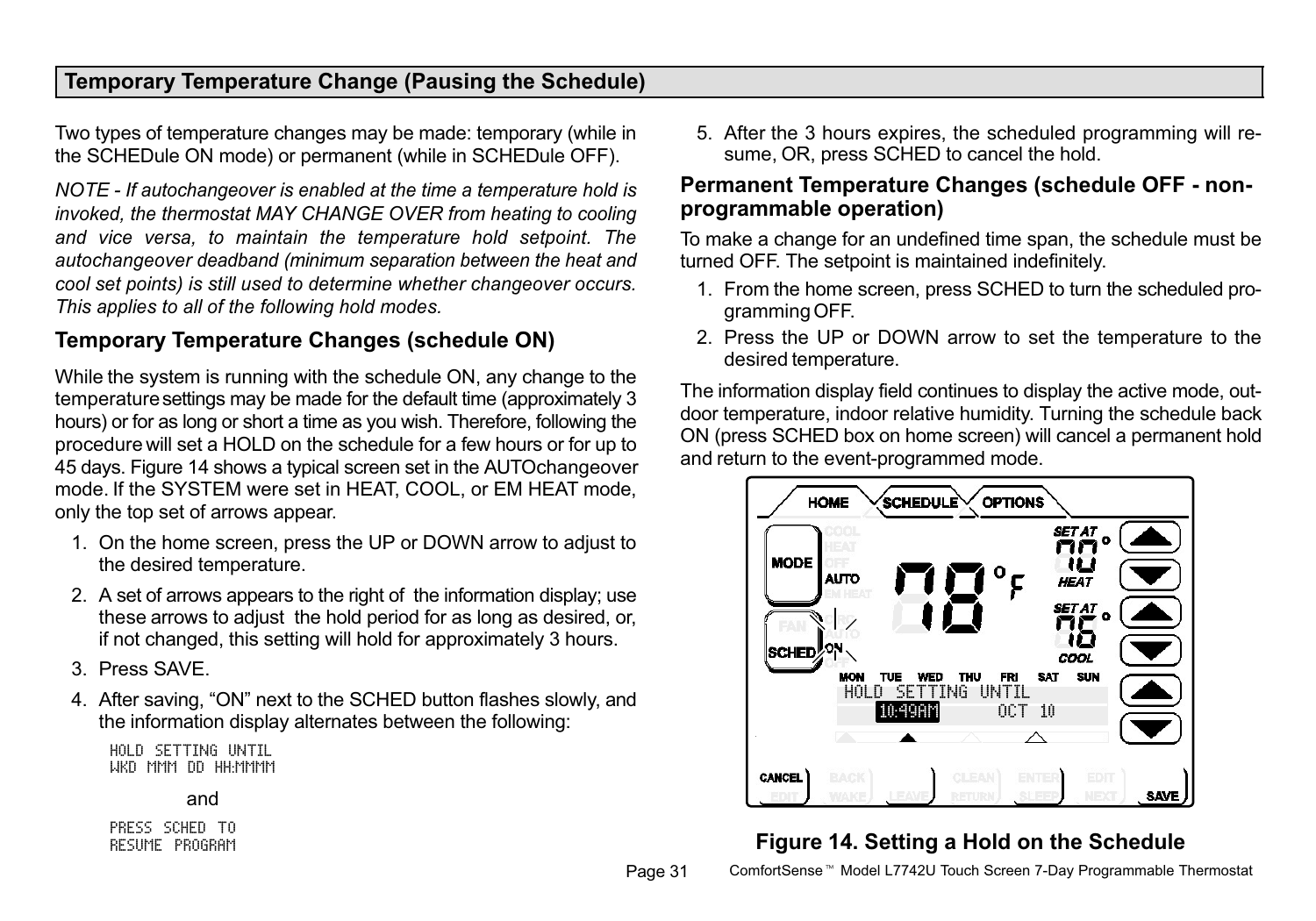#### <span id="page-31-0"></span>Optional Remote Outdoor Sensor

The outdoor sensor (X2658) may be required, especially when using Humiditrol® EDA applications. In addition to measuring and displaying outdoor temperature, the outdoor sensor provides dew point adjustment and control for all models. If used with this thermostat, the sensor enables optimal heating equipment operation via programmable balance points. The screen will display NO OUTDOOR SENSOR until the outdoor sensor is installed, the feature is turned on in the USER SET-TINGS, in the DISPLAY INFO option. The outdoor temperature is displayed in the information display (lower center of the screen).

NOTE - For proper operation of Humiditrol<sup>®</sup> EDA applications, the outdoor sensor MUST be installed.

In many applications, the ComfortSense® Model L7742U thermostat displays the temperature sensed by the remote outdoor sensor. With the heat pump system, the remote outdoor sensor helps determine when to turn on the second stage of heating for optimal comfort.

When the outdoor sensor is connected, the temperature displays in the information display area (below the indoor temperature display).

#### Installing Remote Outdoor Sensor

Install the remote outdoor sensor on a northern wall of the home, away from direct sunlight or other heat sources that may affect its sensitivity.

# **A IMPORTANT**

The outdoor sensor must be connected to operate a system with a Humiditrol<sup>®</sup> accessory.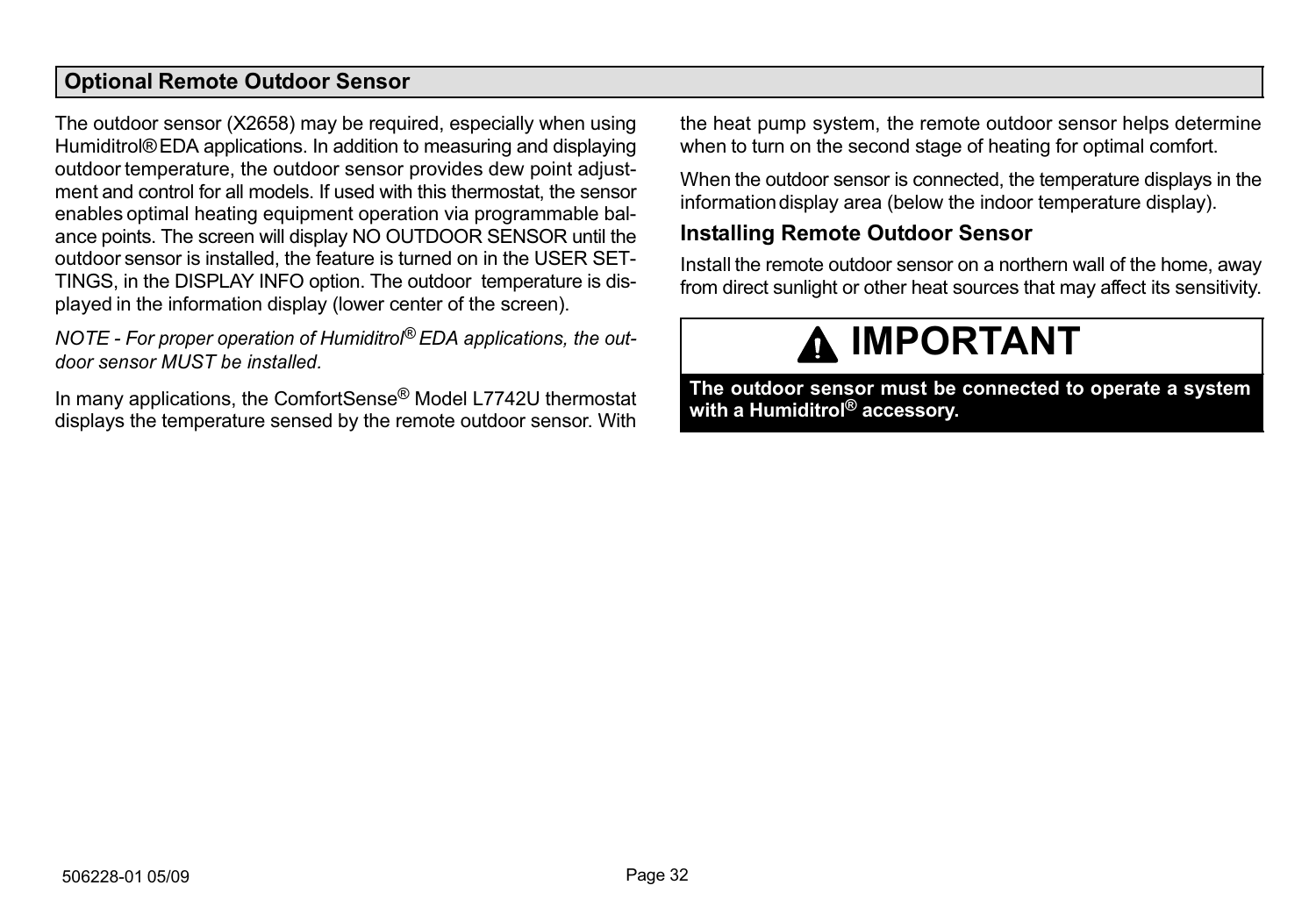#### <span id="page-32-0"></span>Service Reminders

The user may turn on and turn off the following service reminders (all of which default to OFF) in either chronological time and/or run time and may be reset (to default) or delayed (snooze) at any time:

Replace Media Filter Routine Sys (System) Check−up Replace Hum (Humidifier) Pad Replace UV Lamp PureAir Maintenance

NOTE − When chronological time is selected, the timer runs based on the calendar. When time is selected in run time, the timer runs based on the time the specific output is ON (e.g. Fan output for Media Filter).

When the reminder time (either calendar time or run time) has elapsed. the system displays a screen from which the user can either RESET or DELAY the reminder.

The user can reset the timer either before it has expired (i.e. reminder is set to 6 months and user decides to reset it to 6 months or change it to different value at the end of 4th month) or when the time has expired and a reminder message has been displayed.

When a reminder is turned off, the indicator will not be activated even if the timer is expired. Note that setting filter reminder to 0 (OFF) will not reset the timers, but will deactivate the filter indicator.

In the case of a power interruption:

- . • lithium battery has charge—the total accumulated time is maintained (i.e. the counter does not recycle to zero).
- $\bullet$ • lithium battery has NO charge—the due date of reminders is maintained.

#### Unit Part (Catalog) & Serial Numbers

A label on the back of the thermostat is visible through an opening in the back of baseplate. This identifies the Lennox Catalog Number, Part Number and Serial Number. Separate the baseplate from the thermostat to see additional manufacturing information.

#### Memory Protection

The thermostat stores all the information concerning its programming (state, mode, program information, last temperature measured) in a nonvolatile memory.

This function avoids the loss of the state of the thermostat when a power−down occurs. The only thing that might be lost is the clock, however, a lithium battery will remember clock information for as long as it has charge (approximately 30 days). When power down occurs (due to a power outage) the thermostat is able to switch off all relays. The O and B relay will maintain their last state.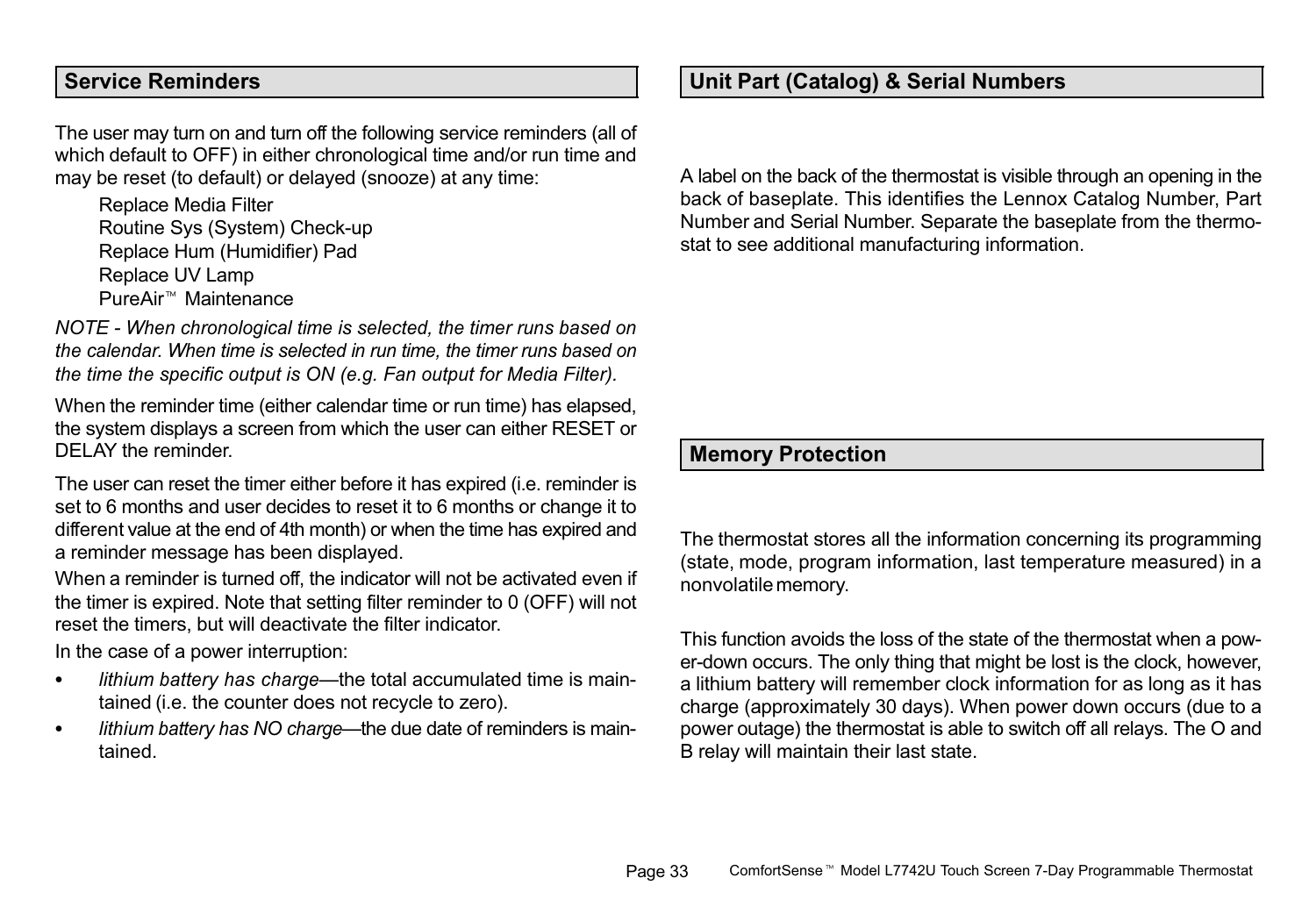#### <span id="page-33-0"></span>Appendix A. Flow Diagrams and Wiring Diagrams

Figure 15. ComfortSense® Model L7742U Thermostat Operation with Humiditrol® EDA Enabled

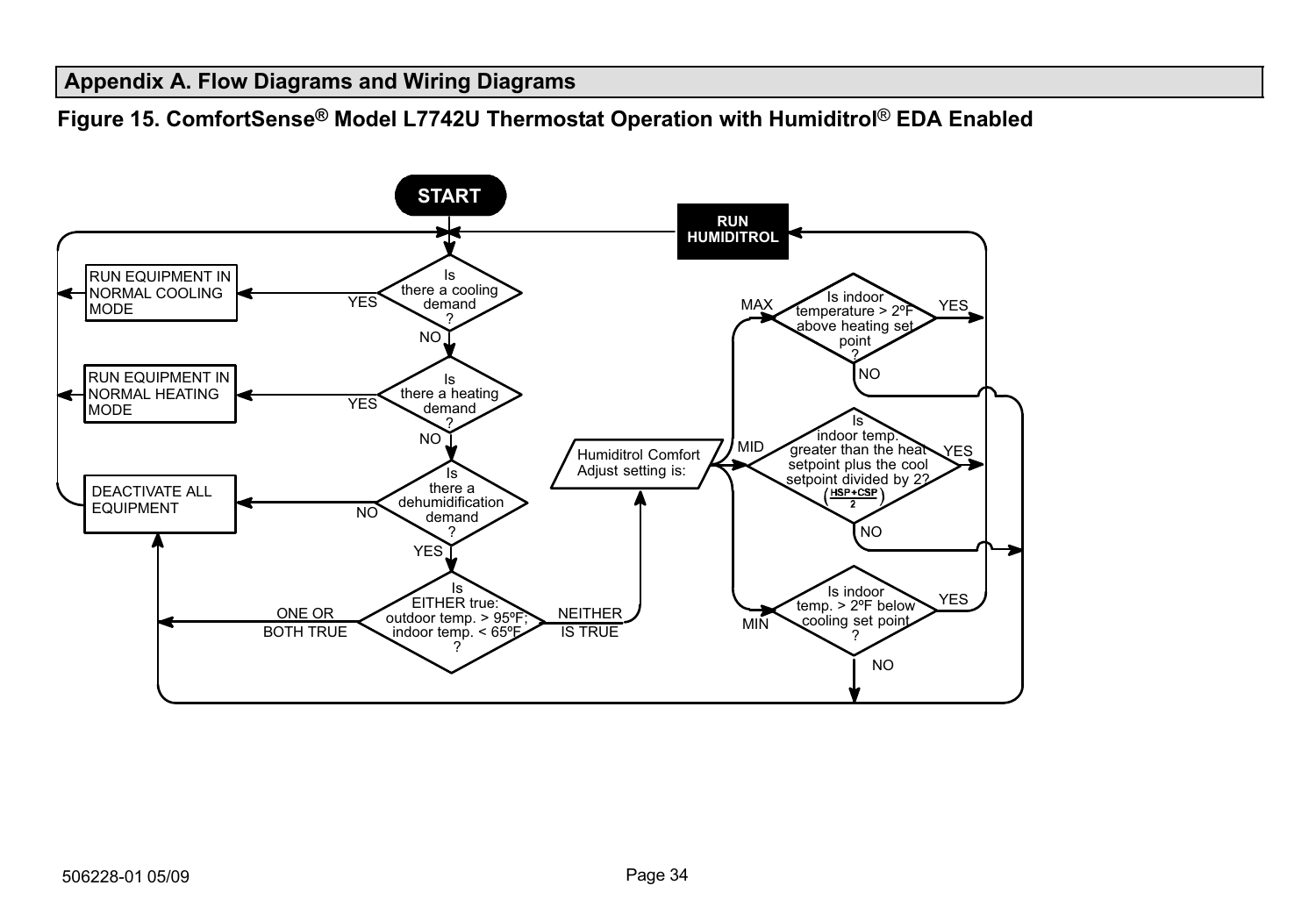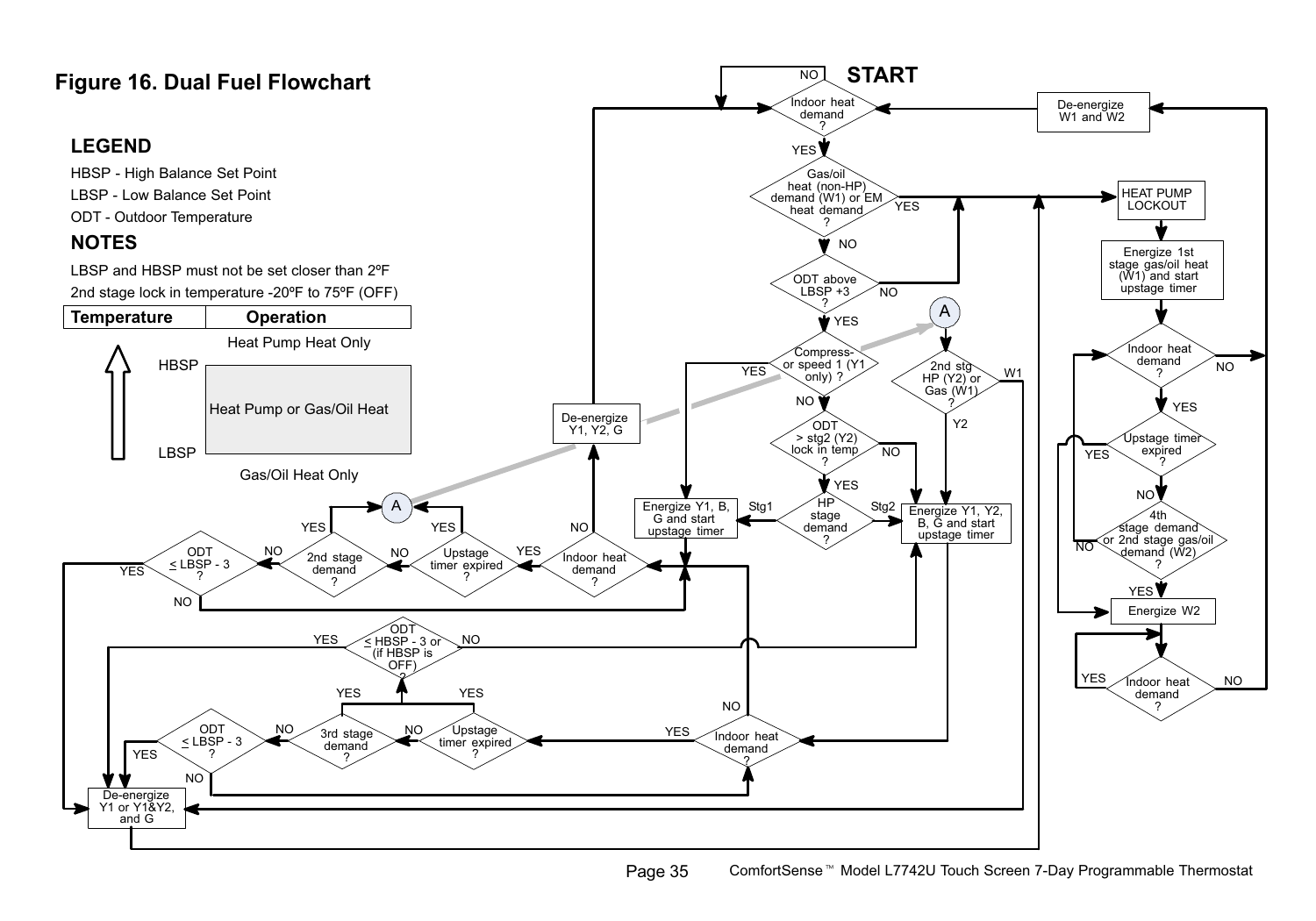# Wiring Diagrams

Thermostat wiring connections with various units, including dual fuel, zone control, and applications that include the Humiditrol® Enhanced Dehumidification Accessory (EDA). See figures 17, [18](#page-36-0) and [19.](#page-37-0) For whole home dehumidifier, refer to the installation instruction for the dehumidifier.

Figure 17. Enhanced Dehumidification Accessory Typical Wiring Diagram

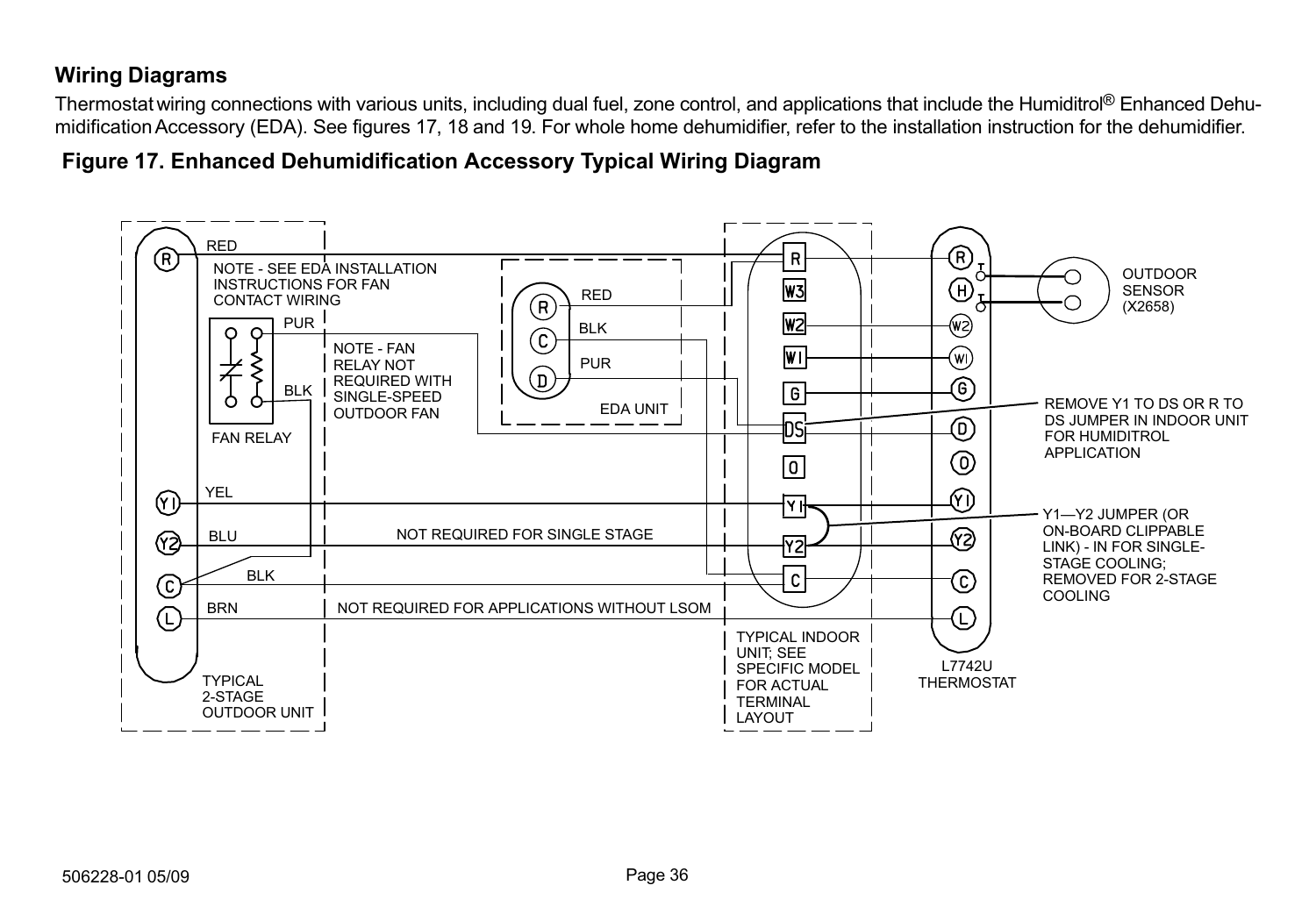#### <span id="page-36-0"></span>Figure 18. CBX40UHV Wiring Diagrams

- WHEN 2-STAGE HEAT IS USED, /1\ **T'STAT IS CONFIGURED FOR** MULTI-STAGE HEAT, CONNECT<br>T'STAT V2 TD AIR HANDLER V2 & REMOVE JUMPER BETWEEN V1 & V2.
- DO NOT CUT ON-BOARD LINK FROM /3\ R TO D. IT IS USED FOR<br>CONDENSING UNIT APPLICATIONS.
- CUT DN-BDARD LINK FROM R TO D  $\overline{\mathcal{A}}$ **ON AIR HANDLER**
- cut DN-BDARD LINK FROM R TO DS<br>WHEN DEHUMIDIFICATION D Ѧ TERMINAL IS USED.
- OUTDOOR SENSOR FOR OUTDOOR ⁄6∖ TEMP. DISPLAY, OPTIONAL HUMIDIFIER DEV POINT CONTROL, HEAT PUMP BALANCE POINTS & DUAL FUEL BALANCE POINTS.
- RED VIRE TO OUTDOOR ∕ላ CONDENSING UNIT USED ONLY FOR UNITS WITH LSOM.
- FOR 2-STAGE CUT ON-BOARD LINK  $\sqrt{9}$  FROM Y1 TO Y2 ON AIR HANDLER.

BROWN WIRE USED ONLY ON COND. 11\ UNITS WITH LSOM.



HEAT PUMP APPLICATIONS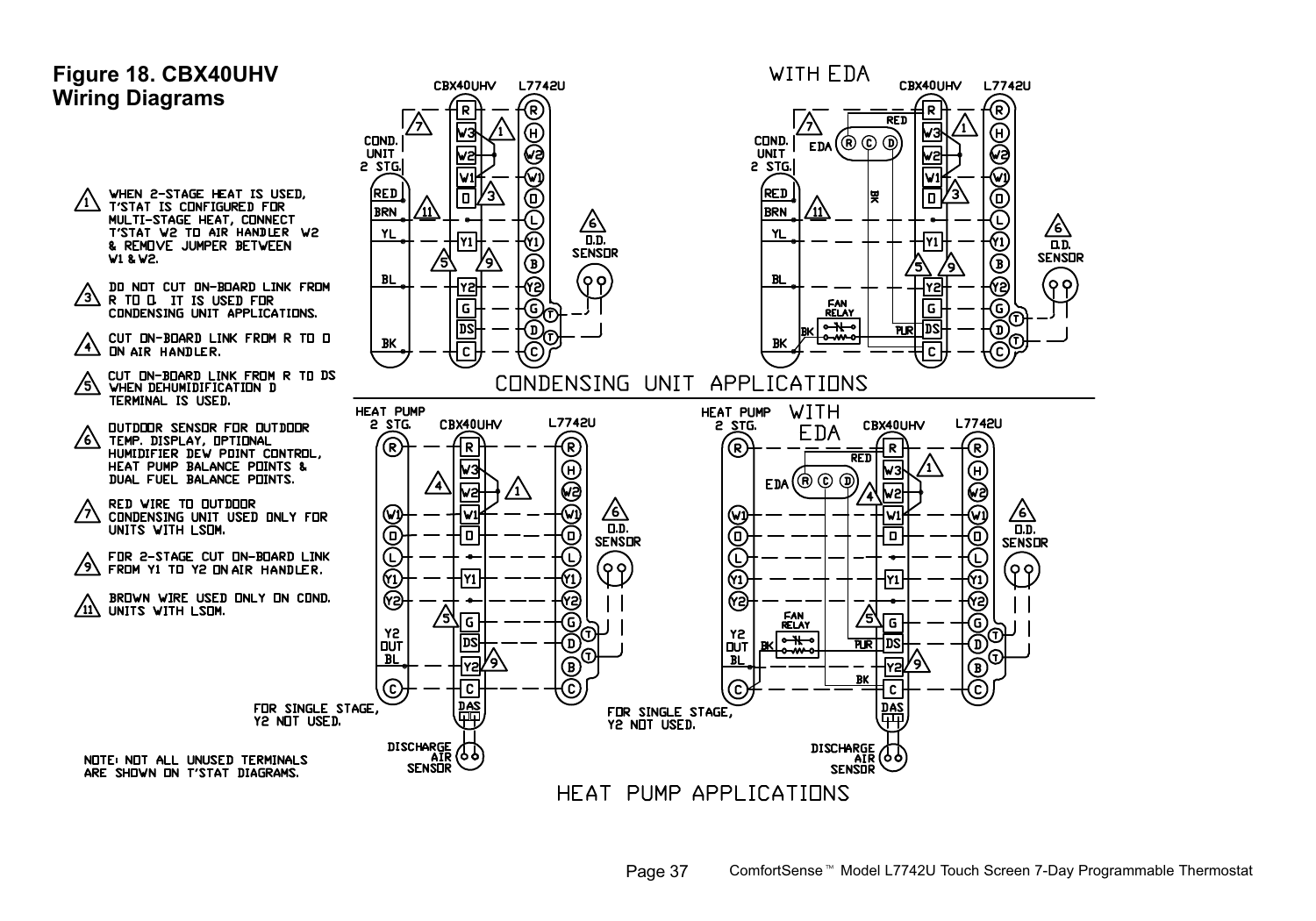<span id="page-37-0"></span>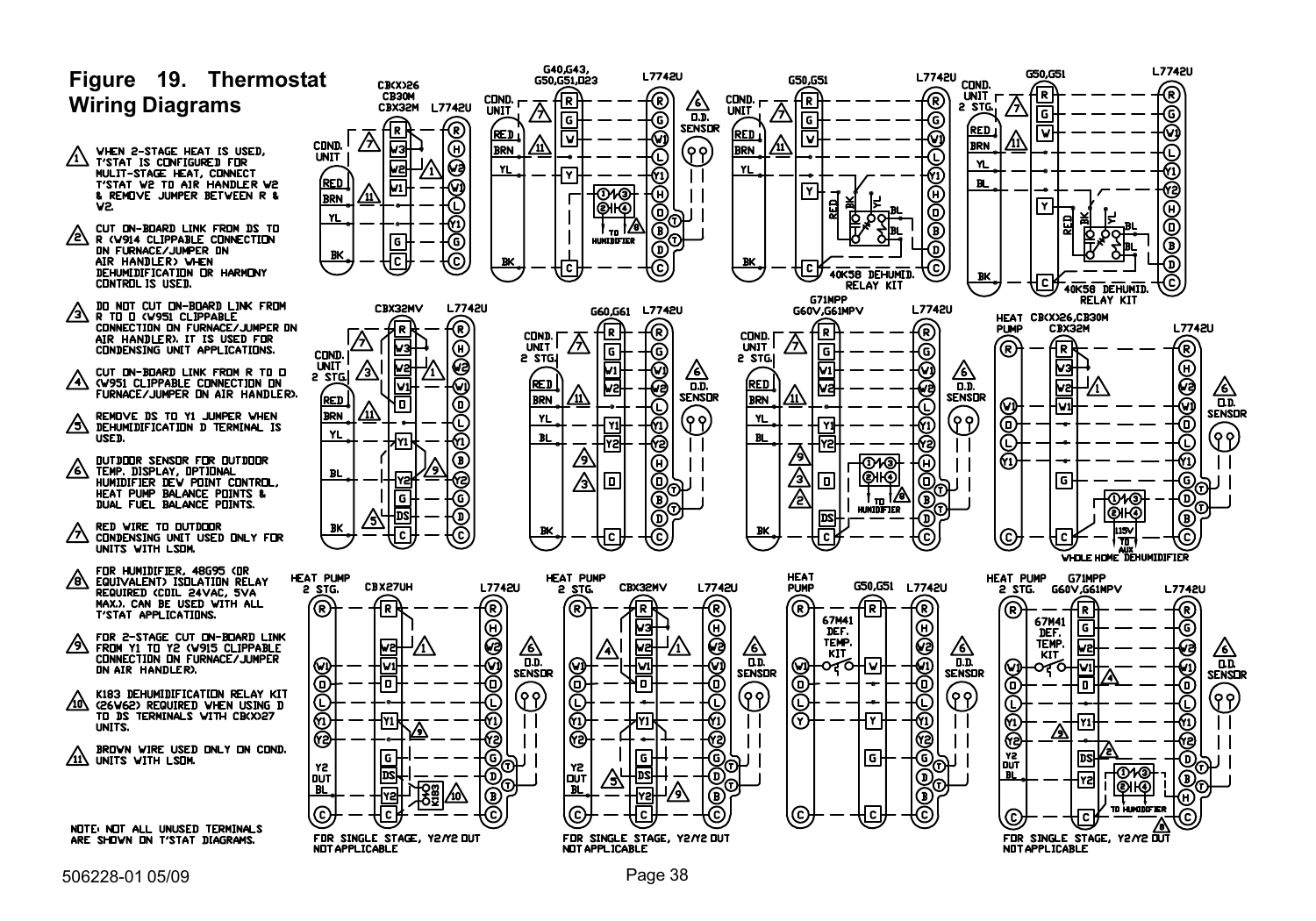# <span id="page-38-0"></span>Appendix B. Diagnostic Information and Hidden Menu Tables

# Diagnostic Information Table

|                      | Condition                                                                                                                                 | <b>Display Text (Screen1)</b>                  | <b>Display Text (Screen2)</b> | <b>System Action</b>                                                                                                                                                          | <b>Action to Clear / Recovery</b><br>Condition                                                                                                                                                                                                  |
|----------------------|-------------------------------------------------------------------------------------------------------------------------------------------|------------------------------------------------|-------------------------------|-------------------------------------------------------------------------------------------------------------------------------------------------------------------------------|-------------------------------------------------------------------------------------------------------------------------------------------------------------------------------------------------------------------------------------------------|
| ш<br>MESSAG<br>ERROR | AC power loss for more<br>than 250ms (1/4 second)                                                                                         |                                                |                               | Lithium Battery will remember the<br>clock for 30 days. All outputs will<br>be off and O/B will remember the<br>last state.                                                   | When AC power is restored, normal<br>operation resumes.                                                                                                                                                                                         |
|                      | CPU memory error OR<br>ROM error<br>Note: If either of these er-<br>rors occur, the display<br>goes blank and all relays<br>are disabled. |                                                |                               | No Operation                                                                                                                                                                  | Replace Thermostat                                                                                                                                                                                                                              |
|                      | Hi temperature protection:<br>room temp. exceeds 96F<br>(35.6C)                                                                           |                                                |                               | All stages of heat are turned off.                                                                                                                                            | If temperature goes down, it will<br>start working again. (Need to re-<br>duce temperature in space.)                                                                                                                                           |
|                      | Local Temp Sensor error:<br>local temp sensor reads<br>out of range -40F to 158F                                                          | <b>TEMP SENSOR ERROR</b><br>CALL FOR SERVICE   | Contact Info. Screen          | Indoor temp is displayed as "EE"<br>on the home screen. This will<br>STOP all temperature related op-<br>eration.                                                             | User - call dealer number from con-<br>tact information screen and request<br>thermostat replacement, OR If the<br>sensor reads back to within the nor-<br>mal operating range, the error mes-<br>sage will be cleared. Start working<br>again. |
|                      | <b>EEPROM</b> error (Power<br>ON)                                                                                                         | <b>MEMORY ERROR</b><br><b>CALL FOR SERVICE</b> | Contact Info. Screen          | System shall restore everything to<br>ENERGY STAR <sup>®</sup> Default and oper-<br>ate. If lithium Bat tery has charge, it<br>will remember the previous stored<br>settings. | User - call the dealer to replace<br>thermostat.                                                                                                                                                                                                |
|                      | EEPROM error (Operat-<br>ing)                                                                                                             | <b>MEMORY ERROR</b><br><b>CALL FOR SERVICE</b> | Contact Info. Screen          | System shall operate in normal<br>mode operation until power off.                                                                                                             | User - call the dealer to replace<br>thermostat.                                                                                                                                                                                                |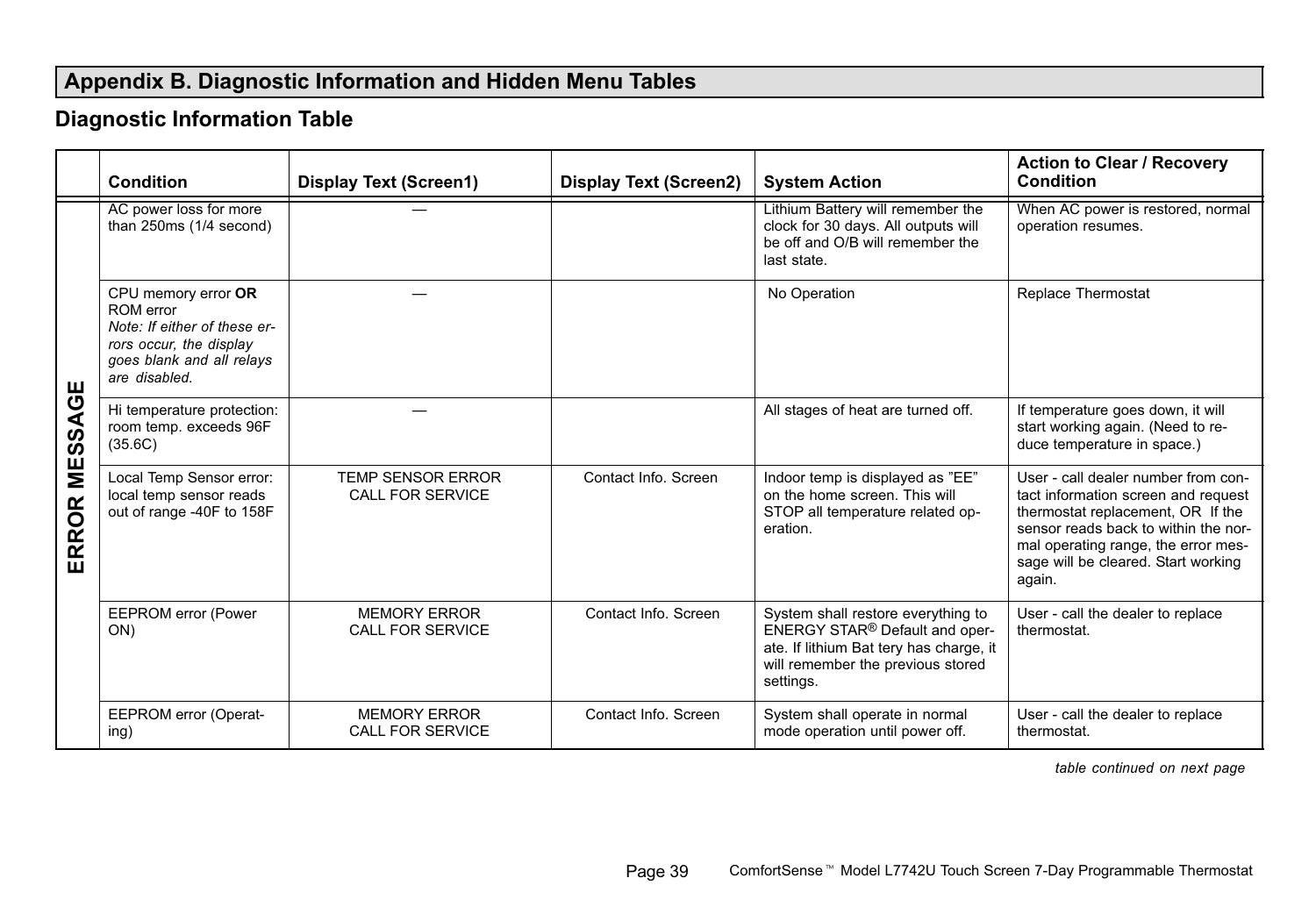|                 | Condition                                                                                                                                                                     | <b>Display Text (Screen1)</b>                        | <b>Display Text (Screen2)</b>  | <b>System Action</b>                                                                                                                                                                                                                                                                                                                                                                                                                                                                                 | <b>Action to Clear / Recovery</b><br>Condition                                                                             |
|-----------------|-------------------------------------------------------------------------------------------------------------------------------------------------------------------------------|------------------------------------------------------|--------------------------------|------------------------------------------------------------------------------------------------------------------------------------------------------------------------------------------------------------------------------------------------------------------------------------------------------------------------------------------------------------------------------------------------------------------------------------------------------------------------------------------------------|----------------------------------------------------------------------------------------------------------------------------|
| ଞ<br>⋖<br>MESS. | Outdoor Sensor error with<br>Humiditrol <sup>®</sup> enabled (OR<br>ODT was used for bal-<br>ance point control only):<br>outdoor sensor reads out<br>of range (-50F to 180F) | NO OUTDOOR SENSOR<br><b>REMIND</b><br><b>SERVICE</b> | See<br>REMIND/SERVICE<br>notes | No Humiditrol or Humidity operation<br>is run. D terminal stays activated<br>and other operation will keep work-<br>ing.<br>Stat will stop the operation that re-<br>quires ODT infro i.e. between point<br>control & stage lock in. Stat will<br>switch the control to the operation<br>that does not require ODT informa-<br>tion.<br>The display of Outdoor sensor from<br>HOME will be turned OFF. If user<br>turns on the display from USER<br>SETTINGS, this error is displayed<br>again.      | If the outdoor sensor reads a value<br>out of its normal range. (User can<br>call the dealer to replace outdoor<br>sensor) |
| ERROR           | Outdoor Sensor error with<br>Dew point control enable:<br>outdoor sensor reads out<br>of range (-50F to 180F)                                                                 | NO OUTDOOR SENSOR<br><b>REMIND</b><br><b>SERVICE</b> | See<br>REMIND/SERVICE<br>notes | No Dew point control or Humidity<br>operation is run. D terminal stays<br>activated and other operation will<br>keep working.<br>Stat will stop the operation that re-<br>quires ODT infro i.e. between point<br>control & stage lock in. Stat will<br>switch the control to the operation<br>that does not require ODT informa-<br>tion.<br>The display of Outdoor sensor from<br>HOME will be turned OFF. If user<br>turns on the display from USER<br>SETTINGS, this error is displayed<br>again. | If the outdoor sensor reads a value<br>within its normal range. (User can<br>call the dealer to replace outdoor<br>sensor) |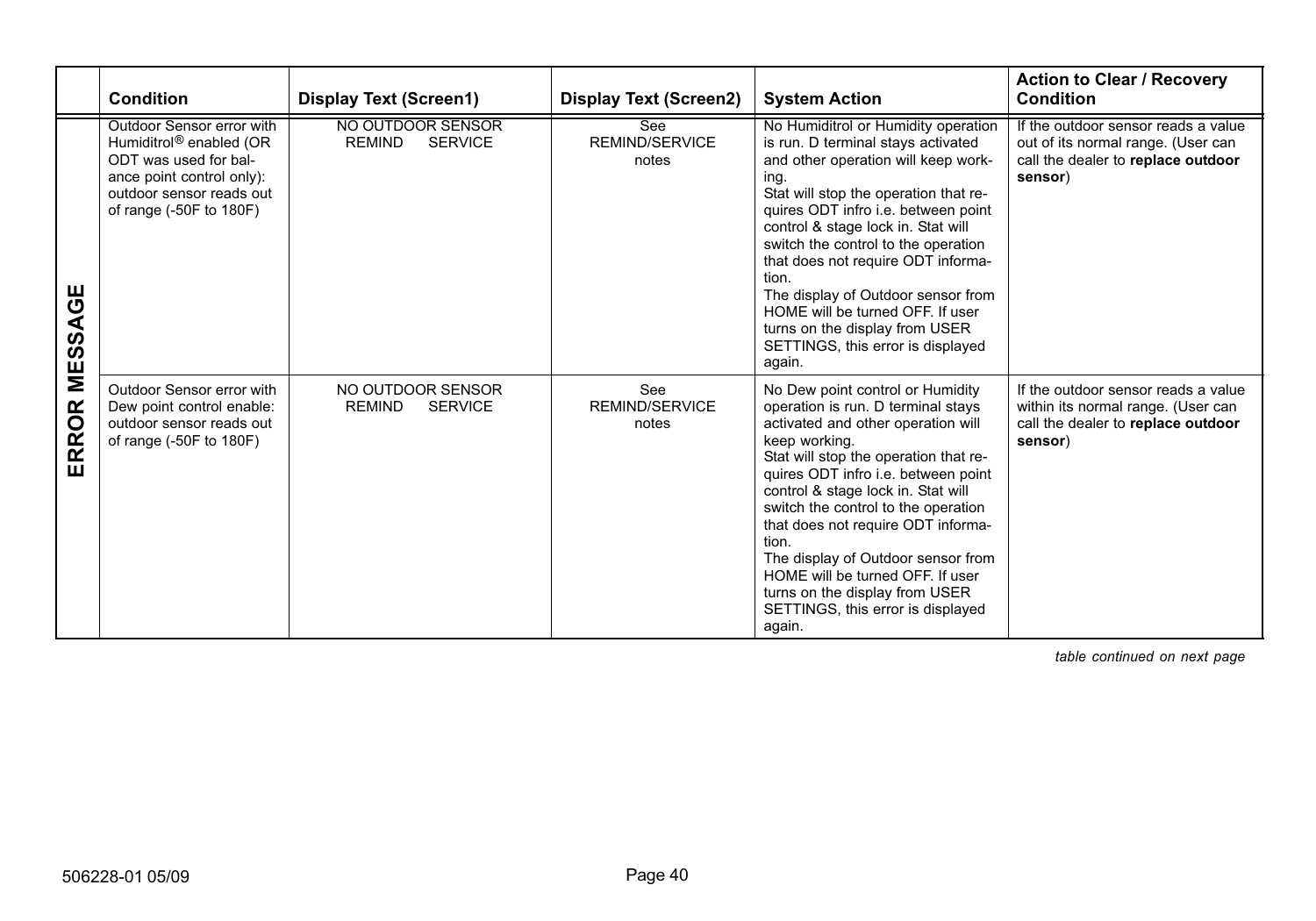|                  | Condition                                                                                                                                                                                                                                                                | <b>Display Text (Screen1)</b>                                 | <b>Display Text (Screen2)</b>         | <b>System Action</b>                                                                                                                                                                                                                                                                                 | <b>Action to Clear / Recovery</b><br>Condition                                                                                                                             |  |
|------------------|--------------------------------------------------------------------------------------------------------------------------------------------------------------------------------------------------------------------------------------------------------------------------|---------------------------------------------------------------|---------------------------------------|------------------------------------------------------------------------------------------------------------------------------------------------------------------------------------------------------------------------------------------------------------------------------------------------------|----------------------------------------------------------------------------------------------------------------------------------------------------------------------------|--|
| θ<br>ERROR MESSA | Humiditrol and Dew point<br>disable and Outdoor sen-<br>sor reads out of range (in-<br>staller setting OUTDOOR<br>SENSOR is set to YES)                                                                                                                                  | NO OUTDOOR SENSOR<br>REMIND CLEAR SERVICE                     | See<br>REMIND/CLEAR/SERVICE<br>notes  | The display of Outdoor sensor from<br>HOME will be turned OFF. If user<br>turns on the display from USER<br>SETTINGS, this error is displayed<br>again.<br>NOTE: This error would not occur if<br>the system is in Armchair program-<br>ming.                                                        | If the outdoor sensor reads a value<br>within its normal range. (User can<br>call the dealer to replace outdoor<br>sensor). User can also use CLEAR<br>to erase the error. |  |
|                  | Hum sensor error (With<br>Humidifier or Dehumidifi-<br>er): conditions are<br>$0\%$ :<br>Stat will detect<br>error<br>$0 - 10\%$ :<br>Stat may detect<br>error<br>10-90%: Normal opera-<br>tion<br>90-93%: Stat may detect<br>error<br>93%:<br>Stat will detect<br>error | <b>HUM SENSOR ERROR</b><br><b>REMIND</b><br><b>SERVICE</b>    | See<br>REMIND/SERVICE<br>notes        | All the humidity operation will stop<br>and the reading for humidity will not<br>be valid. This message indicates<br>something seriously wrong with the<br>thermostat.<br>The display of Indoor Humidity from<br>HOME will be turned OFF. If user<br>turns it on again, the error is dis-<br>played. | Replace Thermostat                                                                                                                                                         |  |
|                  | Hum sensor error (With-<br>out Humidifier or Dehu-<br>midifier): sensor reads out<br>of range 0% to 100%                                                                                                                                                                 | <b>HUM SENSOR ERROR</b><br><b>REMIND</b><br><b>SERVICE</b>    | See<br><b>REMIND/SERVICE</b><br>notes | The reading for humidity will not be<br>valid. This message indicates<br>something seriously wrong with the<br>thermostat.<br>The display of Indoor Humidity from<br>HOME will be turned OFF. If user<br>turns it on again, the error is dis-<br>played.                                             | Replace Thermostat                                                                                                                                                         |  |
|                  | L input detection                                                                                                                                                                                                                                                        | <b>HVAC ERROR DETECTED</b><br><b>SERVICE</b><br><b>REMIND</b> | See<br>REMIND/SERVICE<br>notes        | Message is displayed in the infor-<br>mation display area. Outside unit<br>may stop working.                                                                                                                                                                                                         | If the L signal is removed, the mes-<br>sage is cleared. OR User can call<br>the dealer.                                                                                   |  |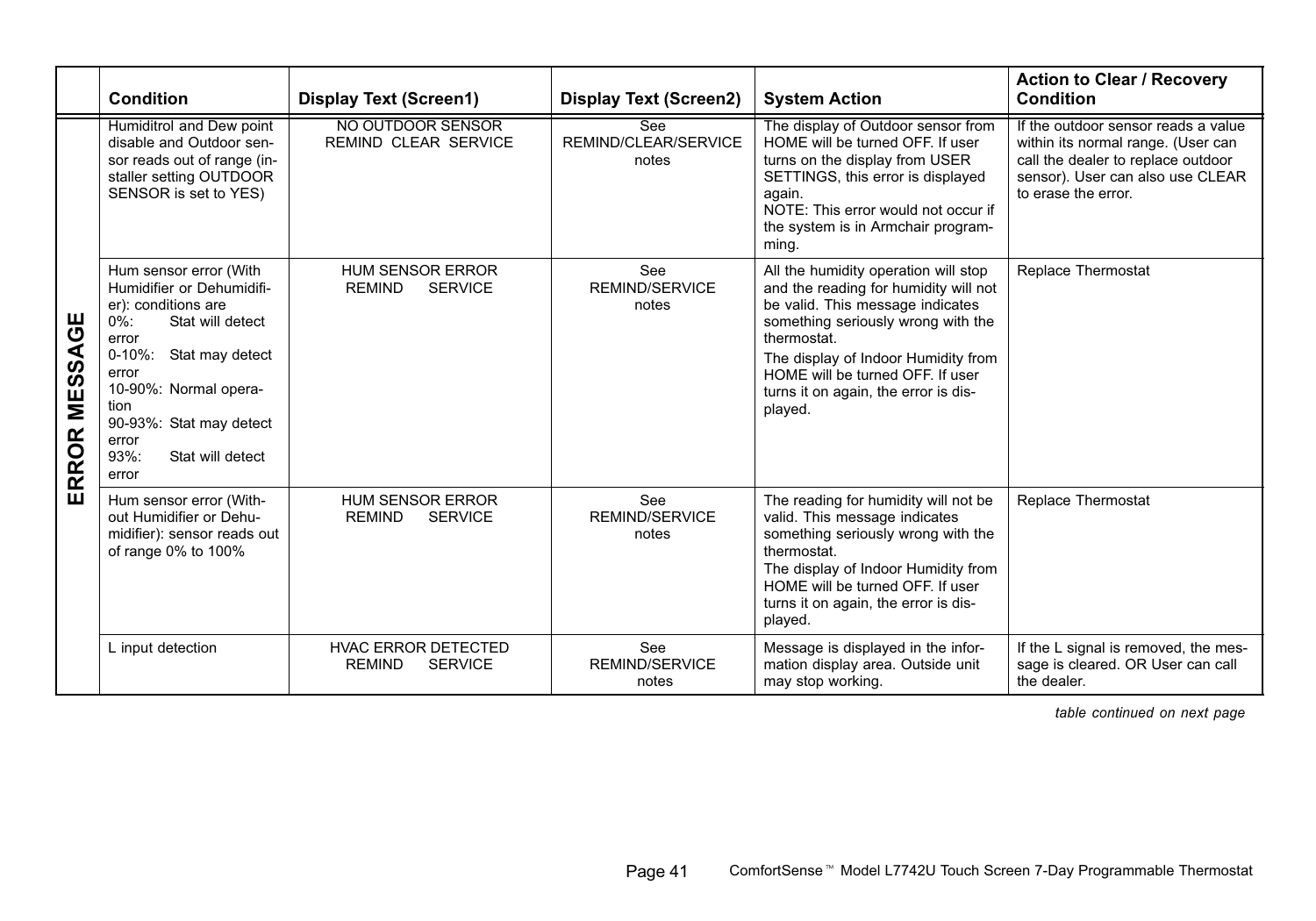|                  | Condition                                                                                                                                  | <b>Display Text (Screen1)</b>                                     | <b>Display Text (Screen2)</b> | <b>System Action</b>                                             | <b>Action to Clear / Recovery</b><br>Condition                                                                                                                               |
|------------------|--------------------------------------------------------------------------------------------------------------------------------------------|-------------------------------------------------------------------|-------------------------------|------------------------------------------------------------------|------------------------------------------------------------------------------------------------------------------------------------------------------------------------------|
| <b>REMINDERS</b> | Media Filter                                                                                                                               | <b>REPLACE MEDIA FILTER</b><br><b>REMIND</b><br><b>RESET</b>      | See REMIND/RESET notes        | Displayed on both lines on HOME.                                 | User either push RESET or RE-<br><b>MINDER</b> button                                                                                                                        |
|                  | UV Lamp                                                                                                                                    | <b>REPLACE UV LAMP</b><br><b>REMIND</b><br><b>RESET</b>           | See REMIND/RESET notes        | Displayed on both lines on HOME.                                 | User either push RESET or RE-<br><b>MINDER</b> button                                                                                                                        |
|                  | Humidity Pad                                                                                                                               | REPLACE HUM PAD<br><b>REMIND</b><br><b>RESET</b>                  | See REMIND/RESET notes        | Displayed on both lines on HOME.                                 | User either push RESET or RE-<br>MINDER button                                                                                                                               |
|                  | Routine sys check up                                                                                                                       | ROUTINE SYS CHECK-UP<br><b>REMIND</b><br><b>RESET</b>             | See REMIND/RESET notes        | Displayed on both lines on HOME.                                 | User either push RESET or RE-<br><b>MINDER</b> button                                                                                                                        |
|                  | PureAir <sup>™</sup> maintenance                                                                                                           | <b>REPLACE METAL INSERT</b><br><b>RESET</b><br><b>REMIND</b>      | See REMIND/RESET notes        | Displayed on both lines on HOME.                                 | User either push RESET or RE-<br><b>MINDER</b> button                                                                                                                        |
|                  | Initial Power Up OR re-<br>covery from power loss of<br>more than the life of lithi-<br>um battery (System does<br>not know its Date/Time) | <b>SET DATE/TIME</b><br>Default DATE/TIME (MON JAN 1<br>12:00 PM) |                               | Message is displayed on the dot<br>Part.                         | User has to set the current date/<br>time to get rid of this message. If<br>higher priority Reminder or Error<br>message occur then that message<br>will be displayed first. |
|                  | Heating (only when sys-<br>tem is in Heat Call)                                                                                            | <b>HEATING</b><br>Date/Time                                       |                               | Displayed on first line. Second line<br>has Date/Time info on it | When call is ended OR when high-<br>er priority reminder/error occurs                                                                                                        |
|                  | Cooling (only when sys-<br>tem is in cool call)                                                                                            | COOLING<br>Date/Time                                              |                               | Displayed on first line. Second line<br>has Date/Time info on it | When call is ended OR when high-<br>er priority reminder/error occurs                                                                                                        |
| <b>STATUS</b>    | Auto (When in heat or<br>cool call)                                                                                                        | <b>HEATING or COOLING</b><br>Date/Time                            |                               | Displayed on first line. Second line<br>has Date/Time info on it | When call is ended OR when high-<br>er priority reminder/error occurs                                                                                                        |
|                  | Humidifying (only when<br>system is humidifying)                                                                                           | <b>HUMIDIFYING</b><br>Date/Time                                   |                               | Displayed on first line. Second line<br>has Date/Time info on it | When call is ended OR when high-<br>er priority reminder/error occurs                                                                                                        |
|                  | Dehumidifying (only when<br>system is in dehumidify-<br>ing)                                                                               | <b>DEHUMIDIFYING</b><br>Date/Time                                 |                               | Displayed on first line. Second line<br>has Date/Time info on it | When call is ended OR when high-<br>er priority reminder/error occurs                                                                                                        |
|                  | System Off                                                                                                                                 | <b>SYSTEM OFF</b><br>Date/Time                                    |                               | Displayed on first line. Second line<br>has Date/Time info on it | When call is ended OR when high-<br>er priority reminder/error occurs                                                                                                        |
|                  | Outdoor temperature<br>(when selected User set-<br>tings)                                                                                  | <b>OUTDOOR TEMP XXF</b><br>Date/Time                              |                               | Displayed on first line. Second line<br>has Date/Time info on it | Is user de-selects from User set-<br>tings or higher priority reminder/er-<br>ror occurs                                                                                     |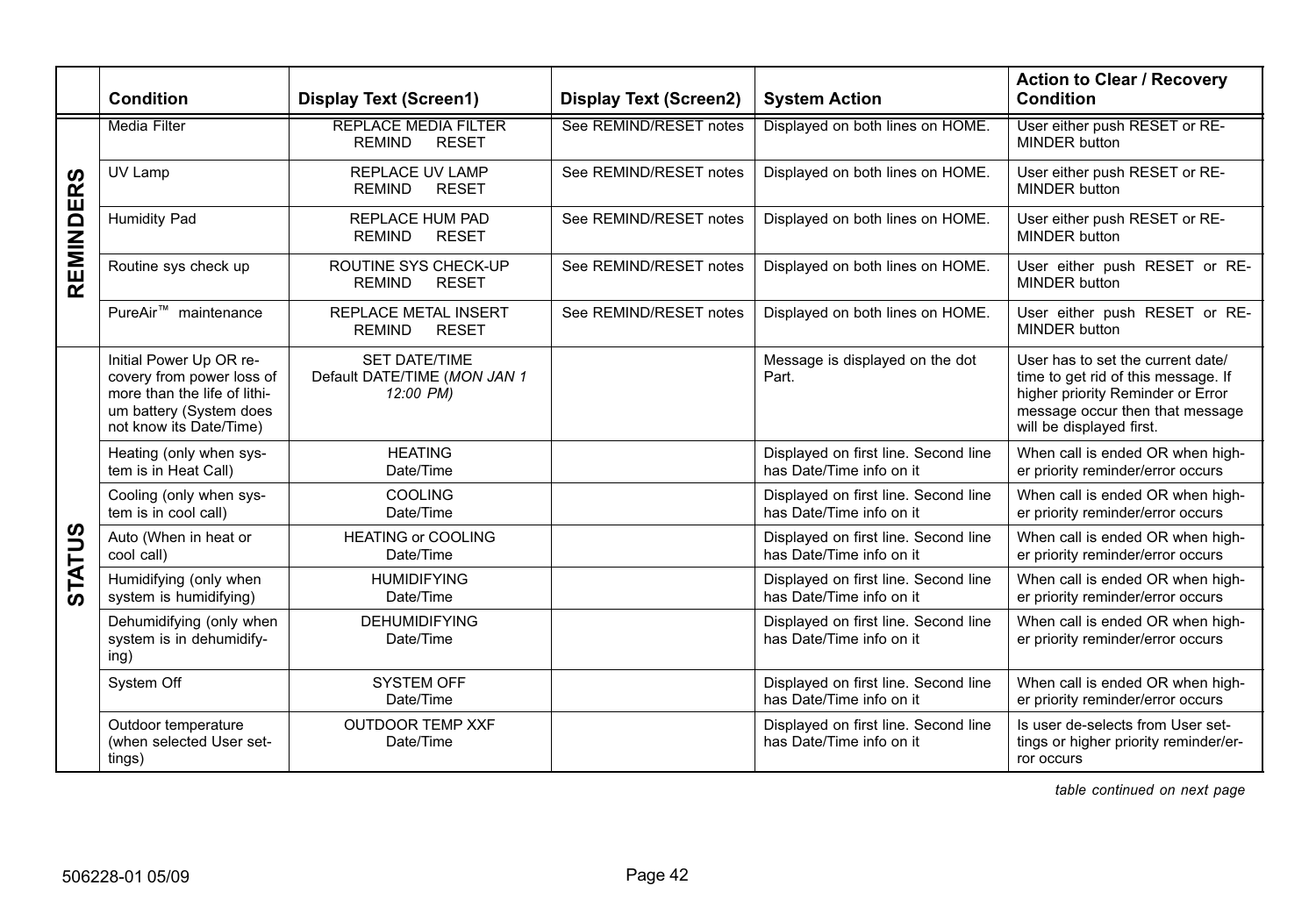|               | Condition                                                                                                                                            | <b>Display Text (Screen1)</b>          | <b>Display Text (Screen2)</b>                     | <b>System Action</b>                                                                                                      | <b>Action to Clear / Recovery</b><br>Condition                                                                                                                             |
|---------------|------------------------------------------------------------------------------------------------------------------------------------------------------|----------------------------------------|---------------------------------------------------|---------------------------------------------------------------------------------------------------------------------------|----------------------------------------------------------------------------------------------------------------------------------------------------------------------------|
| <b>STATUS</b> | Indoor Humidity (when<br>selected from User set-<br>tings)                                                                                           | <b>INDOOR RH XX%</b><br>Date/Time      |                                                   | Displayed on first line. Second line<br>has Date/Time info on it                                                          | Is user de-selects from User set-<br>tings or higher priority reminder/er-<br>ror occurs                                                                                   |
|               | Schedule ON (User turns<br>on the schedule)                                                                                                          | <b>SCHEDULE ON</b><br>Date/Time        |                                                   | Message is displayed on first line<br>for 3seconds.                                                                       | Message will disappear after 3 sec-<br>onds or if higher priority Error/Re-<br>minder occurs                                                                               |
|               | Schedule OFF (User<br>turns off the schedule)                                                                                                        | <b>SCHEDULE OFF</b><br>Date/Time       |                                                   | Message is displayed on first line<br>for 3seconds.                                                                       | Message will disappear after 3 sec-<br>onds or if higher priority Error/Re-<br>minder occurs                                                                               |
|               | Temporary Hold On (User<br>had set a Temporary hold<br>on set points)                                                                                | <b>HOLD SETTING UNTIL</b><br>Date/Time | PRESS SCHED TO<br><b>RESUME</b><br><b>PROGRAM</b> | Message is displayed on the<br>screen and system has a tempo-<br>rary hold on temperature.                                | Message will disappear when user<br>hits SCHED or if higher priority Er-<br>ror/Reminder occurs                                                                            |
|               | <b>Compressor Protection</b><br>timer (5min) is running                                                                                              | WAIT                                   |                                                   | Message is displayed on the<br>screen whenever compressor<br>protection is running AND cooling/<br>heating demand exists. | Message will disappear when com-<br>pressor protection run expires OR<br>there is no cooling or heating de-<br>mand.                                                       |
|               | FAN mode is set to AUTO<br>on home (follow the<br>schedule) and ON in the<br>current period of schedule<br>& (system is not heating<br>or cooling)   | <b>FAN ON</b>                          |                                                   | Message is displayed on the first<br>line of dot matrix                                                                   | The Message goes away if:<br>1 - User changes FAN mode from<br>AUTO to ON or CIRC On home<br>2 - User changes FAN mode in the<br>schedule from ON to something<br>else     |
|               | FAN mode is set to AUTO<br>on home (follow the<br>schedule) and CIRC in<br>the current period of<br>schedule & (system is<br>not heating or cooling) | <b>FAN CIRC</b>                        |                                                   | Message is displayed on the first<br>line of dot matrix                                                                   | The Message goes away if:<br>1 - User changes FAN mode from<br>AUTO to ON or CIRC On home<br>2 - User changes FAN mode in the<br>schedule from CIRC to some-<br>thing else |